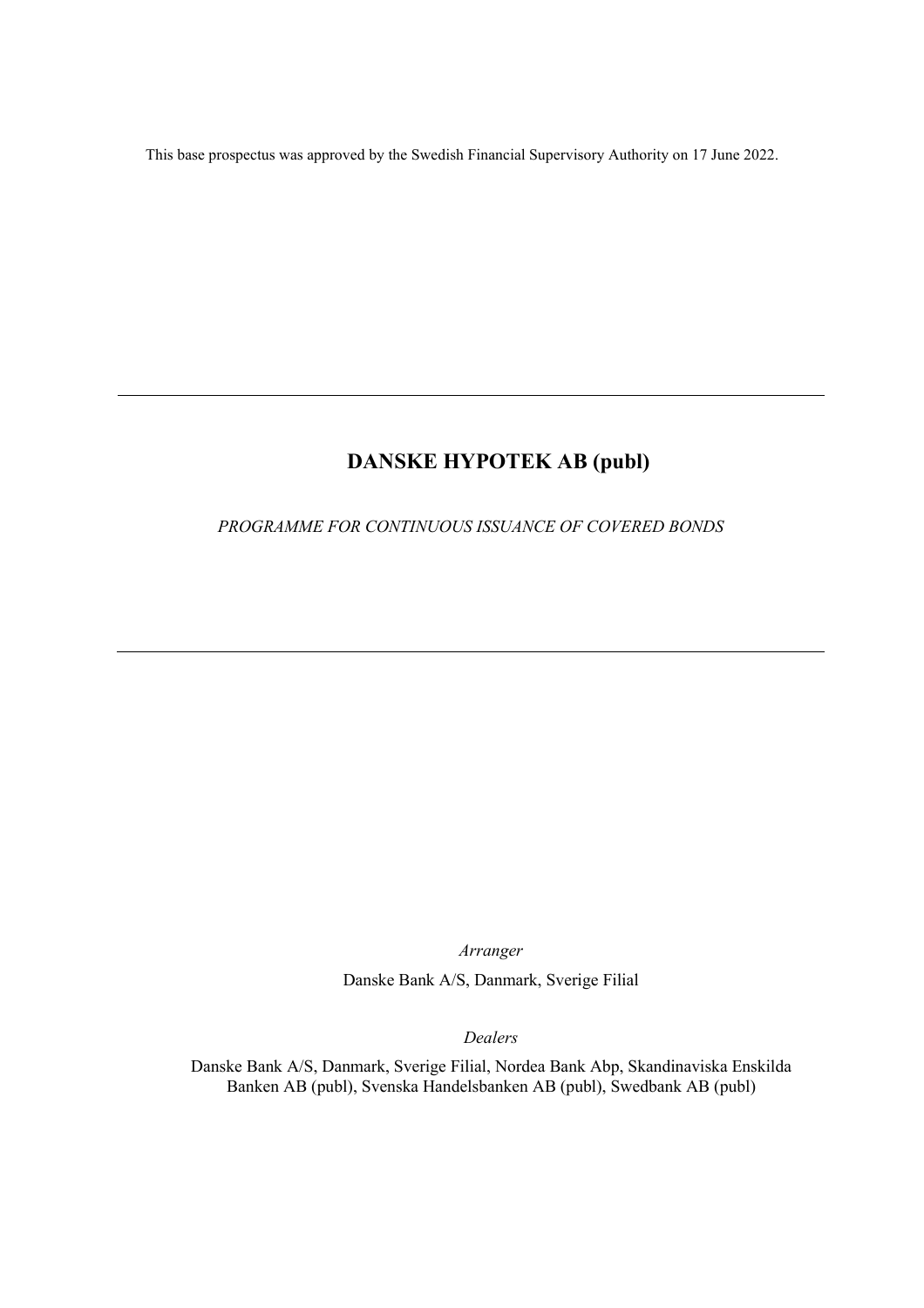#### **Important information**

#### **Definitions and references**

In this base prospectus (the "**Prospectus**"), the "**Issuer**" means Danske Hypotek AB (publ) and the "**Parent**" means Danske Bank A/S. The "**Group**" means the Parent with all its subsidiaries from time to time (each a "**Group company**"). The "**Swedish Branch**" means Danske Bank A/S, Danmark, Sverige Filial, with registration number 516401-9811.<br>The "A**rranger**" means Danske Bank A/S, Danmark, Sveri

"**Euroclear Sweden**" refers to Euroclear Sweden AB. "**Nasdaq Stockholm**" refers to the regulated market of Nasdaq Stockholm AB. "**SEK**" refers to Swedish kronor, "**EUR**" refers to Euro. "Cover Pool", "Supplemental Assets" and "Public Credits" have the meaning as set out in the section "Summary of the Swedish Covered Bond Legislation". The<br>"Issuer Cover Pool" means the Issuer's Cover Pool f

This Prospectus shall be read in conjunction with any documents incorporated by reference (see the section "*Legal Considerations and Supplementary Information*" and its subsection "*Documents incorporated by reference***"**), the Final Terms for each Covered Bond Loan (as defined below) and any supplements to this Prospectus.

Words and expressions defined in the General Terms and Conditions for Covered Bond Loans (the "**General Terms and Conditions**") have the same meanings when used in the Prospectus, unless expressly stated or otherwise follows from the context.

#### **Background**

The Issuer has in accordance with this Prospectus and the programme herein for continuous issuance of covered bonds (*säkerställda obligationer*) (the "**Programme**"), resolved to continuously issue covered bond loans (säkerställda obligationslån) ("Covered Bond Loans" or, when referred to individually a "Covered Bond Loan") in SEK or EUR in<br>accordance with the Swedish Issuance of Covered Bonds A when referred to individually, a "**Covered Bond**").

The Issuer obtained a licence by the Swedish Financial Supervisory Authority *(Finansinspektionen*) (the "**SFSA**") on 26 June 2017 to conduct financing operations under the Swedish Banking and Financing Business Act (*Lag (2004:297) om bank- och finansieringsrörelse*) (the "**Banking and Financing Business Act**") and to issue covered bonds in<br>accordance with the Covered Bonds Act. Decisions to by them, to sign for the Issuer. The loan amount under each Covered Bond Loan is determined once the sale of such Covered Bond Loan has been closed, *i.e.* on the relevant maturity date of each Covered Bond Loan. The minimum Nominal Amount for each Covered Bond will be EUR 100,000 or the corresponding amount in SEK.

This Prospectus has been approved and registered by the SFSA pursuant to the provisions of Article 20 in Regulation (EU) 2017/1129 of the European Parliament and of the Council of 14 June 2017 (the "Prospectus Regulation") Prospectus is correct and complete. This Prospectus is a base prospectus in accordance with Article 8 of the Prospectus Regulation.

This Prospectus is not a recommendation to subscribe for or to acquire Covered Bonds issued under the Programme. Any recipients of this Prospectus and/or any Final Terms, must make their own assessment of the Issuer and the Covered Bonds based on this Prospectus, the documents incorporated by reference (see the section "Legal Considerations<br>and Supplementary Information" and its sub-section

#### **Restrictions**

This Prospectus may not be distributed in any jurisdiction where such distribution would require any additional prospectus, registration or measures other than those required under Swedish law, or otherwise would conflict with regulations in such jurisdiction. Persons into whose possession this Prospectus may come are required to inform themselves about,<br>and comply with such restrictions. Any failure Covered Bonds may not be offered, sold or delivered within the United States or to, or for the account or benefit of, U.S. persons. The Covered Bonds have not been, and will not<br>be, registered under the United States Secur

No person has been authorised to provide any information or make any statements other than those contained in this Prospectus. Should such information or statements nevertheless he furnished it they must not be religion or be furnished, it/they must not be relied upon as having been authorised or approved by the Issuer and the Issuer assumes no responsibility for such information or statements. Neither the publication of this Prospectus nor the offering, sale or delivery of any Covered Bonds implies that the information in this Prospectus is correct and current as at any<br>date other than the date of this Prospectu Prospectus becomes subject to any material change, such material change will be made public in accordance with the provisions governing the publication of supplements to spectuses in the Prospectus Regulation

#### **MiFID II Product Governance**

In respect of each issue of Covered Bonds, each Issuing House (as defined in the General Terms and Conditions) will undertake a target market assessment in respect of such Covered Bonds and determine the appropriate channels for distribution for such Covered Bonds. Any person subsequently offering, selling or recommending such Covered Bonds<br>(a "**distributor**") should take into consideration for undertaking its own target market assessment in respect of such Covered Bonds (either by adopting or refining the target market assessment) and determining the appropriate<br>distribution channels. For the purpose of the Arranger nor the Dealers nor any of their respective affiliates that do not participate in an issue will be a manufacturer for the purpose of the MiFID Product Governance Rules.

#### **Forward-looking statements and market data**

The Prospectus contains certain forward-looking statements that reflect the Issuer's current views or expectations with respect to future events and financial and operational pertational performance. The words "intend", "e and expectations, the Issuer cannot give any assurances that such statements will materialise. Because these forward-looking statements involve known and unknown risks and uncertainties, the outcome could differ materially from those set out in the forward-looking statement.

Factors that could cause the Issuer's and the Group's actual operations, result or performance to differ from the forward-looking statements include, but are not limited to, those described in the section "Risk Factors". The forward-looking statements included in this Prospectus apply only as of the date of the Prospectus. The Issuer undertakes no obligation<br>to publicly update or revise any forwardforward-looking information that can be ascribed to the Issuer and/or the Group or persons acting on behalf of the Issuer is subject to the reservations in or referred to in this section.

The Prospectus contains market data and industry forecasts, including information related to the sizes of the markets in which the Group operates. The information has been extracted from a number of sources. Although the Issuer regards these sources as reliable, the information contained in them has not been independently verified and therefore it<br>cannot be guaranteed that this information i these sources, no information has been omitted in such a way as to render the information reproduced incorrect or misleading. In addition to the above, certain data in the Prospectus is also derived from estimates made by the Issuer.

#### **General information**

The issue price of the Covered Bonds issued under each Covered Bond Loan is presently unknown. The price for the Covered Bonds is variable and depends, among other things, on the effective market interest rate for investments with a corresponding duration and coupon.

Each Covered Bond will be registered in the account based system of Euroclear Sweden or of any other clearing organisation. Bearer notes representing Covered Bonds will therefore not be issued. Euroclear Sweden deducts for preliminary withholding-tax, presently at 30 per cent., on interest paid to private individuals residing in Sweden and to the state individuals residing in Sweden and t Swedish estates of inheritance. This Prospectus does not purport to give an exhaustive description of all tax consequences from an investment in Covered Bonds and any tax consequences are subject to change in laws and regulations. Each potential investor should therefore consult a tax adviser before investing in Covered Bonds.

For further information regarding this Prospectus reference is made to Issuer. The Prospectus is available via www.danskehypotek.se. A copy of this Prospectus will be made available by the Issuer upon request during the term of the Prospectus.

This Prospectus is governed by Swedish law. The courts of Sweden have exclusive jurisdiction to settle any dispute arising out of or in connection with this Prospectus.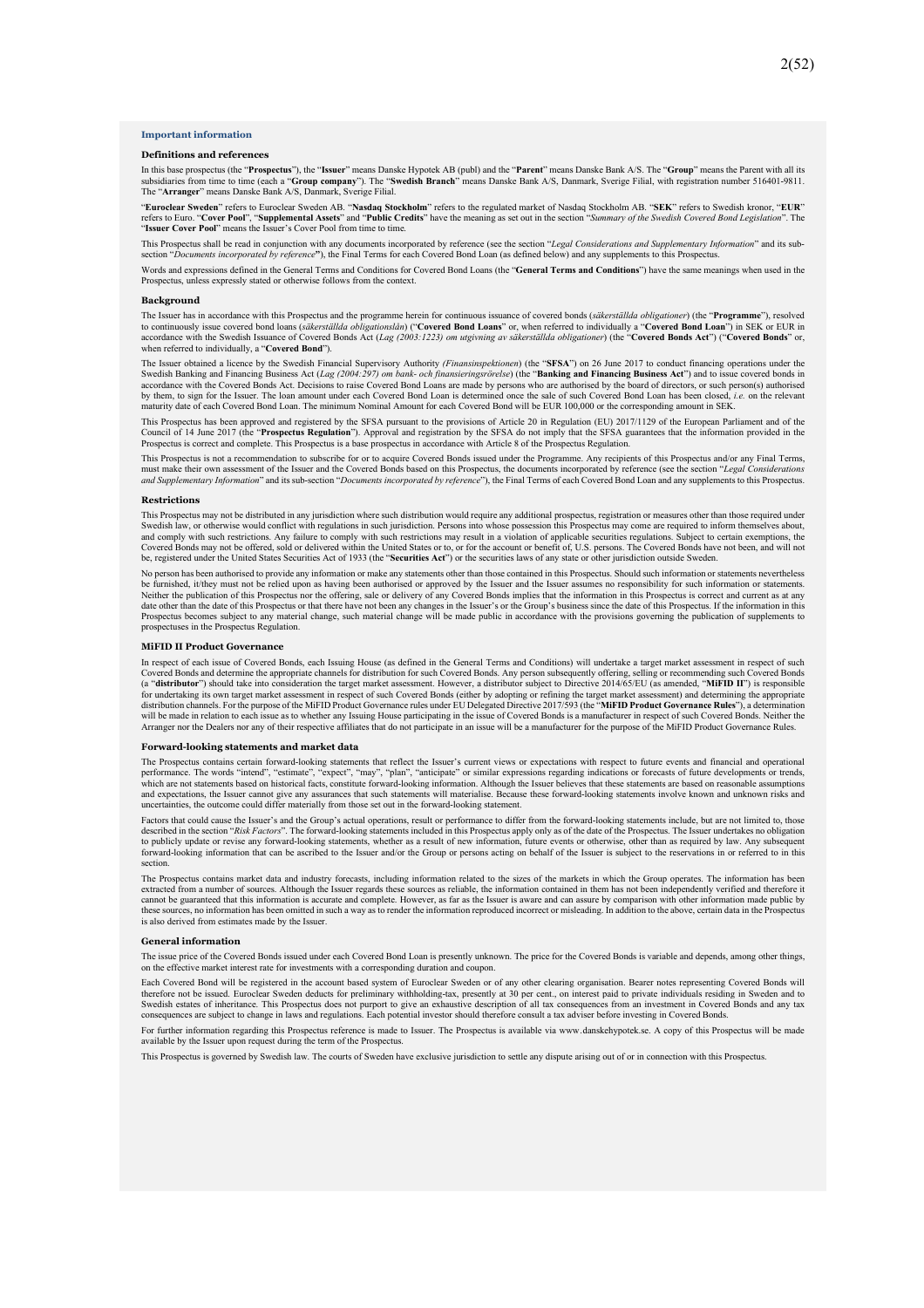## TABLE OF CONTENTS

| GENERAL DESCRIPTION OF THE PROGRAMME AND METHOD OF ISSUANCE5                                    |  |
|-------------------------------------------------------------------------------------------------|--|
|                                                                                                 |  |
|                                                                                                 |  |
|                                                                                                 |  |
|                                                                                                 |  |
|                                                                                                 |  |
| Risks relating to the mortgage loan business and the relevant real estate market and economy  8 |  |
|                                                                                                 |  |
|                                                                                                 |  |
|                                                                                                 |  |
|                                                                                                 |  |
|                                                                                                 |  |
|                                                                                                 |  |
|                                                                                                 |  |
|                                                                                                 |  |
|                                                                                                 |  |
|                                                                                                 |  |
|                                                                                                 |  |
|                                                                                                 |  |
|                                                                                                 |  |
|                                                                                                 |  |
|                                                                                                 |  |
|                                                                                                 |  |
|                                                                                                 |  |
|                                                                                                 |  |
|                                                                                                 |  |
|                                                                                                 |  |
|                                                                                                 |  |
|                                                                                                 |  |
|                                                                                                 |  |
|                                                                                                 |  |
|                                                                                                 |  |
|                                                                                                 |  |
|                                                                                                 |  |
|                                                                                                 |  |
|                                                                                                 |  |
|                                                                                                 |  |
|                                                                                                 |  |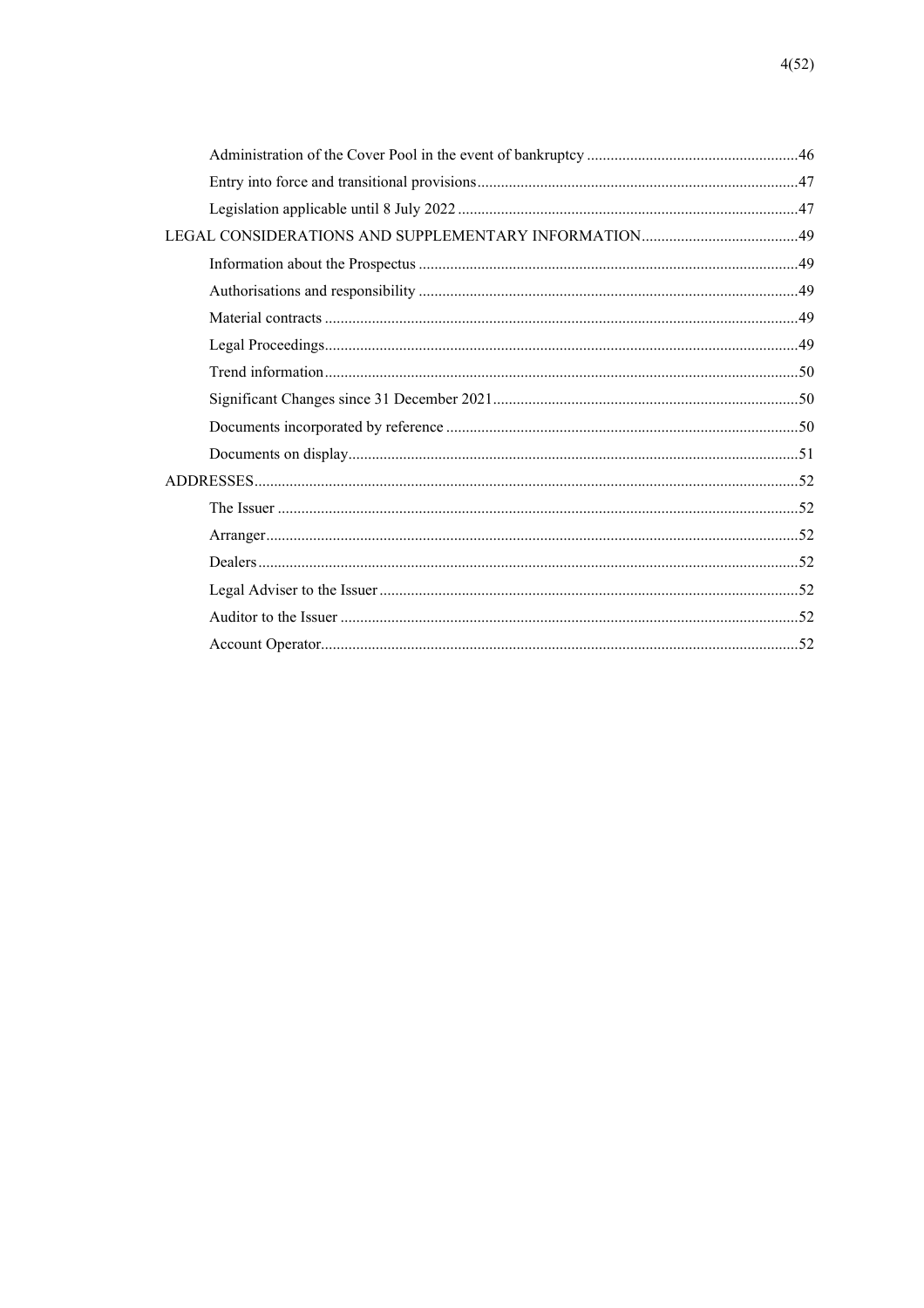## **GENERAL DESCRIPTION OF THE PROGRAMME AND METHOD OF ISSUANCE**

### **Description of the Programme**

### *Introduction*

Under the Programme, the Issuer may continuously issue Covered Bond Loans in SEK or EUR with different maturities and with a fixed or a floating rate interest. The minimum Nominal Amount for each Covered Bond will be EUR 100,000 or the corresponding amount in SEK. The Programme is the Issuer's main funding source and is primarily aimed for investors in the Nordic capital markets.

The complete terms and conditions for a Covered Bond Loan will consist of the General Terms and Conditions and the relevant Final Terms (prepared for each Covered Bond Loan) (see the sections "*General Terms and Conditions for Covered Bond Loans*" and "*Form of Final Terms*"). Each Covered Bond Loan will be governed by Swedish law.

### *Status*

Covered Bond Loans constitute covered bonds under the Covered Bonds Act and the Rights of Priority Act (see the section "*Summary of the Swedish Covered Bond Legislation*"). The assets comprising the Issuer Cover Pool will change from time to time. The Issuer will make portfolio information available to investors on a quarterly basis. Such information will be available on the Issuer's website at www.danskehypotek.se.

### *Clearing*

Covered Bonds are unilateral dematerialised promissory notes, which are issued for public trading and which are freely transferable. Covered Bond Loans will be registered with Euroclear Sweden and its online account-based system (the VPC system) and, thus, no physical securities will be issued. Clearing and settlement, as well as payment of interest and redemption of principal amounts, will take place in the VPC system and is reliant on the functioning of such system.

### *Listing*

If listing is specified in the relevant Final Terms, the Issuer shall apply to list the Covered Bond Loan at the specified listing venue.

### *Extended maturity*

The applicable Final Terms may provide that an Extended Maturity Date may apply to a Loan. For such Loan, the Maturity Date may be extended to the Extended Maturity Date, in each case, subject to such extension being permitted by the SFSA as a result of (i) the SFSA deeming it likely that the extension will prevent insolvency (Sw. *obestånd (insolvens)*) of the Issuer or otherwise as a result of a trigger of the maturity event(s) stipulated in the Covered Bonds Act (as amended) or any other legislation that implements Article 17.1 (a) of the Covered Bond Directive and (ii) the Final Terms specifies the date being the Extended Maturity Date. An extension of the maturity will not be affected by the insolvency or resolution of the Issuer.

Furthermore, an extension of the maturity will not result in any right of the Bondholders to accelerate payments or take action against the Issuer and no payment will be payable to the Bondholders in that event other than as set out in the General Terms and Conditions.

### *Bondholders' meeting*

The General Terms and Conditions include certain provisions regarding a Bondholders' meeting, which may be held in order to resolve on matters relating to Bondholders' interests. Such provisions allow for designated majorities to bind all Bondholders, including Bondholders who have not participated in or voted at the actual meeting or who have voted differently than the required majority, to decisions that have been taken at a duly convened and conducted Bondholders' meeting. See also the risk factor "*Majority decisions by Bondholders*" below.

## **Method of issuance**

### *The role of the Dealers*

The Issuer will not normally manage the selling of Covered Bonds itself, but will normally sell its issued bonds via the appointed Dealers.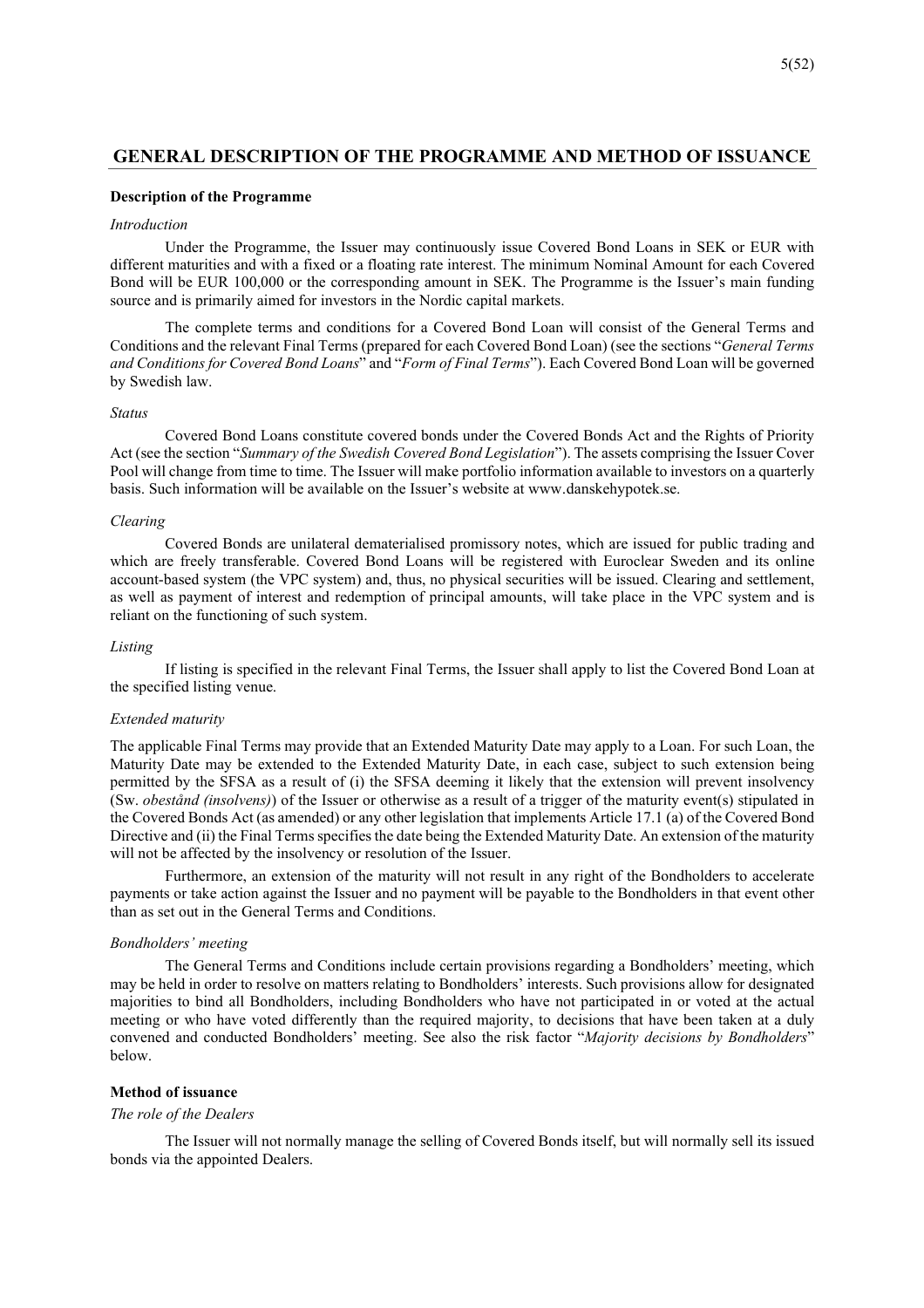The Issuer has appointed Danske Bank A/S, Danmark, Sverige Filial, Nordea Bank Abp, Skandinaviska Enskilda Banken AB (publ), Svenska Handelsbanken AB (publ) and Swedbank AB (publ) as Dealers (*emissionsinstitut*) under the Programme. Additional Dealers may be appointed and a Dealer may withdraw from its appointment.

The Dealers have, by arrangements with the Issuer, made certain commitments to the Issuer including, *inter alia*, to (subject to certain conditions) offer Covered Bond Loans in the capital market and promote trading of Covered Bonds in the secondary market. The Dealers will, subject to certain conditions, post rates of trade with respect to all or some Covered Bond Loans.

### *Pricing*

Since Covered Bonds under a Covered Bond Loan may be issued continuously for an extended period, it is not possible to set one market price for all Covered Bonds. The price is determined for each transaction by agreement between the buyer and the seller.

### *Interest*

The interest applicable to a Covered Bond Loan depends on several factors, one of which is the interest applicable to other investments with a corresponding term. Interest may be set at a floating interest rate based on EURIBOR or STIBOR, plus a margin, or at a fixed interest rate. The interest structure applicable to a specific Covered Bond Loan will be stated in the Final Terms.

### *European Benchmark Regulation*

The benchmarks EURIBOR and STIBOR are provided by the European Money Market Institute (EURIBOR) and the Swedish Financial Benchmark Facility (STIBOR). At the date of this Prospectus, the Swedish Financial Benchmark Facility is not registered as an administrator in the register provided by the European Securities and Markets Authority ("**ESMA**") pursuant to Article 36 of Regulation (EU) 2016/1011 on indices used as benchmarks in financial instruments and financial contracts or to measure the performance of investment funds (the "**Benchmarks Regulation**") but has on 27 December 2021 submitted an application with the SFSA to be authorised as an administrator under the Benchmark Regulation. The European Money Market Institute was registered on 2 July 2019.

As at the date of this Prospectus, as far as the Issuer is aware, the provisions of Article 51 of the Benchmark Regulation apply, such that an index provider may continue to provide an existing benchmark where the index provider submits an application for authorisation or registration, unless or until the authorisation or registration is refused.

## *Tap issues, determination of loan amount and repurchases*

The Nominal Amount for each Covered Bond will be specified in the relevant Final Terms. The Total Nominal Amount for all Covered Bonds under a Covered Bond Loan will be determined when the sale of the Covered Bonds has been completed. Such sale may be carried out up until the Maturity Date of the Covered Bond Loan.

During the term of a Covered Bond Loan, the Issuer may continuously issue Covered Bonds ("**Tap Issuance**"). Covered Bonds issued under Tap Issuance are in every respect equal to Covered Bonds already issued under the relevant Covered Bond Loan (except as regards the issue price). Consequently, a Bondholder will on the following interest payment date have the same right to payment of interest as the other Bondholders in the relevant Covered Bonds. Final Terms will be separately prepared on a weekly basis (total volume for the whole week) in connection with Tap Issuance made after the Issue Date for the Covered Bond Loan. The fact that a Covered Bond may be outstanding only for part of an interest period is reflected in the issue price.

Tap Issuance is normally made only via the Dealers which thereby price the newly issued Covered Bonds based on at the time existing levels in the secondary market.

### *Repurchases*

The Issuer may repurchase Covered Bonds at any time and at any price in the open market or otherwise provided that this is compatible with applicable law. Covered Bonds owned by the Issuer may be retained, resold or cancelled at the Issuer's discretion.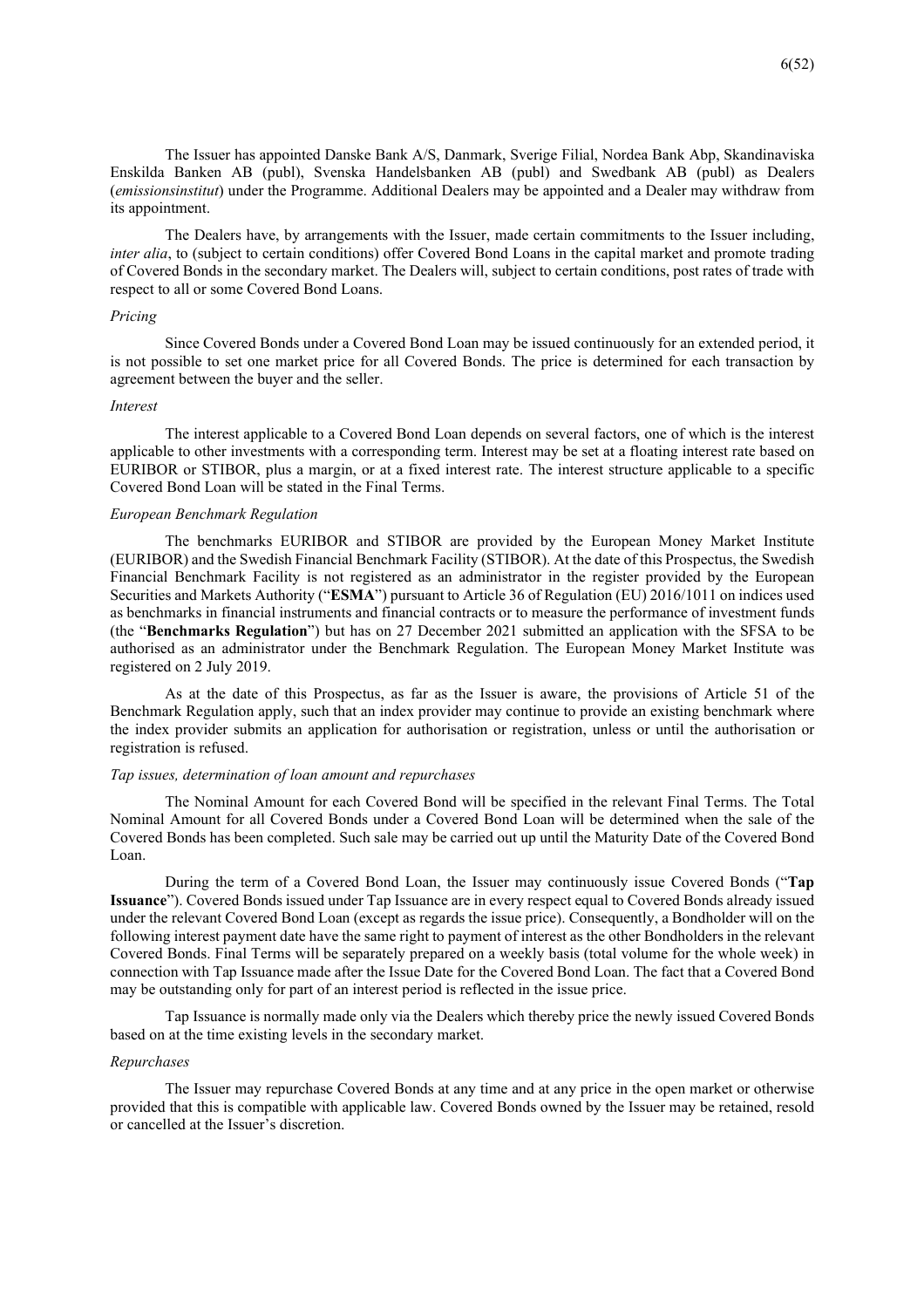## **Credit rating**

The Programme has been rated AAA by Standard & Poor's Global Ratings Europe Limited ("**S&P**"). The Covered Bonds issued under the Programme has been rated AAA by Nordic Credit Rating AS ("**NCR**").

S&P and NCR are both established in the European Union and registered under Regulation (EC) No. 1060/2009 (as amended) (the "**CRA Regulation**"). A credit rating is not a recommendation to buy, sell or hold securities and may be subject to suspension, change or withdrawal at any time by the assigning credit rating agency. Credit ratings are a way of evaluating credit risk. However, the credit ratings assigned to the Programme and the Covered Bonds do not always reflect the risks associated with individual Covered Bond Loans under the Programme. For more information regarding the credit ratings, visit https://www.spglobal.com/ratings/en/ and www.nordiccreditrating.com.

| S&P's long-term rating scale | NCR's long-term rating scale |
|------------------------------|------------------------------|
| $\overline{AAA}$             | <b>AAA</b>                   |
| $AA+$                        | $AA+$                        |
| ${\rm AA}$                   | ${\bf AA}$                   |
| AA-                          | AA-                          |
| $A+$                         | $A+$                         |
| $\mathbf{A}$                 | $\mathbf{A}$                 |
| $A-$                         | $A-$                         |
| $\rm BBB+$                   | $BBB+$                       |
| $_{\rm BBB}$                 | $_{\rm BBB}$                 |
| BBB-                         | BBB-                         |
| $BB+$                        | $BB+$                        |
| $\overline{BB}$              | ${\bf BB}$                   |
| $\rm BB$                     | $\rm BB$ -                   |
| $\mathrm{B}^{+}$             | $\mathrm{B}^{+}$             |
| $\, {\bf B}$                 | $\, {\bf B}$                 |
| $B -$                        | $B -$                        |
| $CCC+$                       | $\rm{CCC}$                   |
| CCC                          | $\overline{CC}$              |
| $CCC -$                      | $\overline{C}$               |
| CC                           | $\mathbf{D} / \mathbf{SD}$   |
| $\overline{C}$               |                              |
| $\overline{D}$               |                              |

The following table sets out the possible long-term ratings assigned by S&P and NCR.

### **Use of proceeds**

The net proceeds from each issue of Covered Bonds will be applied by the Issuer to meet part of its general financing requirements.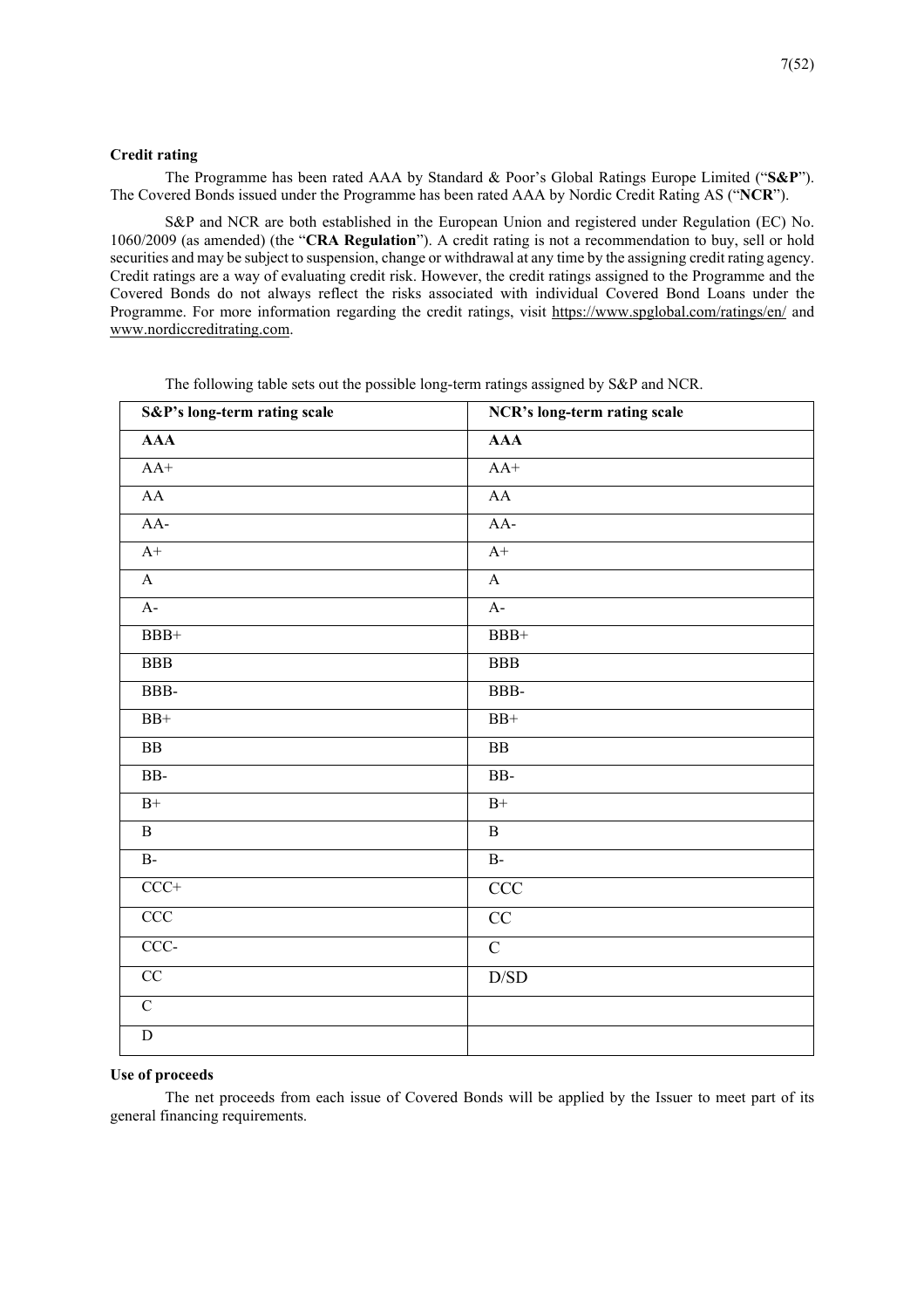## **RISK FACTORS**

*In this section, material risk factors are illustrated and discussed, including the Issuer's economic and market risks, business risks, legal and regulatory risks, as well as risks relating to Covered Bonds. The Issuer's assessment of the materiality of each risk factor is based on the probability of their occurrence and the expected magnitude of their negative impact. The description of the risk factors below is based on information available and estimates made on the date of this Prospectus. The risk factors are presented in categories where the most material risk factors in a category are presented first under that category. Subsequent risk factors in the same category are not ranked in order of materiality or probability of occurrence. Where a risk factor may be categorised in more than one category, such risk factor appears only once and in the most relevant category for such risk factor.* 

## **Risks relating to the mortgage loan business and the relevant real estate market and economy**

### *The location of the mortgaged properties is concentrated in Sweden*

The residential properties mainly securing the Covered Bonds issued under the Programme are located only in Sweden. The geographic distribution of the Issuer Cover Pool is concentrated to metropolitan and growth areas. Two thirds of all underlying residential properties are located in Sweden's three largest cities. Such residential properties may be concentrated in certain locations such as densely populated and highly industrialised areas and any deterioration in prices in the residential real estate markets and any deterioration in the economic conditions in such areas may adversely affect the ability of the borrowers to make payments on the loans. The concentration of loans secured by residential properties in such areas may therefore result in a greater risk of nonpayment than if such concentration had not been present.

To the extent that specific geographic regions have experienced or may experience in the future regional economic conditions and a residential real estate market that is weaker than other regions, a concentration of loans in such region may increase the risk to the mortgage loans described herein. Moreover, such factors may have an impact on the value of the properties. If the residential real estate market in Sweden experiences an overall decline in property values, the value of the relevant pool of assets maintained by the Issuer could be significantly reduced and, may ultimately, result in losses to Issuer and ultimately to the covered bond holders.

### *Economic conditions in Sweden could have an adverse effect*

As the Issuer conducts all its business in Sweden and the assets which make up the Issuer Cover Pool include mortgage loans secured by properties located in Sweden, the values of the assets and the ability of the Issuer to continue to make timely payments on the relevant Covered Bonds could be adversely affected by adverse economic developments in Sweden.

The Issuer assesses the probability of the risks described above materialising to be low. If the risks described above would materialise, the Issuer assesses that it could have a negative effect on house prices, which would affect the availability and quality (higher loan-to-value ratio ("**LTV**")) of eligible assets in the Cover Pool.

### **Risks relating to the Issuer and the Group**

### *The Issuer is exposed to credit risk*

The main risks related to the Swedish residential mortgage market are the credit risk associated with borrowers' creditworthiness, their ability to pay the mortgage loan and the value of the mortgaged properties. Should there be a general downturn in the value of property in Sweden, it may result in a deterioration of credit quality and the recoverability of mortgage loans of the Issuer. House prices may be negatively affected should, for example, interest rates or the unemployment level rise quickly. Adverse changes in the credit quality of the Issuer's borrowers and counterparties could affect the recoverability and value of its assets and require an increase in the Issuer's provisions for bad and doubtful debts and other provisions which in turn may have a material adverse effect on the Issuer's business, financial condition and/or results of operations. At the end of 2021, the Issuer's expected credit losses amounted to MSEK 94.1.

### *The Issuer is dependent upon other Group companies, their business and the brand value of the Group*

The Issuer currently acquires mortgage loans from the Swedish Branch (during 2021, the Issuer acquired mortgage loans amounting to about SEK 7 billion), but may in the future also acquire mortgage loans from other Group companies. Accordingly, the Issuer is dependent on the business of the Swedish Branch and other Group companies to originate loans to be acquired by the Issuer. The Issuer will therefore be affected by general economic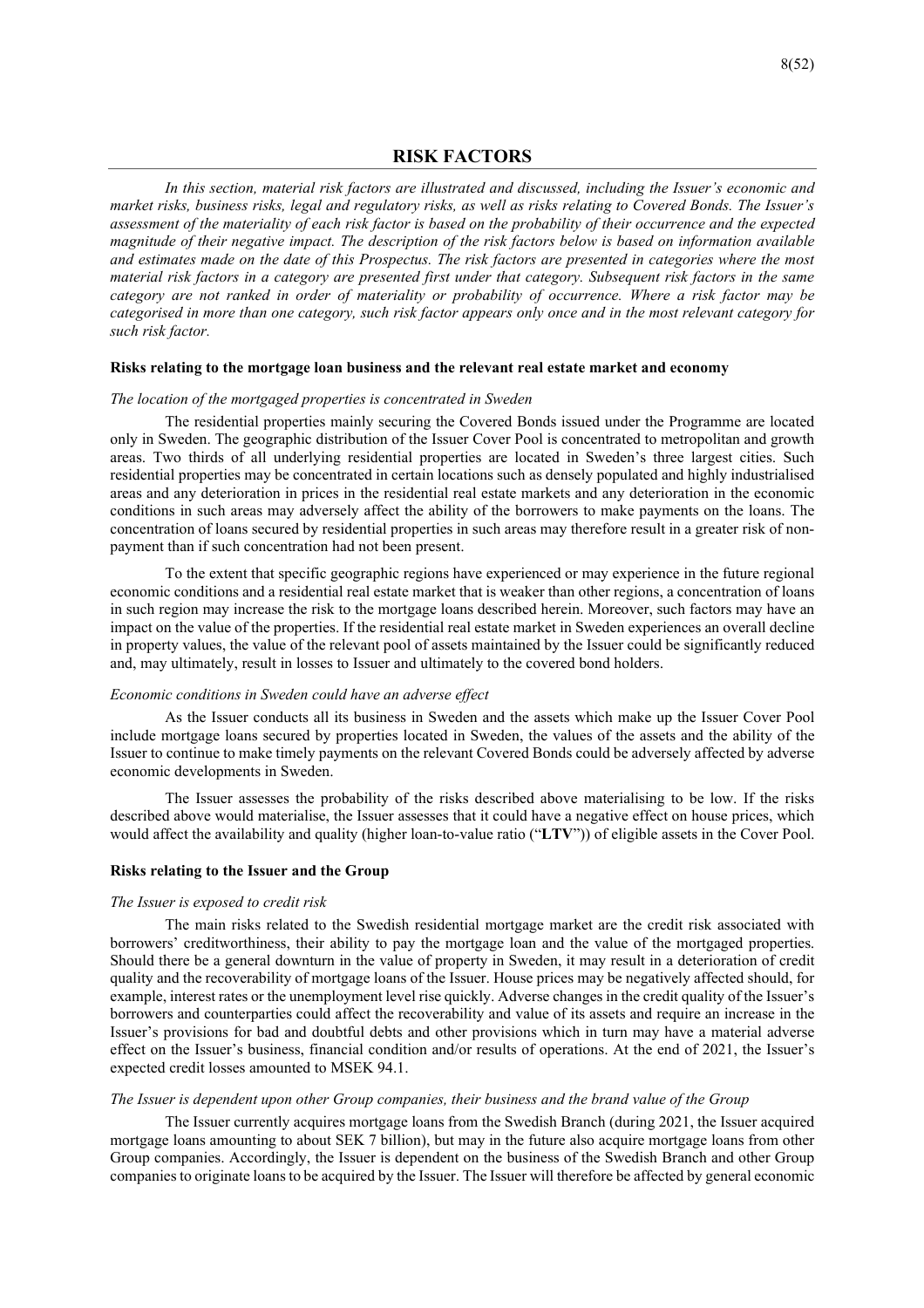and business conditions which may affect not only the Issuer but also the Swedish Branch and the other Group companies. If the Group, for instance, faces a negative impact on the Danske Bank brand it could potentially lead to decreased growth in its mortgage lending as well as customers leaving the Group. This would in turn affect the Issuer's over-collateralisation negatively and present a risk to the Issuer's fulfilment of its planned funding activities or to the Issuer meeting its over-collateralisation requirements.

In addition the Issuer is dependent on other Group companies for the performance of certain services in accordance with an outsourcing agreement. Such services include, amongst others, IT-services, administration of mortgage loans, accounting, regulatory reporting, liquidity management, funding (issuance of covered bonds), risk management, compliance, legal and internal audit. The Issuer is dependent on other Group companies' ability to fulfil their obligations under the outsourcing agreement in order for the Issuer to carry out its business and for the Issuer's business operations to function properly. The Issuer considers outsourcing as one of its largest risks given its dependency on outsourced activities.

The Issuer also uses, and is heavily dependent on, the established "Danske" brand in its covered bond issuances and relies on the positive perception by investors of the brand. The Issuer will thus be dependent on certain Group companies in order to succeed in its business.

The degree to which disruptions and/or negative impact to any Group companies and/or their ability to fulfil their obligations under an outsourcing agreement entered into with the Issuer and/or substantial deterioration to the brand value of the Group may occur is uncertain and presents a significant risk to the Issuer's business, financial condition and/or results of operations.

The Issuer assesses the probability of the risks described above materialising to be low. If the risks described above would materialise, the Issuer assesses the potential negative impact for the investors in the Programme to be high.

### *The Issuer is exposed to liquidity risk*

The Issuer funds itself from the covered bond markets and complementary financing from the Group. Turbulence in the global economy and financial markets could have a negative impact on the Issuer's liquidity position, and also reduce the willingness of the Issuer's counterparties to enter into transactions with the Issuer. This could affect the Issuer's business as well as financial position and result. Furthermore structural liquidity risk arises due to mismatch between the Issuer's contractual commitment against its mortgage loan customers and the contractual maturity of the issued Covered Bonds. The contractual commitment against the customers is normally longer than the Issuer's funding profile, which means that the Issuer is continuously required to refinance its debt with new issuances. The inability of the Issuer to anticipate and provide for unforeseen decreases or changes in funding sources presents a significant risk to the Issuer's ability to meet its payment obligations when they fall due and could result in an investor not being paid in a timely manner. Furthermore, if the Issuer's inability to meet its payment obligations when they fall due is not temporary, it could mean that the Issuer might be considered as insolvent.

The Issuer assesses the probability of the risks described above materialising to be low. If the risks described above would materialise, the Issuer assesses the potential negative impact for the investors in the Programme to be high.

## *The Issuer's funding costs and its access to the debt capital markets depend significantly on its credit ratings*

Any downgrade of the credit rating of the Parent or any downgrade of the credit ratings of the Issuer's Covered Bonds could, in each case, increase the Issuer's borrowing costs, adversely affect the liquidity position of the Issuer, limit the Issuer's access to the capital markets, undermine confidence in (and the competitive position of) the Issuer, trigger obligations under certain bilateral terms in some of the Issuer's trading and collateralised financing contracts (including requiring the provision of additional collateral) and/or limit the range of counterparties willing to enter into transactions with the Issuer. Any of the events above could have a material adverse effect on the Issuer's business, financial condition and/or results of operations.

### *The Issuer is exposed to market risk*

Currency risks arise when the present value or cash flow of assets and liabilities, including derivative positions, in a foreign currency are mismatched. Since the Issuer may have parts of its financing in currencies other than SEK, it may be exposed to currency risks. A liquid derivative market enabling the Issuer to swap foreign currencies is therefore essential. The Issuer's business also contains interest rate risk, primarily due to differences between the terms of the interest periods for funding and for lending. The interest rate risk, expressed as an interest rate shift up by 100bp, has during 2021 been up to MSEK 65 (as a maximum) measured on a daily basis. The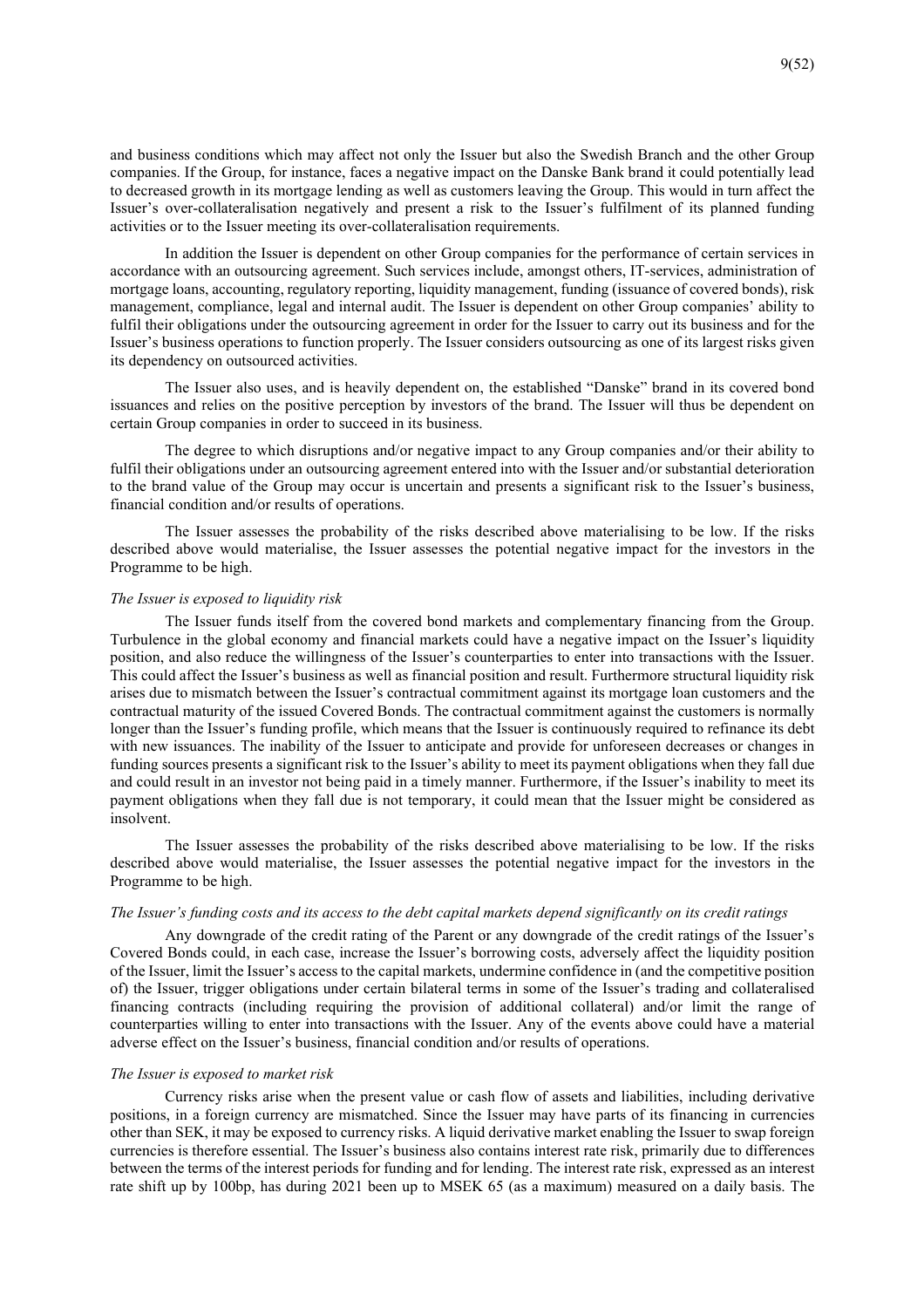Issuer is dependent on a well-functioning hedging market to mitigate its foreign exchange and interest rate risks. The Issuer has a liquidity buffer bond portfolio and may have supplementary collateral, which both have market risk. The degree to which the Issuer will be successful in hedging all of its foreign exchange and interest risks is uncertain and presents a significant risk to the Issuer's financial performance and reputation.

### *The Issuer is exposed to operational risk*

The Issuer's business is dependent on the ability to process a very large number of transactions efficiently and accurately. Operational risk and losses can result from fraud or other external or internal crime, errors by employees or service providers, failure to document transactions properly or to obtain proper internal authorisation, failure to comply with regulatory requirements and conduct of business rules, equipment failures, natural disasters or the failure of internal or external systems, for example, those of the Issuer's suppliers or counterparties. Any material disruptions in relation to any operational factors, in particular outsourced services, as set out above may have a material adverse effect on the Issuer's business, financial condition and/or results of operations. A major disruption in the Issuer's IT-systems could affect the Issuer's ability to fulfil its commitments in accordance with the Covered Bonds Act and other regulations. For example, if the systems holding the Issuer's Cover Pool register is disrupted in such way that it significantly would affect the possibility to maintain the Cover Pool register, the Issuer may not be able to fulfil its obligations under the Covered Bonds Act. If such event occurs the Issuer could be considered to have seriously breached its obligations and could ultimately risk its license.

### *The Issuer is exposed to the risk of failure or interruption to the Parent's IT and other systems*

The Parent's, and in turn the Issuer's, business is dependent on the ability to keep a large amount of customer information and to process a large number of transactions as well as on internal and external systems for its loan distribution. The Issuer's business is thus dependent on the Parent's information and communication technology systems to serve customers, support the Issuer's business processes, ensure complete and accurate processing of financial transactions and support the overall internal control framework. Disruptions in the Parent's IT infrastructure or other systems may, for example, be caused by internal factors such as larger projects for replacing or upgrading existing IT platforms and/or systems, which, if replaced or upgraded inappropriately, risks resulting in IT platforms and/or systems that do not function as expected and result in, among other things, unreliable data processing with impact on financial reporting. There is also a risk for disruptions caused by external factors such as the availability of experts required for technical support or completion of ongoing IT projects. Due to the Issuer's dependency on the Parent's information and communication technology systems and due to an IT order from the Danish financial supervisory authority (the "**DFSA**") to the Parent, the SFSA decided in 2019 to increase the Issuer's capital requirements by an additional Pillar II capital add-on of SEK 59 million. Further, disruptions in the IT infrastructure could cause interruptions in the Issuer's business, ineffective processes, loss of sensitive information, or the Issuer not being able to meet regulatory requirements and thus become subject to sanctions. The degree to which the Issuer will be exposed to interruptions or failure of the Parent's IT systems is uncertain and presents a significant risk to the Issuer's business, financial condition and/or results of operations.

### *The Issuer and the Group may be affected by general economic and geopolitical conditions*

The financial services industry generally prospers in conditions of economic growth, stable geopolitical conditions, capital markets that are transparent, liquid and buoyant, and positive investor sentiment. Each of the Group's operating segments is affected by general economic and geopolitical conditions, which can cause the Group's results of operations and financial position to fluctuate from year to year as well as on a long-term basis.

Globally there has been a weakening of productivity growth following the financial crisis and this, combined with population ageing, also affects the Nordic countries and raises the prospect that overall growth in production and income will be modest going forward. Financial markets have been characterised by periods of large price movements, and markets are very dependent on central bank policies. Economies were heading for a new phase both globally and in the Nordics even before the Russian invasion of Ukraine on 24 February 2022. The recovery from the Covid-19 crisis is over in the sense that there is no longer elevated unemployment, but instead high demand and increasing inflation, meaning that growth has to slow. The war has further complicated the situation, especially by triggering higher and very volatile energy prices. With slowing global growth, there is a risk that this will have a material adverse effect on the Group's and the Issuer's business, financial condition and/or results of operations. House prices may be negatively affected or at least stabilize with rising rates or if the unemployment level rises quickly. A higher unemployment level may lead to adverse changes in the credit quality of the Issuer's borrowers and counterparties which could affect the recoverability and value of its assets and require an increase in the Issuer's provisions for bad and doubtful debts and other provisions.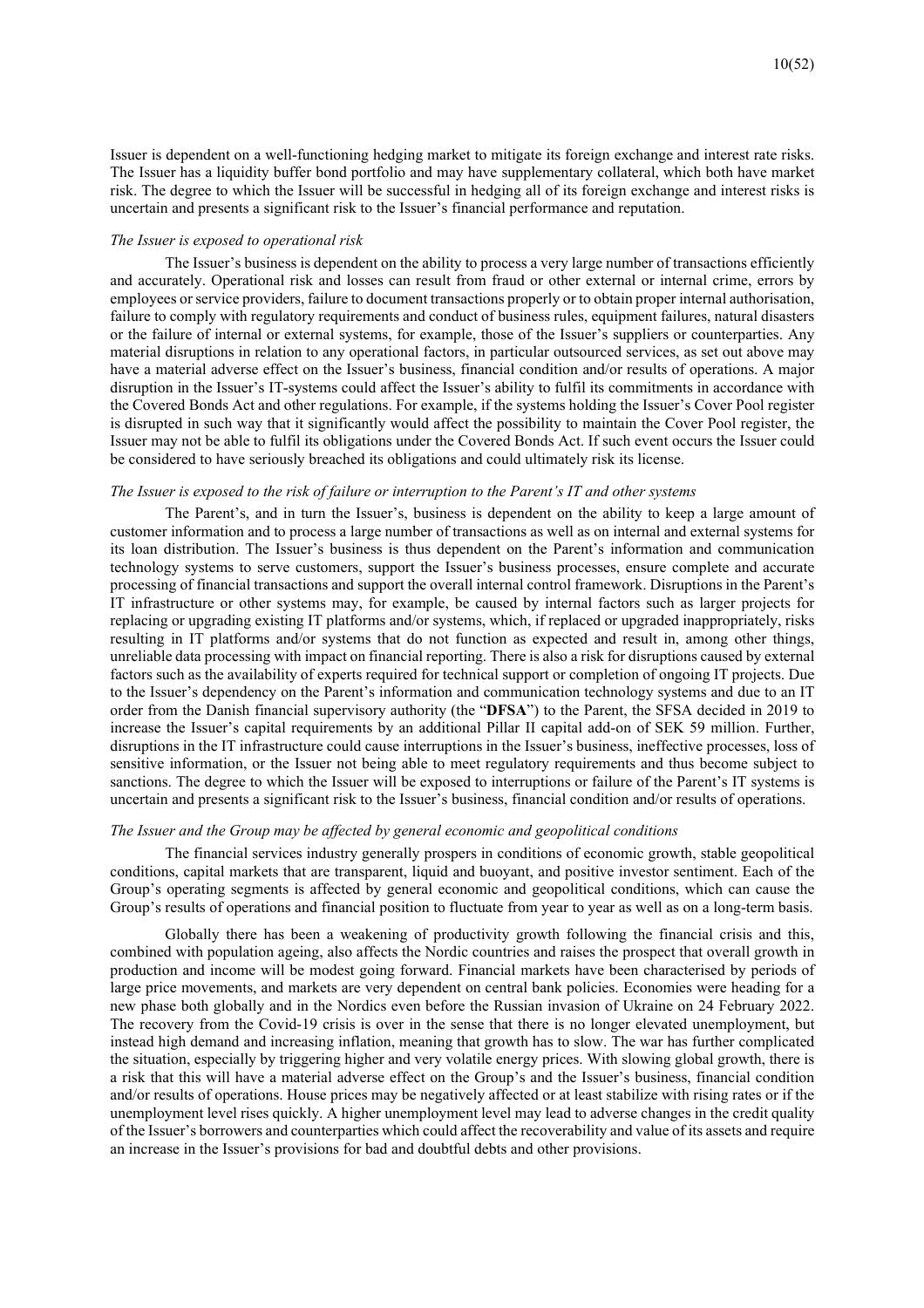Although infections remained high and the pandemic hit some sectors hard, 2021 was a year of strong economic expansion in Sweden. With GDP growth of 4.6%, Sweden performed better than the euro area and on a par with the US despite a big difference in fiscal stimulus. The outlook, however, is very uncertain. Energy prices began to climb across the board back in November and December, and in Sweden's case it was mainly energy prices that hit unprecedented levels. These high energy prices correlate with the decline in consumer confidence to well below normal. Russia's attack on Ukraine has pushed energy prices up further. Spending on services has picked up after being squeezed hard during the pandemic, but the Group still expects household consumption to weaken given the high price of energy. Soaring energy prices have also brought back levels of inflation last seen in the 1990s. This time around, inflation has been supply-led (driven by supply disruptions) rather than demandled (driven by wage growth), which means that real wages have plummeted, greatly eroding households' purchasing power. The contributions to date from fiscal policy fall well short of full compensation, although there are calls for more, but they will of course soften the blow.

As household consumption accounts for a substantial share of GDP, a drop in household consumption spells a downward revision of GDP growth. The Group also expects exports to grow more slowly, mainly in the light of the Group's bleaker view of growth in the euro area than before the war broke out. Global uncertainties are rarely good for the growth outlook, given that they also tend to reduce business investment and put a damper on growth through that channel too. The Group's forecast for GDP growth next year is unchanged at 2.0 percent despite the Group's downward revision for this year from 3.0 percent to 2.5. Any sustained decline in the general economic conditions in Sweden may have an adverse effect on the Issuer's business, financial condition and/or results of operations.

The Nordic countries have all come through the Covid-19 crisis with fewer scars than most other European countries, and have also all had strong recoveries, but they are nevertheless in somewhat different situations now. Finland has, to some extent lost a significant trading partner, while the other Nordics only had very limited trade directly with Russia before the war. Consumers are feeling the effects of more expensive energy, but Nordic consumers tend to rely less on oil and natural gas and instead use more municipal heating and electricity, and the prices of those items are to varying degrees decoupled from global energy markets. This means that the inflation shock is generally smaller in the Nordics, and hence also that the revisions to the growth outlook are generally smaller than in the euro area, again except for Finland.

As Nordic countries are small, open economies, they are sensitive to disruptions in the global economy or the free flow of goods and services. However, Nordic countries are generally in a good position to handle the current uncertainty. Policy options remain available in case they are needed, and as we saw during the Covid-19 crisis, the Nordics can be quite resilient.

Very accommodating central bank monetary policy and low interest rates have had an impact on the Group's net interest income. Adverse economic developments have affected and will continue to affect the Group's business in a number of ways, including, among others, the income, wealth, liquidity, business and/or financial condition of the Group's customers, particularly its small- and medium-sized enterprise ("**SME**") customers, which, in turn, could further reduce the Group's credit quality (resulting in increased impairment charges) and demand for the Group's financial products and services. As a result, any or all of the conditions described above could continue to have a material adverse effect on the Group's business, results of operations and financial position, and measures implemented by the Group might not be satisfactory to reduce any credit, market and liquidity risks.

The factors described above could, together or individually, have a material adverse effect on the business, results of operations, financial position and liquidity of the Group.

### **Legal and regulatory risks**

### *Regulatory changes could materially affect the Group's and/or the Issuer's business*

The Group's and the Issuer's operations are subject to financial services laws, regulations, administrative actions and policies. As a Swedish credit institution the Issuer is subject to the supervision of the SFSA. The Issuer is also subject to applicable EU regulations and EU directives that are implemented through local legislation. Significant failures to comply with applicable laws and regulations could expose the Issuer to monetary and other penalties, damages and/or the voiding of contracts and affect the Group's and/or the Issuer's reputation. Ultimately, the Issuer's licence to conduct financing operations could be revoked and the Issuer could hence be required to discontinue its business operations.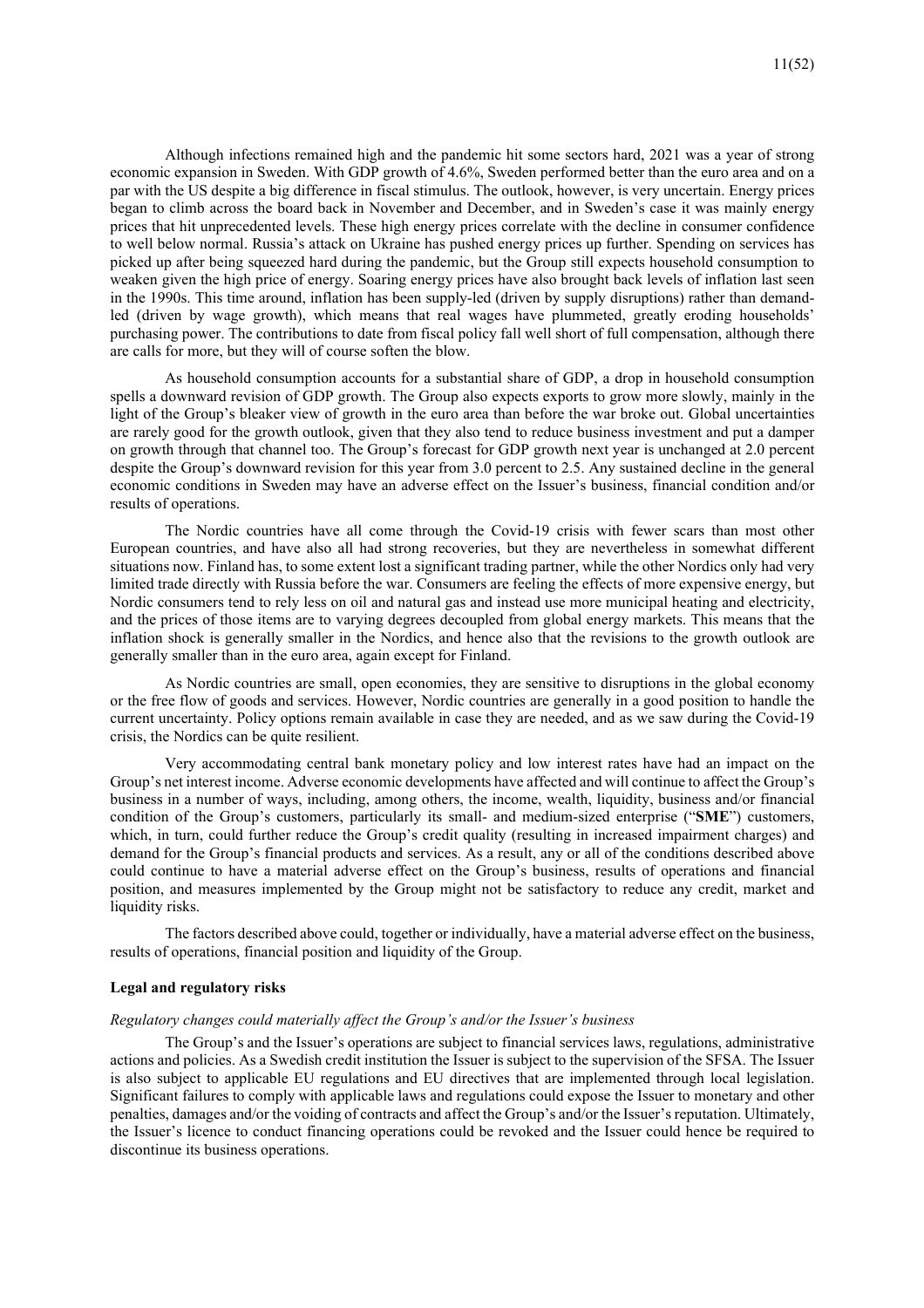Changes in supervision and regulation, could materially affect the Group's and/or the Issuer's own funds requirements (as described below in *The Issuer and the Group face a possible increase in own funds and liquidity requirements as a result of the finalisation of the Basel III framework*), business, the products and services offered and/or the value of each of their assets.

The Issuer is unable to predict with certainty which regulatory changes can be imposed in the future as a result of regulatory initiatives in the EU, by the SFSA or by other national authorities and agencies. Such changes risk having a material adverse effect on, among other things, the Group's and/or the Issuer's product range and activities, the sales and pricing of the Group's and/or the Issuer's products, the value of the Group's and/or the Issuer's assets as well as the Group's and/or the Issuer's profitability and capital adequacy, and can give rise to increased costs of compliance. In addition, there is a risk that the Group and/or the Issuer misinterprets or misapplies new or amended law and regulations, especially due to the increasing quantity and complexity of legislation, which, in case of significant misinterpretations, could lead to adverse consequences for the Group and/or the Issuer.

## *The Issuer and the Group face a possible increase in own funds and liquidity requirements as a result of the finalisation of the Basel III framework*

In June 2019, the European Union Banking reform package (the "**EU Banking Reform**") and the final legal text (the "**CRD V Directive**") were adopted as part of the finalisation of the Basel III framework and its implementation in the European Union. The adopted package amends Regulation No. 575/2013 of the European Parliament and of the Council on prudential requirements for credit institutions and investment firms (the "**CRR**") and Directive (2013/36/EU) of the European Parliament and of the Council (the "**CRD IV Directive**"). The amendments include, *inter alia*, changes to the counterparty credit risk framework, introduction of a formal minimum leverage ratio requirement and a net stable funding ratio ("**NSFR**") requirement, revisions to the Pillar 2 framework, transition of International Financial Reporting Standards ("**IFRS**") 9 *Financial Instruments* and its impact on capital ratios and revisions to the framework concerning interest rate risk in the banking book ("**IRRBB**"). The majority of the changes to the CRR applies as of 28 June 2021 although certain changes (for example, those related to own funds and eligible liabilities) applied as of 28 June 2019. Based on the adopted legislative texts, the package has been assessed to have limited capital and risk exposure amount ("**REA**") impact on the Group. The finalisation of the related level 2 regulation could result in further requirements on the Issuer. Further, an European Union Commission review of the 3 per cent. minimum leverage ratio requirement could result in a systemically important financial institution ("**SIFI**") add-on to the Group.

In December 2017, the Basel Committee on Banking Supervision (the "**BCBS**") published the finalisation of the Basel III framework, which included (i) the standardised approach for credit risk, (ii) internal ratings-based approach for credit risk, (iii) minimum capital requirements for credit valuation adjustment risk, (iv) minimum capital requirements for operational risk, (v) output floor and (vi) leverage ratio. In addition, the BCBS published the revised minimum capital requirements for market risk in January 2019. The above-described two publications of the BCBS are collectively referred to as the "**Finalisation of the Basel III Framework**".

As part of the European Union's banking package of 2021, and in order to implement the Finalisation of the Basel III Framework, the European Commission adopted, in October 2021, a proposal to amend Regulation (EU) No 575/2013 (the "**CRR III Proposal**") and a proposal to amend Directive 2013/36/EU (the "**CRD VI Proposal**"). The CRR III Proposal and CRD VI Proposal include several European Union specific deviations from the Finalisation of the Basel III Framework. The outcome of the future legislative negotiations, regarding the CRR III Proposal and CRD VI Proposal, is uncertain and may result in expansions of, or limitations on, the European Union-specific deviations from the Finalisation of the Basel III Framework. As long as the CRR III Proposal and CRD VI Proposal have not been finally adopted as European Union law, the Issuer cannot determine their precise effects on its own financial performance or the impact on the pricing of its Covered Bonds issued under the Programme. Prospective investors of Covered Bonds should consult their own advisors as to the consequences of any implementation of the Finalisation of the Basel III Framework.

Until fully implemented, the Issuer cannot predict the precise effects of the changes that result from the implementation of Basel III, Basel IV and the CRD V Directive on both its own financial performance or the impact on the pricing of its Covered Bonds issued under the Programme. However, increased capital and liquidity requirements could have a negative effect on the Issuer's liquidity, funding, financial condition and results of operations. Serious or systematic deviations by the Issuer from the above regulations would most likely lead to the SFSA determining that the Issuer's business does not satisfy the statutory soundness requirement for credit institutions and thus result in the SFSA imposing sanctions on the Issuer.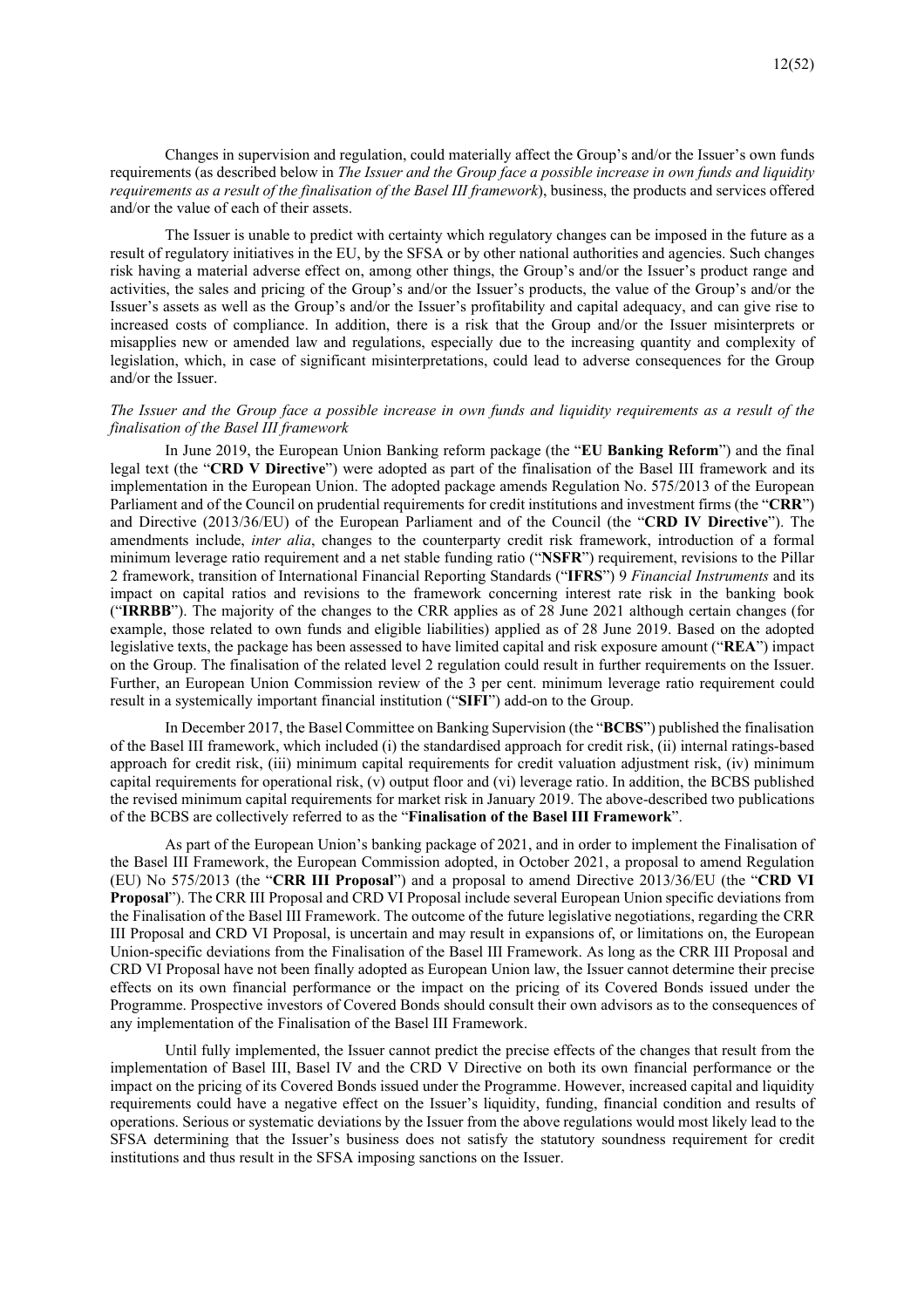### *Risks relating to the Bank Recovery and Resolution Directive*

On 15 May 2014, the European Parliament and the Council of the European Union adopted a directive providing for the establishment of a European Union-wide framework for the recovery and resolution of credit institutions and investment firms (Directive 2014/59/EU) (the "**BRRD**"). The BRRD, including the general bailin tool and the Minimum Requirement for own funds and Eligible Liabilities ("**MREL**") (as further described below), has been implemented into Swedish law by the Swedish Resolution Act (*Lag (2015:1016) om resolution*) (the "**Resolution Act**") and the Precautionary Support Act (*Lag (2015:1017) om förebyggande statligt stöd till kreditinstitut*), both of which entered into force on 1 February 2016. The National Debt Office (Sw. *Riksgäldskontoret*) has been appointed as resolution authority in Sweden and has been given certain powers which can be categorised into preventive powers, early intervention powers and resolution powers. Ultimately, the authority may take control of a failing institution and, for example, transfer the institution to a private purchaser or to a publicly controlled entity pending a private sector arrangement. All these actions can be taken without any prior shareholder approval or any approval by holders of debt.

The general bail-in tool is not intended to apply to secured debt (such as Covered Bonds). However, to the extent that claims in relation to Covered Bonds are not met out of the assets of the Issuer Cover Pool or the proceeds arising from it, Covered Bonds may be subject to write-down or conversion into equity on any application of the general bail-in tool, which may result in Bondholders losing some or all of their investment.

With the implementation of the BRRD, European banks are required to have bail in-able resources in order to fulfil MREL. There is no minimum European Union-wide level of MREL – each resolution authority is required to make a separate determination of the appropriate MREL requirement for each banking group within its jurisdiction, depending on the resolvability, risk profile, systemic importance and other characteristics of each institution.

In early June 2021, the Swedish legislator approved new legislation attributable to the Swedish implementation of BRRD II. The new legislation entered into force on 1 July 2021, including, *inter alia*, amendments to the applicable minimum MREL requirement. Amongst other things, the new legislation stipulates that the new MREL requirements shall be fully complied with from 1 January 2024. This includes a minimum Pillar 1 subordination requirement for "top-tier" banks. This Pillar 1 subordination requirement is to be satisfied with own funds and other eligible MREL instruments meeting the applicable CRR requirements, including MREL instruments constituting senior nonpreferred debt. As a result, the Issuer will be required to meet the MREL requirements within the required timeframes. This may require the Issuer to issue debt that can be bailed in. Noncompliance with such requirements could result in the relevant authority withdrawing the Issuer's licence.

For institutions and groups with operations in more than one jurisdiction (such as the Group), cross-border cooperation and coordination between relevant authorities is necessary for an effective resolution and resolution planning. For these purposes, the BRRD provides for the establishment of resolution colleges. Resolution planning, joint decisions and cross-border implications are also of significance in relation to MREL. While the group-level resolution authority sets its proposal on MREL for the parent and at the consolidated level, the proposal needs to be reconciled with and assessed against MREL set for each subsidiary. The links between MREL and the resolution plan have also been addressed in the draft regulatory technical standards issued by EBA, with the two joint decisions – the joint decision on the group resolution plan and resolvability assessment, and the joint decision on MREL – running in parallel. It is not possible to predict how, in relation to the Issuer and the Group, the cooperation between the National Debt Office, the DFSA (being the Danish authority in charge of MREL and resolution planning) and other relevant authorities will function in practice.

In order to ensure the effectiveness of bail-in and other resolution tools introduced by the BRRD, the BRRD requires that all in-scope institutions have sufficient own funds and eligible liabilities available to absorb losses and contribute to recapitalisation if the bail-in tool were to be applied. Each institution must meet an individual MREL requirement, calculated as a percentage of total liabilities and own funds and set by the relevant resolution authority. The MREL requirement applies to all EU credit institutions (and certain investment firms), not just to those identified as being of a particular size or of systemic importance.

It is not possible to predict exactly how the powers and tools of the National Debt Office described in the BRRD and the Resolution Act will affect the Issuer. The powers and tools given to the National Debt Office are numerous and may have a material adverse effect on the Issuer. Accordingly, the degree to which amendments to the BRRD or application of BRRD may affect the Issuer is uncertain and presents a significant risk to the Issuer's funding and compliance costs.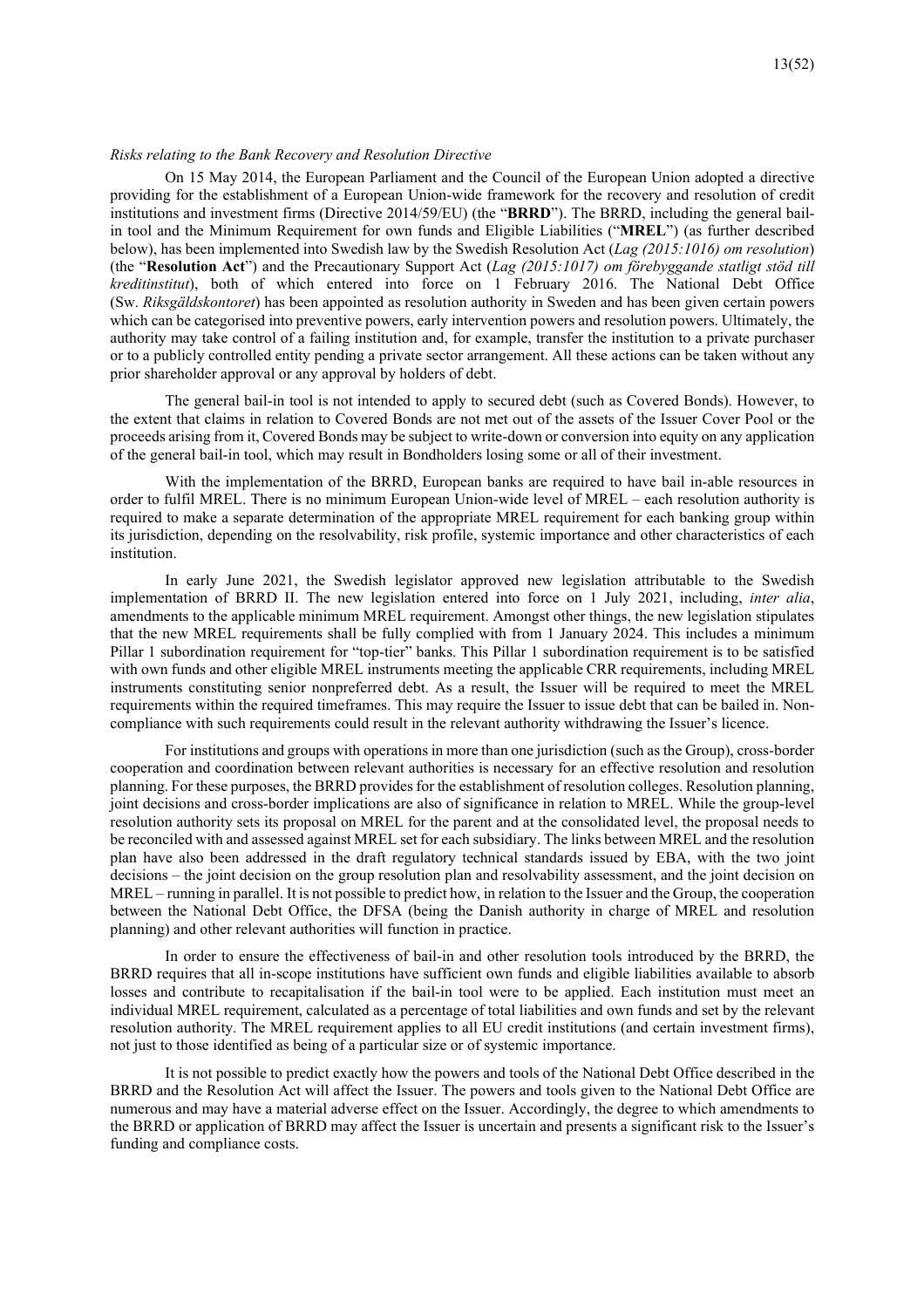### *Risks relating to changes in accounting standards*

From time to time, the International Accounting Standards Board (the "**IASB**"), the EU and other regulatory bodies change the financial accounting and reporting standards that govern the preparation of the Issuer's financial statements. These changes are sometimes difficult to predict and could materially impact how the Issuer record and report their results of operations and financial condition.

In July 2014, the IASB issued a new accounting standard, International Financial Reporting Standard 9 (Financial Instruments) ("**IFRS 9**"), which became effective from 1 January 2018 and replaced IAS 39. IFRS 9 provides principles for classification of financial instruments, and provisioning for expected credit losses which are mandatory, and were therefore fully implemented by the Issuer, as of 1 January 2018. IFRS 9 also provides a new general hedge accounting model which is not yet mandatory as there is an option in IFRS 9 to continue to apply the hedge accounting rules in IAS39. The Issuer has not yet implemented the hedge accounting models of IFRS 9, which is why it is currently not possible to determine the extent of the financial impact that the implementation of the hedge accounting model will have.

As a consequence of the new general hedge accounting model under IFRS 9, and the uncertainty regarding its implementation, there is a risk that the Issuer will be required to obtain additional capital in the future. There is, however, a risk that new equity capital or debt financing qualifying as regulatory capital will not be available on attractive terms, or at all. The degree to which further changes in accounting standards may affect the Issuer is uncertain and presents a risk to the Issuer's provisions and CET 1 capital. Fully phased-in, IFRS 9 will have a limited effect on the Issuer's capital ratios.

### *Risks relating to tax legislation*

The Issuer´s business and transactions are conducted in accordance with the Issuer's and Group's interpretation of applicable laws, tax treaties, regulations, case law and requirements of the tax authorities. There is a risk that the Issuer's and Group's interpretation of such tax legislation, tax treaties, regulations, case law or requirements of the tax authorities is incorrect, or that such rules or practice will change, potentially with retroactive effect. For example, on 28 October 2021, the Swedish government submitted a proposal on new rules regarding risk tax (Sw. *riskskatt*) for credit institutions with debt exceeding certain thresholds. For financial years commencing in 2022, the threshold has been set to SEK 150 billion. Thereafter, the threshold will be indexed on a yearly basis. The new rules entered into force on 1 January 2022 and the risk tax rate amounts to 0.05 per cent of a credit institution's debt (computed in a certain way). The risk tax rate will be increased to 0.06 per cent as of 1 January 2023. The Issuer's debt is above the threshold since the Issuer is part of the same Group as the Swedish Branch.

In 2021, the Issuer's reported income tax expenses totalled SEK 226,964,088 and its effective tax rate was 20.6 per cent. Should the Issuer's or Group's tax situation for previous, current and future years change, as a result of legislative changes and decisions made by the tax authorities or as a result of changed laws, it could have a material adverse effect on the Issuer's business (should taxes imposed on its products and services negatively impact the demand for such products and services), financial condition (should taxes negatively impact the value of its assets) and results of operations (should taxes increase its costs and thus decrease, among other things, its operating profits).

## *The Group operates in a legal and regulatory environment that exposes it to potentially significant litigation and regulatory risks*

The Group and the Issuer may become involved in various disputes and legal proceedings in different jurisdictions, including litigation and regulatory investigations. The Group's banking and other operations have been the subject of regulatory scrutiny from time to time. For example, the Group and the Issuer are subject to applicable anti-money laundering and terrorist financing laws. The supervisory authorities conduct on-going inspections from time to time of the Group's compliance with anti-money laundering ("**AML**") legislation, sanctions, and terrorist financing laws, which can potentially lead to supervisory actions. For example, the SFSA is currently conducting an AML-investigation of the Issuer as part of their on-going supervision of the Issuer. Furthermore, the investigations and events that took place in the Estonian branch (as further described below) are being discussed with the relevant authorities.

### *Estonian AML matter*

The Parent continues to cooperate with various authorities regarding the terminated non-resident portfolio at the Parent´s former branch in Estonia. This includes criminal and regulatory investigations by authorities in Estonia, Denmark, France and the US. The Parent reports to, responds to and cooperates with various authorities,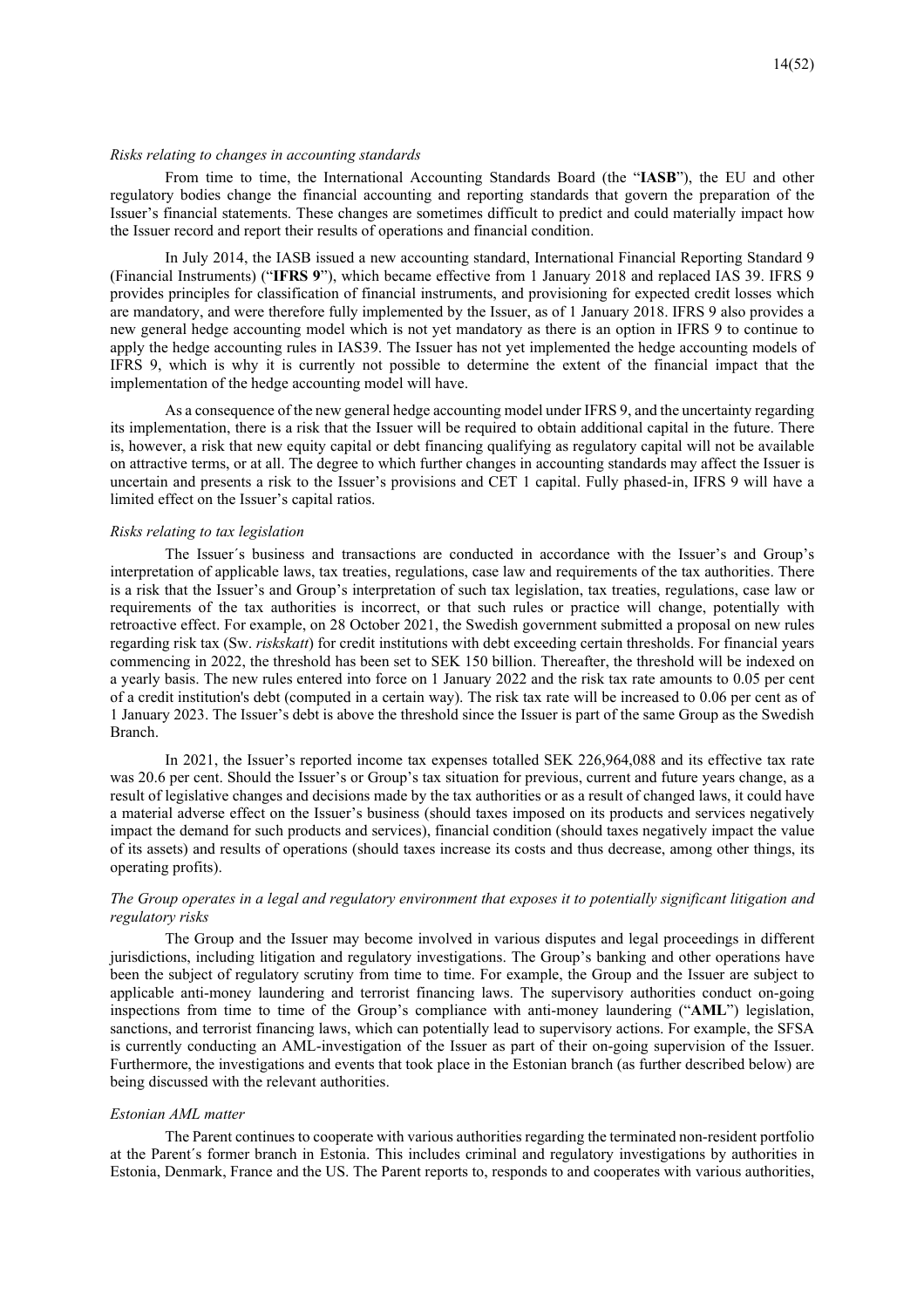including the Danish Special Crime Unit ("**SCU**") (formerly the Danish State Prosecutor for Serious Economic and International Crime), the U.S. Department of Justice ("**DOJ**") and the U.S. Securities and Exchange Commission ("**SEC**"), in relation to the Estonia matter. The internal investigation work that was planned for completion in 2020 has been finalised, and the Parent has reported the findings to the relevant authorities investigating the Parent. The Parent continues to fully cooperate and will provide the authorities with further information if and when requested. On 28 April 2022 the Parent announced that it had entered into initial discussions with US and Danish Authorities on the resolution of the Estonia matter. The Parent is not yet able to reliably estimate the timing, form of resolution or amount of a potential settlement or fines, which is likely to be material, and will not comment on discussions with authorities.

The Parent is also subject to ongoing litigation in relation to the Estonia matter. This includes, inter alia, an action against the Parent and Danske Markets, Inc. (and other defendants) in the United States District Court for the Eastern District of New York and a number of court cases initiated against the Parent in Denmark. The Parent intends to defend itself against the various claims. The timing of completion of any such lawsuits (pending or threatening) and their outcome are uncertain and could be material.

The impact on the Issuer may entail that the refinancing costs may be higher and/or that its mortgage lending volumes become lower.

### *Risks relating to EU General Data Protection Regulation*

As a lender to the Swedish residential mortgage market aimed primarily at individuals, the Group processes large quantities of personal data on its customers. Such processing of personal data is subject to extensive regulation and scrutiny following the implementation of the general data protection regulation 2016/679/EU ("**GDPR**"), applicable as of 25 May 2018. Efforts to continuously ensure compliance with the GDPR is timeconsuming and costly. Any administrative and monetary sanctions (including administrative fines of up to the greater of EUR 20 million or 4.0 per cent. of the Group's total global annual turnover) or reputational damage due to incorrect implementation or breach of the GDPR would adversely impact the Group's business, financial condition and results of operations. Non-compliance also risks having substantial effect on customer's and the general public's trust in the Group.

### **Risks related with Covered Bonds issued under the Programme**

## *The regulation and reform of "benchmarks" may adversely affect the value of Covered Bonds linked to or referencing such "benchmarks"*

Interest rates and indices which are deemed to be "benchmarks" (such as, in the case of Covered Bond Loans with floating interest rate, an Interest Base), are the subject of recent national and international regulatory guidance and proposals for reform. Some of these reforms are already effective whilst others are still to be implemented. These reforms may cause such benchmarks to perform differently than in the past, to disappear entirely, or have other consequences which cannot be predicted. The Benchmarks Regulation applies, subject to certain transitional provisions, to the provision of benchmarks, the contribution of input data to a benchmark and the use of a benchmark within the EU. The Benchmarks Regulation could have a material impact on any Covered Bonds linked to or referencing a "benchmark", in particular, if the methodology or other terms of the "benchmark" are changed in order to comply with the requirements of the Benchmarks Regulation. Such changes could, among other things, have the effect of reducing, increasing or otherwise affecting the volatility of the published rate or level of the "relevant benchmark".

More broadly, any of the national or international reforms, or the general increased regulatory scrutiny of "benchmarks", could increase the costs and risks of administering or otherwise participating in the setting of a "benchmark" and complying with any such regulations or requirements. Such factors may have the following effects on certain "benchmarks": (i) discourage market participants from continuing to administer or contribute to the "benchmark"; (ii) trigger changes in the rules or methodologies used in the "benchmark"; or (iii) lead to the disappearance of the "benchmark". Any of the above changes or any other consequential changes as a result of national or international reforms or other initiatives or investigations, could have a material adverse effect on the value of and return on any Covered Bonds linked to or referencing a "benchmark".

The General Terms and Conditions of the Covered Bonds contain certain provisions on the replacement of base rate in the event that a so-called trigger event occurs in such a way that the current base rate, such as STIBOR or EURIBOR, *inter alia*, ceases to be published or is no longer representative of the underlying market, or if it becomes illegal for the Issuer or the Administrative Agent to calculate payment to Bondholders using the current base rate. Replacement of base rate and other changes in the terms of the Covered Bonds in accordance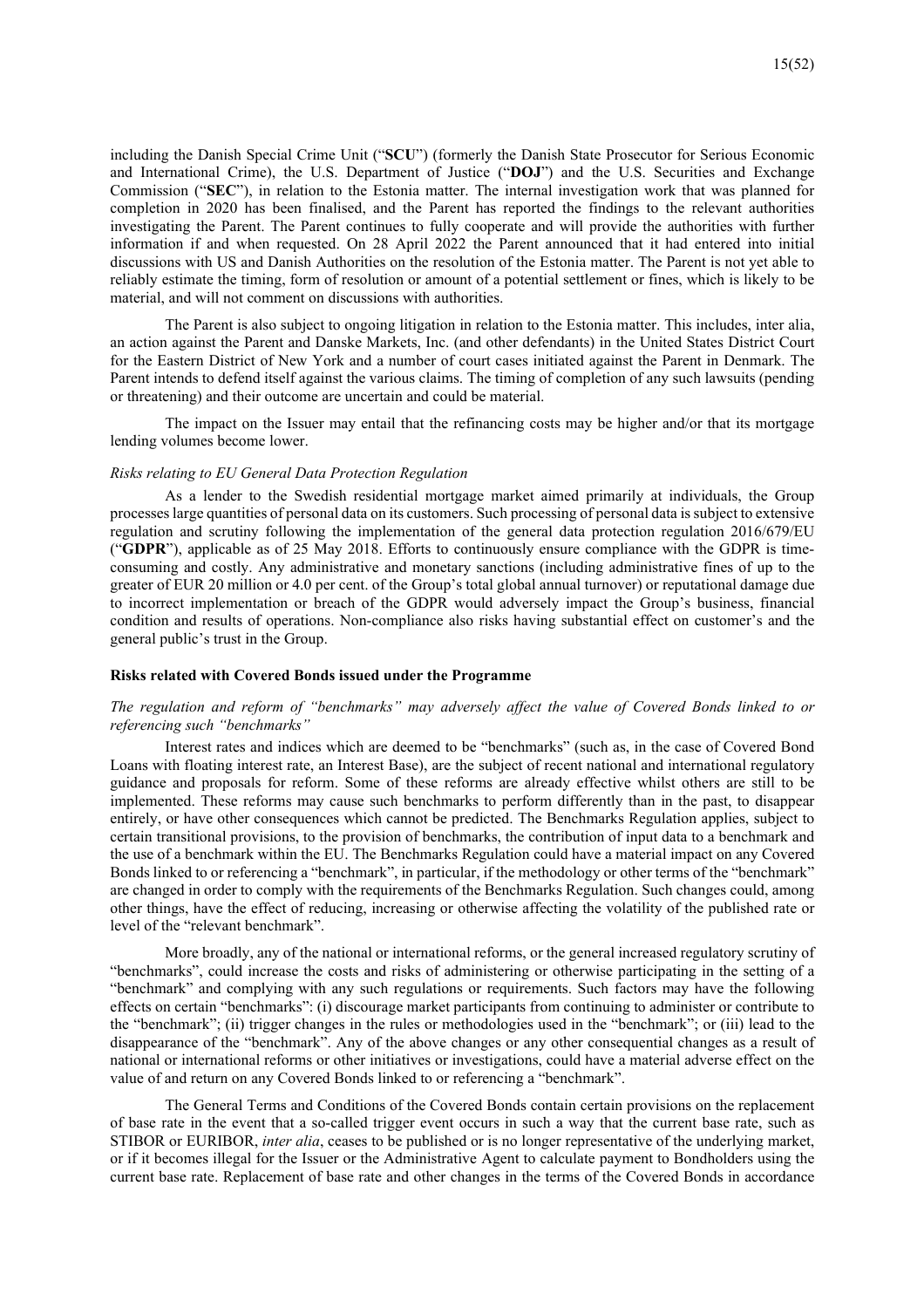with Section 6 of the General Terms and Conditions may be agreed and implemented without the consent of the Bondholders. Such changes become binding on all parties and persons affected by the terms. There is a risk that such changes, due to the special circumstances of each Bondholder, may be to the detriment of the individual Bondholder. If a replacement of base rate cannot be determined or applied after a so-called trigger event has occurred, the interest rate for the next interest period may correspond with the interest rate set out for the previous interest period. This could mean that a previously determined interest rate is applied for Covered Bonds with a floating rate. If this occurs for a base rate that is linked to a certain Covered Bond, this may negatively affect investors of Covered Bond Loans.

### *An active secondary market in respect of the Covered Bonds may never be established or may be illiquid and this would adversely affect the value at which an investor could sell its Covered Bonds*

Covered Bonds may have no established trading market when issued, and one may never develop. If a market does develop, it may not be liquid. Therefore, investors may not be able to sell their Covered Bonds easily or at prices that will provide them with a yield comparable to similar investments that have a developed secondary market. This is particularly the case for Covered Bonds that are especially sensitive to interest rate, currency or market risks, are designed for specific investment objectives or strategies or have been structured to meet the investment requirements of limited categories of investors. These types of Covered Bonds generally would have a more limited secondary market and more price volatility than conventional debt securities. Illiquidity may have a material adverse effect on the market value of Covered Bonds.

## *If an investor holds Covered Bonds which are not denominated in the investor's home currency, it will be exposed to movements in exchange rates adversely affecting the value of its holding. In addition, the imposition of exchange controls in relation to any Covered Bonds could result in an investor not receiving payments on those Covered Bonds*

The Issuer will pay principal and interest on the Covered Bonds in the currency set out in the Final Terms for each Covered Bond Loan (the "**Specified Currency**"). This presents certain risks relating to currency conversions if an investor's financial activities are denominated principally in a currency or currency unit (the "**Investor's Currency**") other than the Specified Currency. These include the risk that exchange rates may significantly change (including changes due to devaluation of the Specified Currency or revaluation of the Investor's Currency) and the risk that authorities with jurisdiction over the Investor's Currency or Specified Currency may impose or modify exchange controls. An appreciation in the value of the Investor's Currency relative to the Specified Currency would decrease (i) the Investor's Currency-equivalent yield on Covered Bonds, (ii) the Investor's Currency-equivalent value of the principal payable on Covered Bonds and (iii) the Investor's Currency-equivalent market value of Covered Bonds.

Government and monetary authorities may impose (as some have done in the past) exchange controls that could adversely affect an applicable exchange rate or the ability of the Issuer to make payments in respect of the Covered Bonds. As a result, investors may receive less interest or principal than expected, or no interest or principal as measured in the Investor's Currency.

### *Decrease of underlying asset value*

If the value of the underlying properties securing the loans which constitute the collateral for the Issuer Cover Pool decreases materially and the Issuer does not take action to restore the ratio between Covered Bonds and the Issuer Cover Pool, there will be a risk that the Issuer will not be able to fully repay Bondholders.

### *Conflicting interests of other creditors*

In the event of the Issuer's bankruptcy, the Covered Bonds Act does not give clear guidance on certain issues, which may lead to a conflict between Bondholders, and the derivative contract parties on the one hand, and other creditors of the Issuer or the Parent on the other hand. Examples of such issues are (a) how proceeds from a loan partly registered to the Issuer Cover Pool should be distributed between the portion of such loan registered to the Issuer Cover Pool and the portion of such loan not registered to the Issuer Cover Pool and (b) how the proceeds of enforcement of a mortgage certificate should be distributed if this serves as collateral for two different loans ranking *pari passu* in the mortgage certificate where one such loan is not wholly or partly registered to the Issuer Cover Pool. The lack of clear guidance on these and similar issues may lead to unsecured creditors arguing that part of the proceeds from a loan and/or mortgage certificate should not be included in the Issuer Cover Pool or to any creditors with loans that rank *pari passu* in a mortgage certificate which also serves as collateral for a loan registered to the Issuer Cover Pool arguing that part of the proceeds from such mortgage certificate should not be included in the Issuer Cover Pool.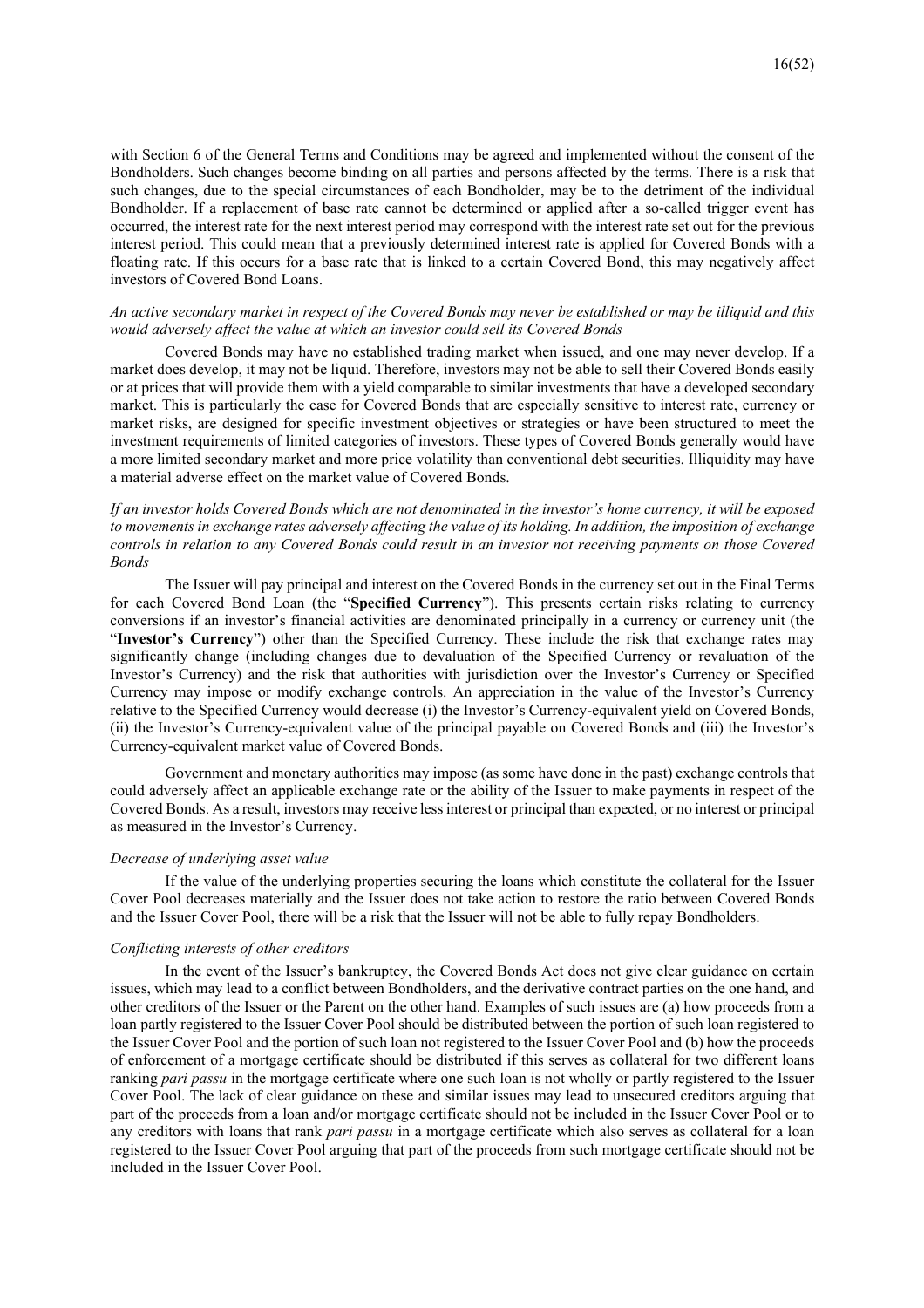### *Non-compliance with matching rules*

The Covered Bonds Act contains matching rules which, among other things, require that the present value of the Cover Pool exceeds by at least two per cent. the present value of the liabilities relating to Covered Bonds. In order to comply with these requirements, the Issuer may enter into derivative contracts. The present value of the derivative contracts shall be included when determining whether the present value of the Cover Pool exceeds the present value of the liabilities relating to Covered Bonds. The Issuer is dependent on the availability of derivative counterparties with sufficient credit rating and also on such counterparties fulfilling their contractual obligations.

A breach of the matching requirements prior to the Issuer's bankruptcy in the circumstances where no additional assets are available to the Issuer or the Issuer lacks the ability to acquire additional assets could result in the Issuer being unable to issue further Covered Bonds. If, following the Issuer's bankruptcy, the Issuer Cover Pool ceases to meet the requirements of the Covered Bonds Act (including the matching requirements), and the deviations are not just temporary and minor, the Issuer Cover Pool may no longer be maintained as a unit and the continuous payment under the terms and conditions of the Covered Bonds and derivative contracts will cease. Bondholders would in such case instead benefit from a priority right in the proceeds of a sale of the assets in the Issuer Cover Pool in accordance with general bankruptcy rules. This could result in Bondholders receiving payment according to a schedule that is different from that contemplated by the terms and conditions of the Covered Bonds (with accelerations as well as delays) or that Bondholders are not paid in full. However, Bondholders and the derivative contract parties would retain the benefit of the right of priority in the assets comprising the Issuer Cover Pool. Any residual claims of Bondholders and the derivative contract parties would remain valid claims against the Issuer, but would rank *pari passu* with other unsecured and unsubordinated creditors of Issuer.

### *Majority decisions by Bondholders*

The General Terms and Conditions include certain provisions regarding a Bondholders' meeting, which may be held in order to resolve on matters relating to Bondholders' interests. Such provisions allow for designated majorities to bind all Bondholders, including Bondholders who have not participated in or voted at the actual meeting or who have voted differently than the required majority, to decisions that have been taken at a duly convened and conducted Bondholders' meeting. The degree to which any such decisions may affect the Bondholders is uncertain and presents a significant risk that the actions of the majority in such matters can impact the Bondholder's rights in a manner that can be undesirable for some Bondholders.

### *Implementation of the EU covered bond framework*

The European Union's covered bond directive and regulation came into effect on 7 January 2020 (with an implementation deadline of 8 July 2022) and on 20 December 2021, a government bill was published by the Swedish Government (Sw. *Prop 2021/22:76 Ändrade regler om säkerställda obligationer*) (the "**Covered Bond Proposal**") containing, *inter alia*, proposals of the legislative amendments needed to implement such EU directive. Certain changes are thus proposed to be made to the Covered Bonds Act and the Swedish FSA Regulations, such as the introduction of maturity extensions, changes with regards to which assets may be included in the Cover Pool and a requirement of a certain liquidity buffer. The Covered Bond Proposal was approved by the Swedish parliament on 1 June 2022, and enter into force on 8 July 2022. Any failure by the Issuer to comply with the Swedish legislation governing covered bonds may have a material adverse effect on the Issuer.

### *Risks related to interest rate constructions*

Covered Bonds with a fixed interest rate bear the interest at a fixed rate until the Maturity Date (or if applicable, the Extended Maturity Date) for such Covered Bond. The value of such Covered Bond is highly influenced by the market interest rate level. As the market interest rate level changes, the value of the Issuer's Covered Bond with a fixed interest rate typically changes in the opposite direction, *i.e.* if the market interest rate level increases, the market value of such Covered Bond falls and if the general interest rate level falls, the market value of such Covered Bonds increases. Since the price of Covered Bonds is adversely affected by changes in the market interest rate level, there is a risk that Bondholders may lose all or a significant part of their investment in such Covered Bonds.

A Bondholder of a floating rate Covered Bond is exposed to the risk of fluctuating interest levels and uncertain interest income. Fluctuating interest rate levels make it impossible to determine the yield of floating rate Covered Bonds in advance. In the event that the reference rate used to calculate the applicable interest rate turns negative, the interest rate will be below the margin, if any, and may be zero and accordingly, the Bondholders of the Issuer's floating rate Covered Bonds may not be entitled to interest payments for certain, or all, interest periods.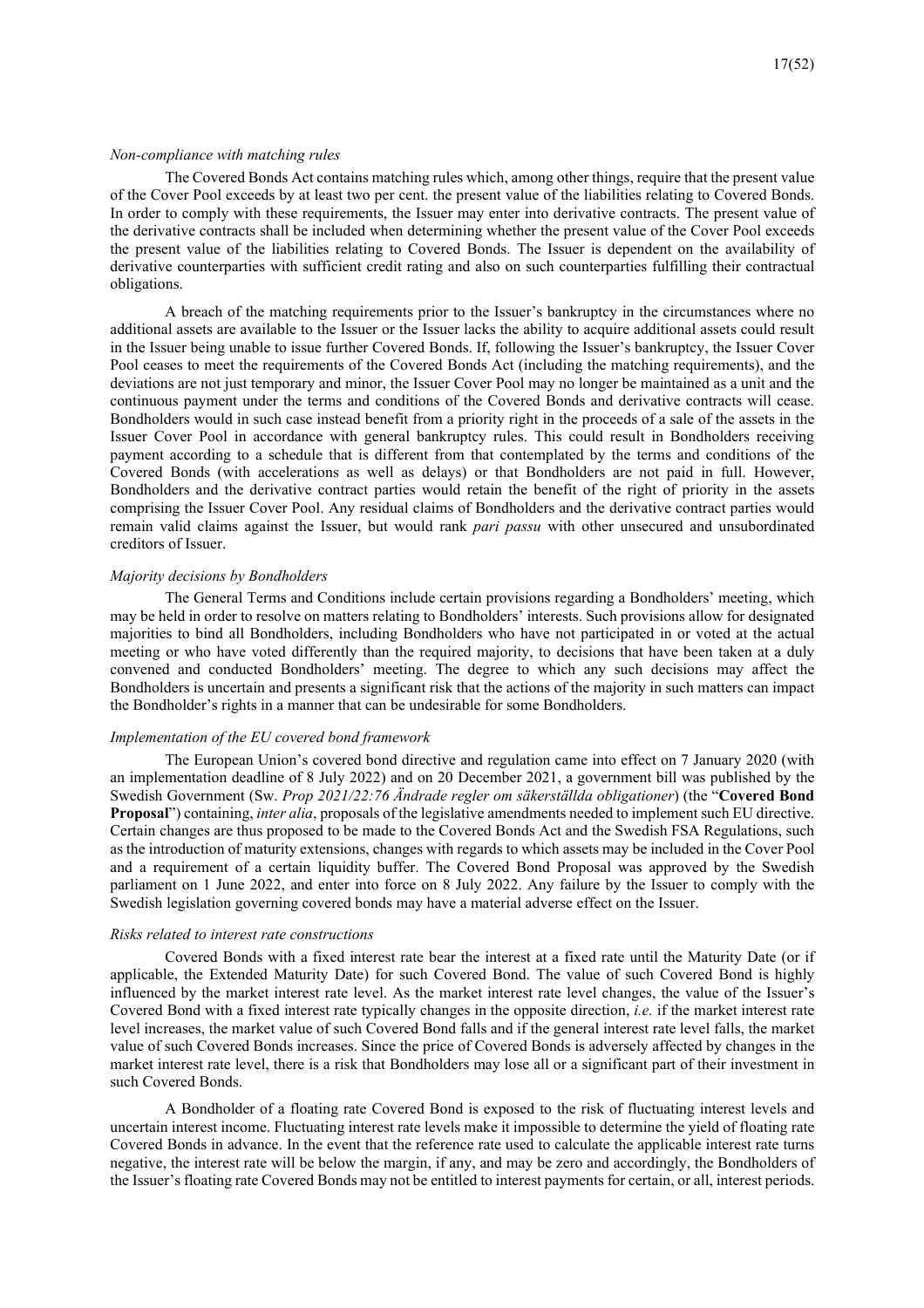## *The maturity of the Covered Bonds may be extended*

An Extended Maturity Date may be specified in the applicable Final Terms and apply to a Loan.

If an Extended Maturity Date has been specified as applicable in the Final Terms and the Issuer has received approval from the SFSA to extend the maturity, the maturity of the relevant Covered Bonds will be extended to the Extended Maturity Date.

The extension of the maturity of the nominal amount outstanding of the relevant Covered Bonds from the Maturity Date to the Extended Maturity Date will not result in any right of the Bondholders to accelerate payments or take action against the Issuer and no payment will be payable to the Bondholders in that event other than as set out in the General Terms and Conditions.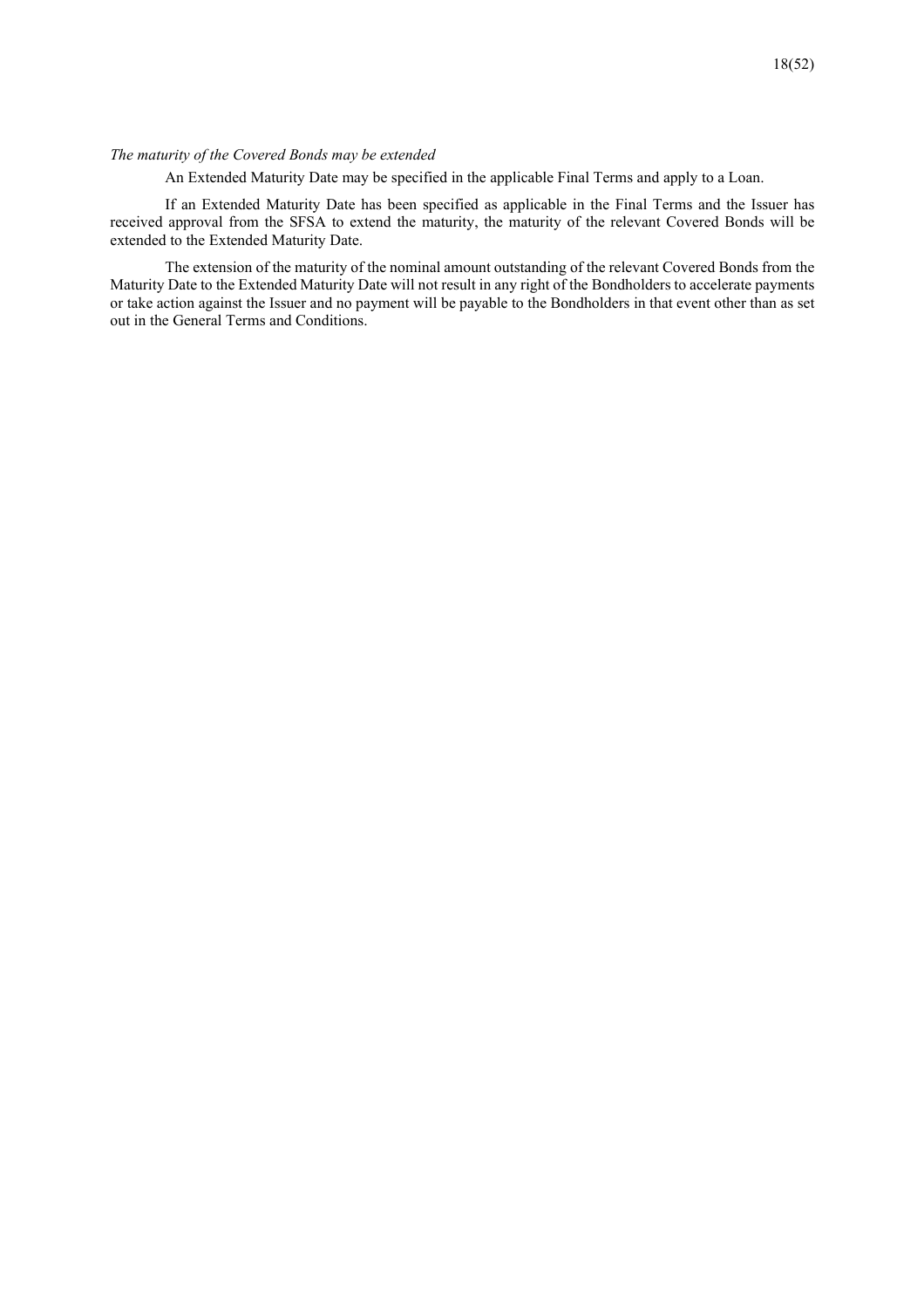## **GENERAL TERMS AND CONDITIONS FOR COVERED BOND LOANS**

The following general terms and conditions (the "**General Terms and Conditions**") apply for Covered Bonds that Danske Hypotek AB (publ) (Reg. No. 559001-4154) (the "**Issuer**"), issues in the capital market under an agreement with the Dealers in respect of a Swedish programme for the continuous issuance of covered bonds (the "**Programme**"). For each Loan, final terms are prepared that include supplementary terms and conditions, which together with these General Terms and Conditions constitute the complete terms and conditions for the relevant Loan. Final Terms for Loans that are offered to the public will be published on the Issuer's website (www.danskehypotek.se) and made available at the office of the Issuer. For as long as a Loan is outstanding, the Issuer will keep the General Terms and Conditions and the Final Terms for such Loan available on its website.

## **1. DEFINITIONS**

1.1 In the Conditions, the following expressions shall have the meaning ascribed to them below.

"**Account Operator**" means a bank or other party duly authorised to operate as an account operator (*kontoförande institut*) pursuant to the Swedish Financial Instruments Accounts Act and through which a Bondholder has opened a VP-account in respect of its Covered Bonds;

"**Adjusted Loan Amount**" means, with respect to a specific Loan, the Total Nominal Amount of outstanding Covered Bonds excluding Covered Bonds held by the Issuer and any other member of the Group, irrespective of whether such entity is registered by name as the Bondholder of such Covered Bonds;

"**Administrative Agent**" means (i) if a Loan is issued through two or more Issuing Houses, the Issuing House appointed by the Issuer to be responsible for certain administrative tasks in respect of the Loan as set out in the relevant Final Terms; and (ii) if a Loan is issued through only one Issuing House, the Issuing House;

"**Arranger**" means Danske Banks A/S, Danmark, Sverige Filial or any Dealer replacing it as Arranger;

"**Base Rate**" means in regards to Loans with Floating Rate, the base rate STIBOR or EURIBOR as described in the Final Terms or any reference rate replacing STIBOR or EURIBOR in accordance with section 6 (*Replacement of Base Rate*);

"**Bondholder**" means the person recorded on a VP-account as direct registered owner (*ägare*) or nominee (*förvaltare*) of a Covered Bond;

"**Bondholders' Meeting**" means a meeting of the Bondholders in respect of a Loan as described in Section 11 (*Bondholders' Meeting*);

"**Business Day**" means a day which is not a Sunday or other public holiday in Sweden or which is not treated as a public holiday for the purpose of payment of promissory notes. In this definition, Saturdays, Midsummer's Eve (*midsommarafton*), Christmas Eve (*julafton*) and New Year's Eve (*nyårsafton*) shall be deemed public holidays;

"**Conditions**" for a particular Loan means these General Terms and Conditions and the Final Terms for such Loan;

"**Covered Bond**" means a unilateral promissory note which is registered in accordance with the Swedish Financial Instruments Accounts Act and issued by the Issuer in accordance with the Conditions and coupled with rights of priority in the Issuer's covered pool pursuant to the Swedish Covered Bonds Act;

"**Covered Bonds Act**" means the Swedish covered bonds issuance act (Sw. *lagen (2003:1223) om utgivning av säkerställda obligationer)* as amended;

"**Covered Bond Directive**" means Directive 2019/2162/EU on the issue of covered bonds and covered bond public supervision and amending Directives 2009/65/EC and 2014/59/EU;

"**Day Count Convention**" means, when determining an amount for a certain determination period, the counting basis stated in the Final Terms, and;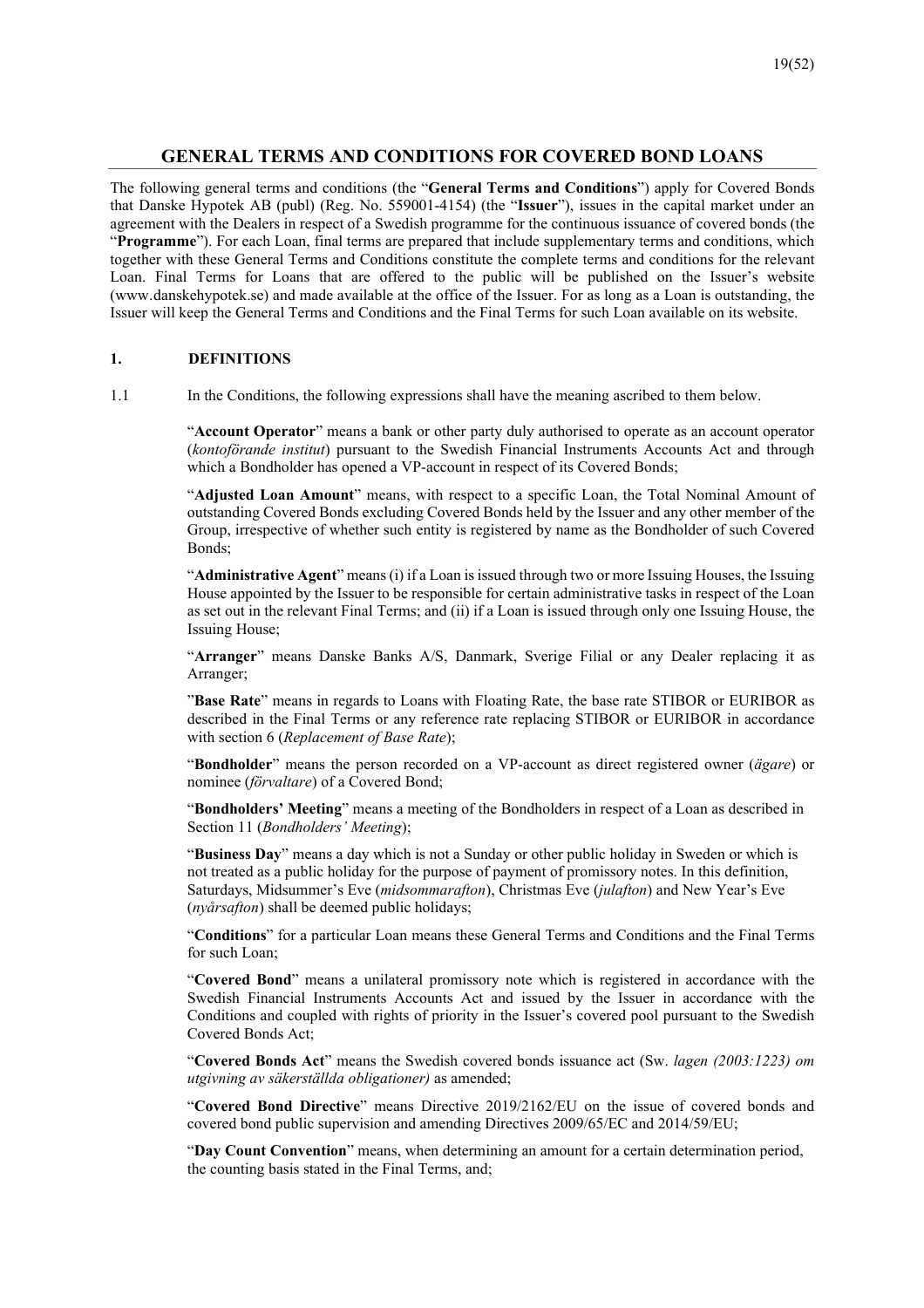- (a) if the counting basis "30/360" is stated as being applicable, the amount shall be calculated using a year of 360 days comprising twelve months of 30 days each, and in the case of a fraction of a month using the actual number of days of the month that have passed; and
- (b) if the counting basis "Actual/360" is stated as being applicable, the amount shall be calculated using the actual number of days in the relevant period divided by 360;

"**Dealers**" means Danske Bank A/S, Danmark, Sverige Filial, Nordea Bank Abp, Skandinaviska Enskilda Banken AB (publ), Svenska Handelsbanken AB (publ) and Swedbank AB (publ) and such other dealer (*emissionsinstitut*) appointed in accordance with Section 13.4, but only for so long as such dealer has not withdrawn as a dealer;

"**Euro**" and "**EUR**" means the single currency of the participating member states in accordance with the legislation of the European Community relating to the European Economic and Monetary Union;

"**European Reference Banks**" means four leading commercial banks that quotes EURIBOR at the time in question and that are appointed by the Dealers;

"**Euroclear Sweden**" means Euroclear Sweden AB, Reg. No. 556112-8074;

"**EURIBOR**" means:

- (a) the interest rate as displayed as of or around 11.00 a.m. on the relevant day on page EURIBOR01 of the Refinitiv screen (or through such other system or on such other page as replaces the said system or page) for EUR for a period comparable to the relevant Interest Period; or
- (b) if no such interest rate is available for the relevant Interest Period as described in paragraph (a), the arithmetic mean of the rates (rounded upwards to four decimal places) as supplied to the Administrative Agent at its request quoted by the European Reference Banks for deposits of EUR 10,000,000 for the relevant Interest Period; or
- (c) if no interest rate as described in paragraph (a) or (b) is available, the interest rate which, according to the reasonable assessment of the Administrative Agent, best reflects the interest rate for deposits in EUR offered for the relevant Interest Period.

"**Extended Maturity Date**" has the meaning set out in Clause 10 (*Extended Maturity*) and as further specified in the Final Terms for Covered Bonds issued on, or following, 8 July 2022, and which is a date falling twelve months after the Maturity Date or any other date falling after the Maturity Date of a Covered Bond;

"**Final Terms**" means the final terms prepared for a particular Loan;

"Group" means Danske Bank A/S and its subsidiaries from time to time;

"**Interest Base**" means, for a Loan with floating interest rate, the interest base (STIBOR or EURIBOR) stated in the relevant Final Terms or any reference rate replacing STIBOR or EURIBOR in accordance with section 6 (*Replacement of Base Rate*);

"**Interest Determination Date**" means, for a Loan with floating interest rate, the date specified in the relevant Final Terms;

"**Interest Payment Date**" means, for a Loan, the date specified in the relevant Final Terms;

"**Interest Period**" means, for a Loan, the period specified in the relevant Final Terms;

"**Interest Rate**" means

- (a) until (and including) the Maturity Date (i) for a Loan with fixed interest rate, the interest rate specified in the relevant Final Terms and (ii) for a Loan with floating interest rate, the interest rate calculated in accordance with Section 5.1(b); and
- (b) if applicable, from (but excluding) the Maturity Date to (and including) the Extended Maturity Date, a floating interest rate calculated in accordance with Section 5.2;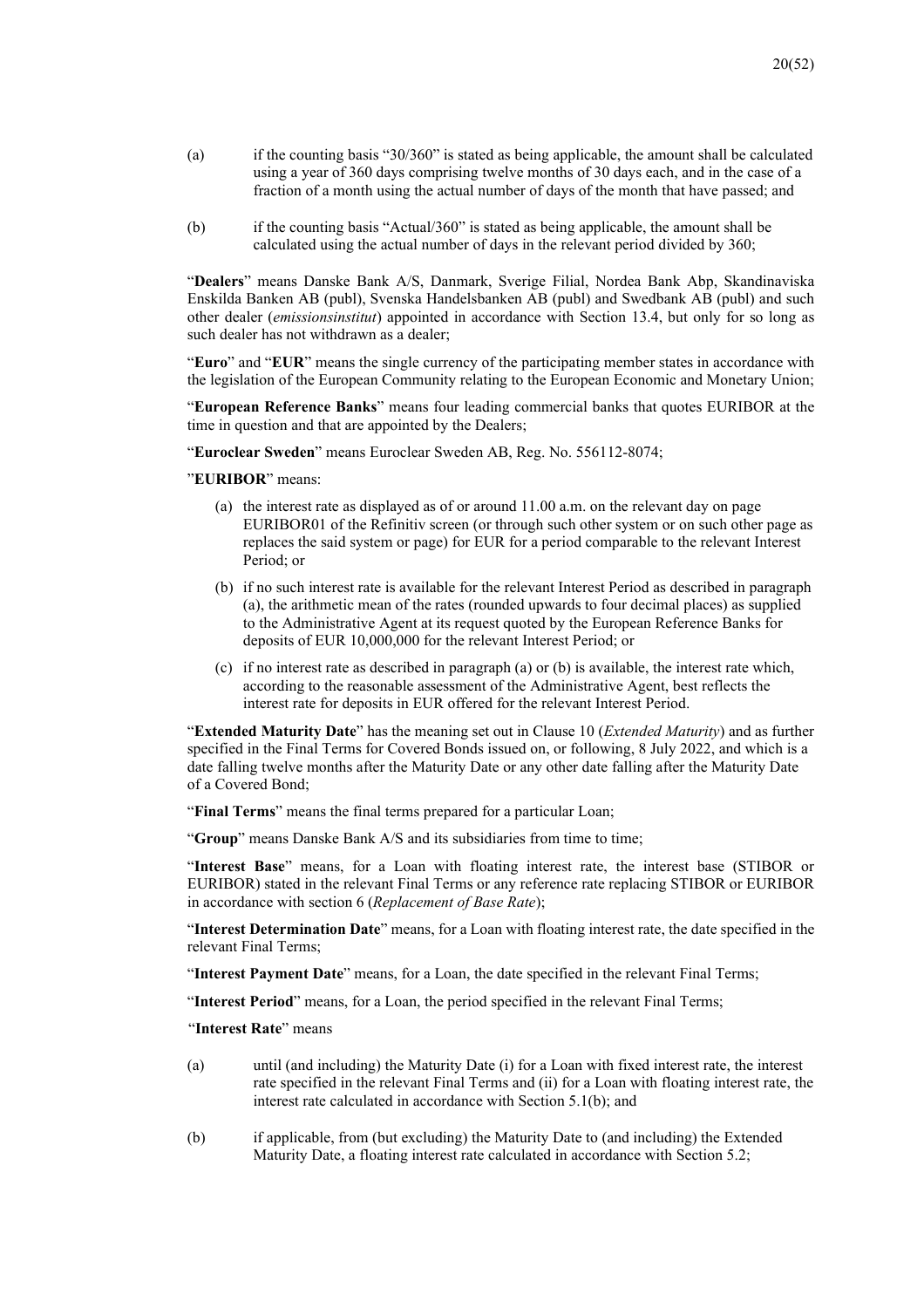"**IPA**" means Danske Bank A/S, Danmark, Sverige Filial or such other issuing and paying agent (IPA) appointed by the Issuer for the functions set out in Section 4.3, but only for so long as such issuing and paying agent has not withdrawn as a issuing and paying agent or been replaced in accordance with Section 13.5:

"**Issue Date**" means, for a Loan, the date specified in the relevant Final Terms;

"**Issuing House**" means the Dealer(s) through which a particular Loan is issued;

"**Loan**" means each loan, comprising of one or more Covered Bonds with the same ISIN, raised by the Issuer under this Programme;

"**Margin**" means, for a Loan with floating interest rate, the margin specified in the relevant Final Terms;

"Maturity Date" means, for a Loan, the date specified in the relevant Final Terms;

"**Nominal Amount**" means the amount for each Covered Bond that is stated in the relevant Final Terms less any amount repaid;

"**Record Date**" means

- (a) the Business Day before the payment date in respect of principal amounts payable under the Conditions; and
- (b) the fifth Business Day before (i) the payment date in respect of interest amounts payable under the Conditions, (ii) another date when payment is to be made to Bondholders (other than payment of principal), (iii) the date of a Bondholders' Meeting, or (iv) another relevant date (other than a payment date for principal amounts payable under the Conditions),

or, in each case, such other Business Day falling prior to a relevant date if generally applicable on the Swedish bond market;

"**Reference Banks**" means Nordea Bank Abp, filial i Sverige, Skandinaviska Enskilda Banken AB (publ), Svenska Handelsbanken AB (publ) and Swedbank AB (publ);

"**Regulated Market**" means a regulated market for the purposes of Directive 2014/65/EU;

"**STIBOR**" means:

- (a) the interest rate administered, calculated and distributed by the Swedish Financial Benchmark Facility AB (or the replacing administrator or calculation agent) for the relevant day and published on the information system Refinitiv's page "STIBOR=" (or through such other system or on such other page as replaces the said system or page) for SEK for a period comparable to the relevant Interest Period; or
- (b) if no such interest rate is available for the relevant Interest Period as described in paragraph (a), the arithmetic mean of the rates (rounded upwards to four decimal places) as supplied to the Administrative Agent at its request quoted by the Reference Banks for deposits of SEK 100,000,000 for the relevant Interest Period; or
- (c) if no such interest rate as described in paragraph (a) or (b) is available, the interest rate which, according to the reasonable assessment of the Administrative Agent, best reflects the interest rate for deposits in SEK offered in the Stockholm interbank market for the relevant Interest Period.

"**Swedish Financial Instruments Accounts Act**" means *lagen (1998:1479) om värdepapperscentraler och kontoföring av finansiella instrument*;

"**Swedish Kronor**" and "**SEK**" means the lawful currency of Sweden;

"**Total Nominal Amount**" means, for a Loan, the total aggregate Nominal Amount of the Covered Bonds outstanding at the relevant time;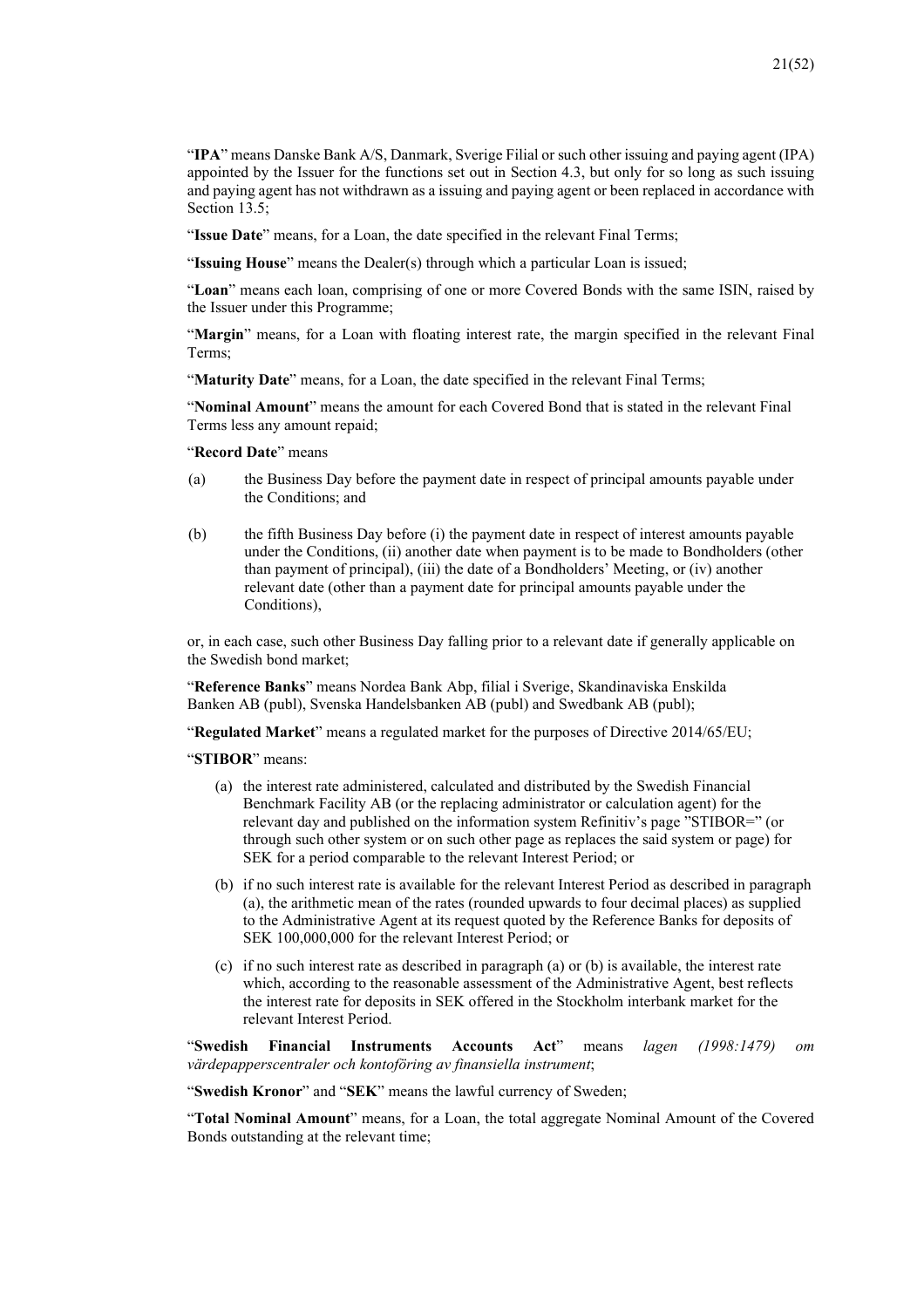"**VP-account**" means a securities account (*VP-konto*) under the Swedish Financial Instruments Accounts Act maintained by Euroclear Sweden in which (i) an owner of such security is directly registered or (ii) an owner's holding of securities is registered in the name of a nominee.

- 1.2 When ascertaining whether a limit or threshold specified in Swedish Kronor has been attained or broken, an amount in another currency shall be counted on the basis of the rate of exchange for such currency against Swedish Kronor for the previous Business Day, as published by the Swedish Central Bank (Sw. *Riksbanken*) on its website (www.riksbank.se). If no such rate is available, the most recently published rate shall be used instead.
- 1.3 Further definitions are contained (where relevant) in the relevant Final Terms.
- 1.4 The definitions contained in these General Terms and Conditions shall also apply to the relevant Final Terms.

## **2. RAISING OF LOANS, LOAN AMOUNT, DENOMINATION AND PAYMENT COMMITMENT**

- 2.1 Under this Programme the Issuer may issue Covered Bonds in Swedish Kronor or Euro with a minimum term of one year. Under a Loan, Covered Bonds may be issued in more than one tranche.
- 2.2 The Total Nominal Amount will be determined when the sale of the Covered Bonds has been completed and shall be represented by Covered Bonds in the denomination in SEK or EUR specified in the relevant Final Terms or in whole multiples thereof.
- 2.3 The Issuer undertakes to repay the principal and to pay interest in respect of each Loan in accordance with these Conditions.
- 2.4 In subscribing for Covered Bonds each initial Bondholder accepts that its Covered Bonds shall have the rights and be subject to the conditions stated in the Conditions. In acquiring Covered Bonds each new Bondholder confirms such acceptance.

## **3. REGISTRATION OF COVERED BONDS**

- 3.1 Covered Bonds shall be registered in a VP-account on behalf of the Bondholder, and accordingly no physical notes representing the Covered Bonds will be issued.
- 3.2 A request concerning the registration of a Covered Bond shall be made to the Account Operator.
- 3.3 Any person who acquires the right to receive payment under a Covered Bond through a mandate, a pledge, regulations in the Code on Parents and Children (*Föräldrabalken*), conditions in a will or deed of gift or in some other way shall register her or his right to payment.
- 3.4 For Covered Bonds registered in the name of a nominee in accordance with the Swedish Financial Instruments Accounts Act, the nominee shall be regarded as the Bondholder under these Conditions.
- 3.5 The Administrative Agent shall, for the purpose of carrying out its tasks under Section 11 and, with Euroclear's permission, at all other times be entitled to obtain information from the debt register (*skuldbok*) kept by Euroclear Sweden in respect of the Covered Bonds.
- 3.6 The Administrative Agent may use the information referred to in Section 3.5 only for the purposes of carrying out their duties and exercising their rights in accordance with the Conditions and shall not disclose such information to any Bondholder or third party unless necessary for such purposes.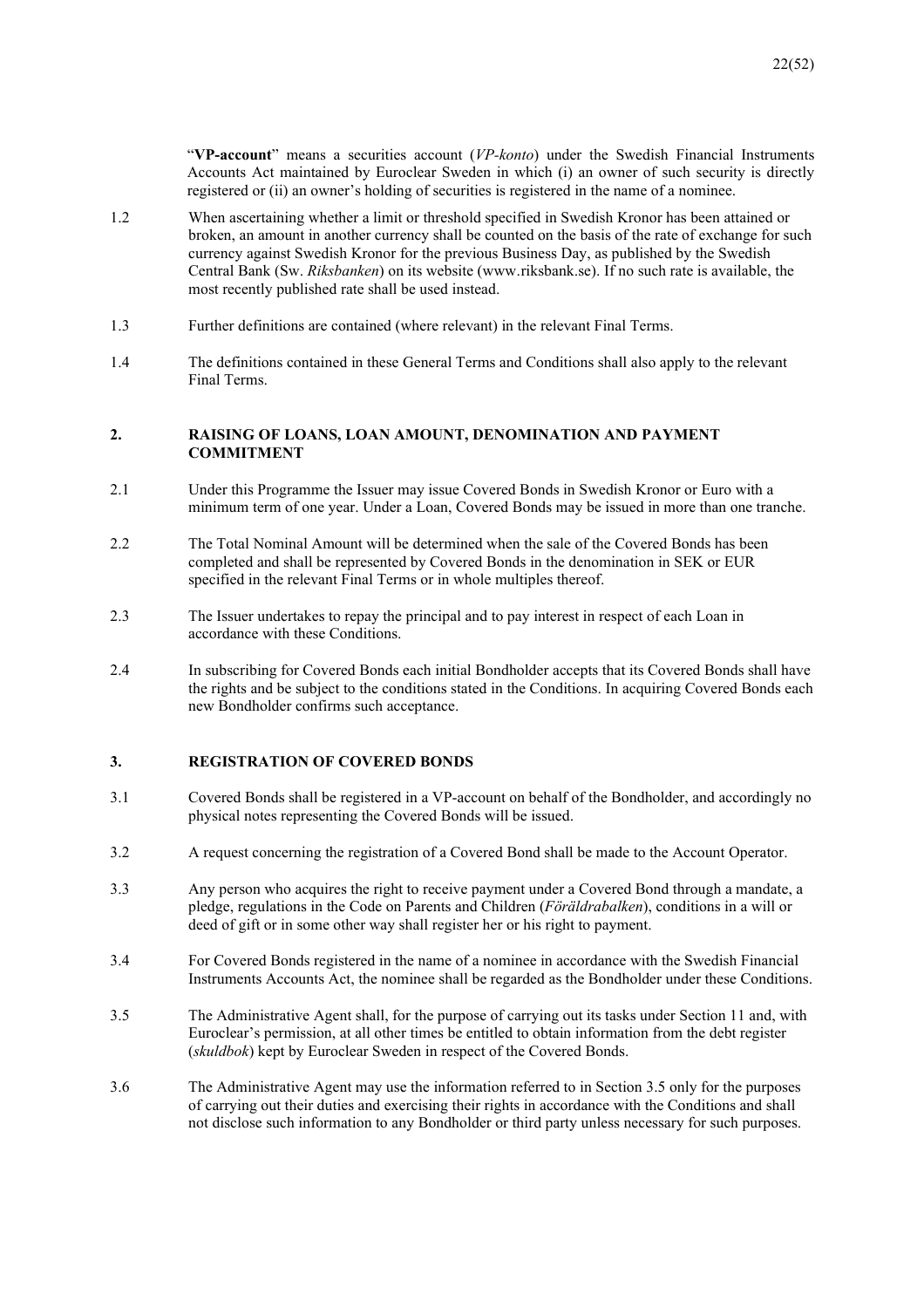## **4. PAYMENTS**

- 4.1 A Loan falls due on the Maturity Date, (or if applicable, the Extended Maturity Date). Interest shall be paid on each Interest Payment Date in accordance with the relevant Final Terms. On the Maturity Date (or if applicable, the Extended Maturity Date), the Loan shall be repaid together with accrued interest (if any). If the Maturity Date or the Extended Maturity Date, as applicable, falls on a day that is not a Business Day, the Loan (and accrued interest (if any)) shall not be repaid until the following Business Day.
- 4.2 Repayment of principal and payment of interest shall be made to the person who is Bondholder on the Record Date prior to such payment date, or to such other person who is registered with Euroclear Sweden on such date as being entitled to receive the relevant payment, repayment or repurchase amount.
- 4.3 The Issuer has appointed the IPA to administrate payments under Covered Bonds and the IPA has accepted this appointment on the condition that the Issuer provides the IPA with the necessary means.
- 4.4 Where the Bondholder has arranged for an Account Operator to record that the principal and interest are to be credited to a particular bank account, the payments will be made through Euroclear Sweden on the relevant due dates. If no such instructions have been given, Euroclear Sweden will send the amount on such dates to the Bondholder at the address registered on the Record Date with Euroclear Sweden. If the due date falls on a day which is not a Business Day, the amount will be credited to an account or made available to the payee on the next following Business Day. However, interest in this regard is only paid up to and including the Interest Payment Date for Loans with fixed interest rate. Should the Interest Payment Date for Loans with floating interest rate occur on a day that is not a Business Day, the Interest Payment Date shall be on the next following Business Day, provided that such Business Day does not occur in a new month in which case the Interest Payment Date shall be the first preceding Business Day instead.
- 4.5 If the IPA or Euroclear Sweden is unable to pay the amount in the manner stated above as a result of some delay on the part of the Issuer or because of some other obstacle, then, as soon as the obstacle has been removed, the amount shall be paid by the IPA or Euroclear Sweden, as applicable, to the person registered as Bondholder on the Record Date.
- 4.6 If the Issuer is unable to carry out its obligations to pay through the IPA or Euroclear Sweden in the manner stated above due to obstacles for the IPA or Euroclear Sweden as stated in Section , the Issuer shall have a right to postpone the obligation to pay until the obstacle has been removed. In such case, interest will be paid in accordance with Section 7.2.
- 4.7 In the event that the person to whom the amount was paid in the manner stated above was not entitled to receive it, the Issuer, the IPA and Euroclear Sweden, as applicable, shall nevertheless be regarded as having fulfilled their obligations. However, this does not apply if the Issuer, the IPA or Euroclear Sweden, as applicable, was aware that the person to whom the amount was paid was not entitled to receive it or if the Issuer, the IPA or Euroclear Sweden, as applicable, neglected to show the necessary care given the circumstances.

## **5. INTEREST**

- 5.1 The relevant Final Terms shall state the relevant interest structure using one of the following alternatives:
	- (a) Fixed interest rate

If a Loan is specified as a Loan with fixed interest rate, the Loan shall bear interest on its Nominal Amount at the Interest Rate from (but excluding) the Interest Commencement Date up to (and including) the Maturity Date. Interest accrued during an Interest Period is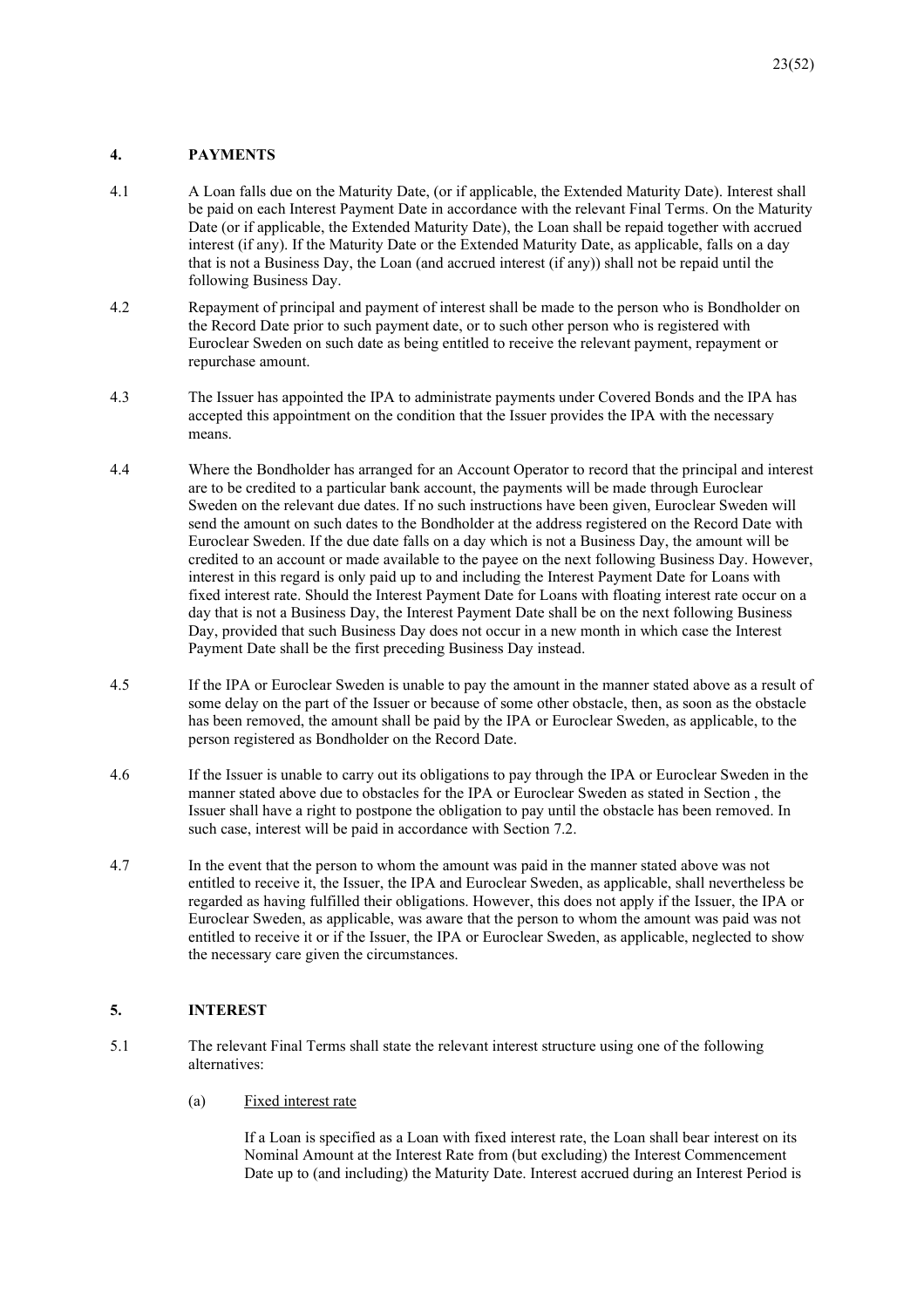paid in arrears on the relevant Interest Payment Date and is calculated using the Day Count Convention 30/360 for Loans in SEK and EUR.

- (b) Floating interest rate
	- (i) If a Loan is specified as a Loan with floating interest rate, the Loan shall bear interest on its Nominal Amount from (but excluding) the Interest Commencement Date up to (and including) the Maturity Date. The Interest Rate applicable to each respective Interest Period is determined by the Administrative Agent on the respective Interest Determination Date as the Interest Base plus the Margin for such period, adjusted for the application of section 6 (*Replacement of Base Rate*).
	- (ii) Notwithstanding paragraph (i) above and subject to paragraph (iii) below, if the Interest Base plus the Margin for the relevant period is below zero (0), the floating interest rate shall be deemed to be zero (0).
	- (iii) If any Maximum Interest Rate or Minimum Interest Rate is specified in the relevant Final Terms, then the Interest Rate shall in no event be greater than the maximum or be less than the minimum so specified.
	- (iv) If the Interest Rate is not determined on the Interest Determination Date because of an obstacle such as is described in Section 16.1, the Loan shall continue to bear interest at the rate that applied to the immediately preceding Interest Period. As soon as the obstacle has been removed the Administrative Agent shall calculate a new Interest Rate to apply from the second Business Day after the date of calculation until the end of the current Interest Period. Interest accrued during an Interest Period is paid in arrears on the relevant Interest Payment Date and is calculated using the Day Count Convention Actual/360 for Loans in SEK and EUR, or by using such other method of calculation as is applied for the relevant Base Rate.
- 5.2 If an Extended Maturity Date is specified in the relevant Final Terms as applying to a Loan and the maturity of such Loan is extended beyond the Maturity Date in accordance with Section 10.1 (*Extended Maturity*):
	- (a) the Loan shall bear interest from (but excluding) the Maturity Date to (and including) the Extended Maturity Date or, if the Covered Bonds are repaid prior to the Extended Maturity Date, the Interest Payment Date on which they are repaid. The final Interest Payment Date shall fall no later than the Extended Maturity Date; and
	- (b) the rate of interest payable from time to time under Section 5.2(a) will be a floating interest rate calculated in accordance Section 5.1(b) but on the basis of the Interest Base, Margin, Interest Determination Date(s), Interest Period(s) and Interest Payment Date(s) specified as applying in relation to the period from (but excluding) the Maturity Date to (and including) the Extended Maturity Date in the relevant Final Terms and, where applicable, determined by the Administrative Agent, three (3) Business Days after the Maturity Date in respect of the first such Interest Period and thereafter as specified in the relevant Final Terms.

## 6. **REPLACEMENT OF BASE RATE**

6.1 If a Base Rate Event as described in Clause 6.2 below has occurred, the Issuer shall, in consultation with the Arranger, initiate the procedure to, as soon as reasonably possible, determine a Successor Base Rate, Adjustment Spread, as well as initiate the procedure to determine upon necessary administrative, technical and operative amendments to the Conditions in order to apply, calculate and finally decide the applicable Base Rate. The Arranger is not obligated to participate in such consultation or determination as described above. Should the Arranger not participate in such consultation or determination, the Issuer shall, at the Issuer's expense, as soon as possible appoint an Independent Adviser to initiate the procedure to, as soon as reasonably possible, determine upon the mentioned. Provided that the Successor Base Rate, the Adjustment Spread and other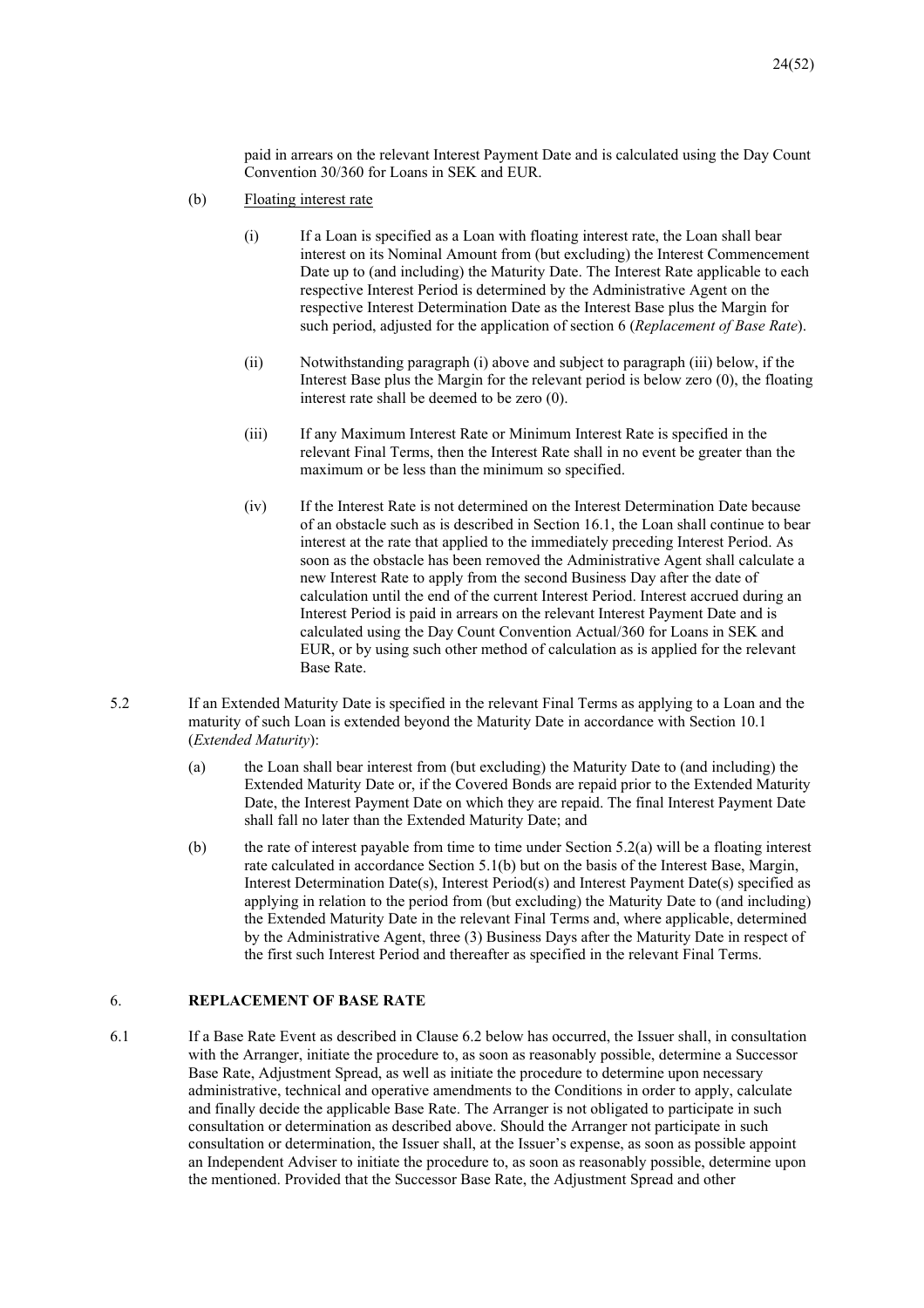amendments have been finally decided no later than prior to the relevant Interest Determination Date in relation to the next succeeding Interest Period, they shall become effective with effect from and including the commencement of the next succeeding Interest Period, always subject to any technical limitations of Euroclear Sweden and any calculations methods applicable to such Successor Base Rate.

- 6.2 A base rate event is an event where one or more of the following events occur ("**Base Rate Event**") which means:
	- (a) the Base Rate (for the relevant Interest Period of the relevant Loan) has ceased to exist or ceased to be published for at least five (5) consecutive Business Days as a result of the Base Rate (for the relevant Interest Period of the relevant Loan) ceasing to be calculated or administered;
	- (b) a public statement or publication of information by (i) the supervisor of the Base Rate Administrator or (ii) the Base Rate Administrator that the Base Rate Administrator ceases to provide the applicable Base Rate (for the relevant Interest Period of the relevant Loan) permanently or indefinitely and, at the time of the statement or publication, no successor administrator has been appointed or is expected to be appointed to continue to provide the Base Rate;
	- (c) a public statement or publication of information in each case by the supervisor of the Base Rate Administrator that the Base Rate (for the relevant Interest Period of the relevant Loan) is no longer representative of the underlying market which the Base Rate is intended to represent and the representativeness of the Base Rate will not be restored in the opinion of the supervisor of the Base Rate Administrator;
	- (d) a public statement or publication of information in each case by the supervisor of the Base Rate Administrator with the consequence that it is unlawful for the Issuer or the Administrative Agent to calculate any payments due to be made to any Bondholder using the applicable Base Rate (for the relevant Interest Period of the relevant Loan) or it has otherwise become prohibited to use the applicable Base Rate (for the relevant Interest Period of the relevant Loan);
	- (e) a public statement or publication of information in each case by the bankruptcy trustee of the Base Rate Administrator or by the trustee under the bank recovery and resolution framework (Sw. *krishanteringsregelverket*), or in respect of EURIBOR, from the equivalent entity with insolvency or resolution powers over the Base Rate Administrator, containing the information referred to in (b) above; or
	- (f) a Base Rate Event Announcement has been made and the announced Base Rate Event as set out in (b) to (e) above will occur within six (6) months.
- 6.3 Upon a Base Rate Event Announcement, the Issuer may (but are not obligated to), if it is possible at such time to determine the Successor Base Rate, Adjustment Spread and other amendments, in consultation with the Arranger or through the appointment of an Independent Adviser, initiate the procedure as described in Clause 6.1 above to finally decide the Successor Base Rate, the Adjustment Spread and other amendments, in order to change to the Successor Base Rate at an earlier time.
- 6.4 If a Base Rate Event set out in any of the paragraphs (a) to (e) of the Base Rate Event definition has occurred but no Successor Base Rate and Adjustment Spread have been finally decided at the latest prior to the relevant Interest Determination Date or if such Successor Base Rate and Adjustment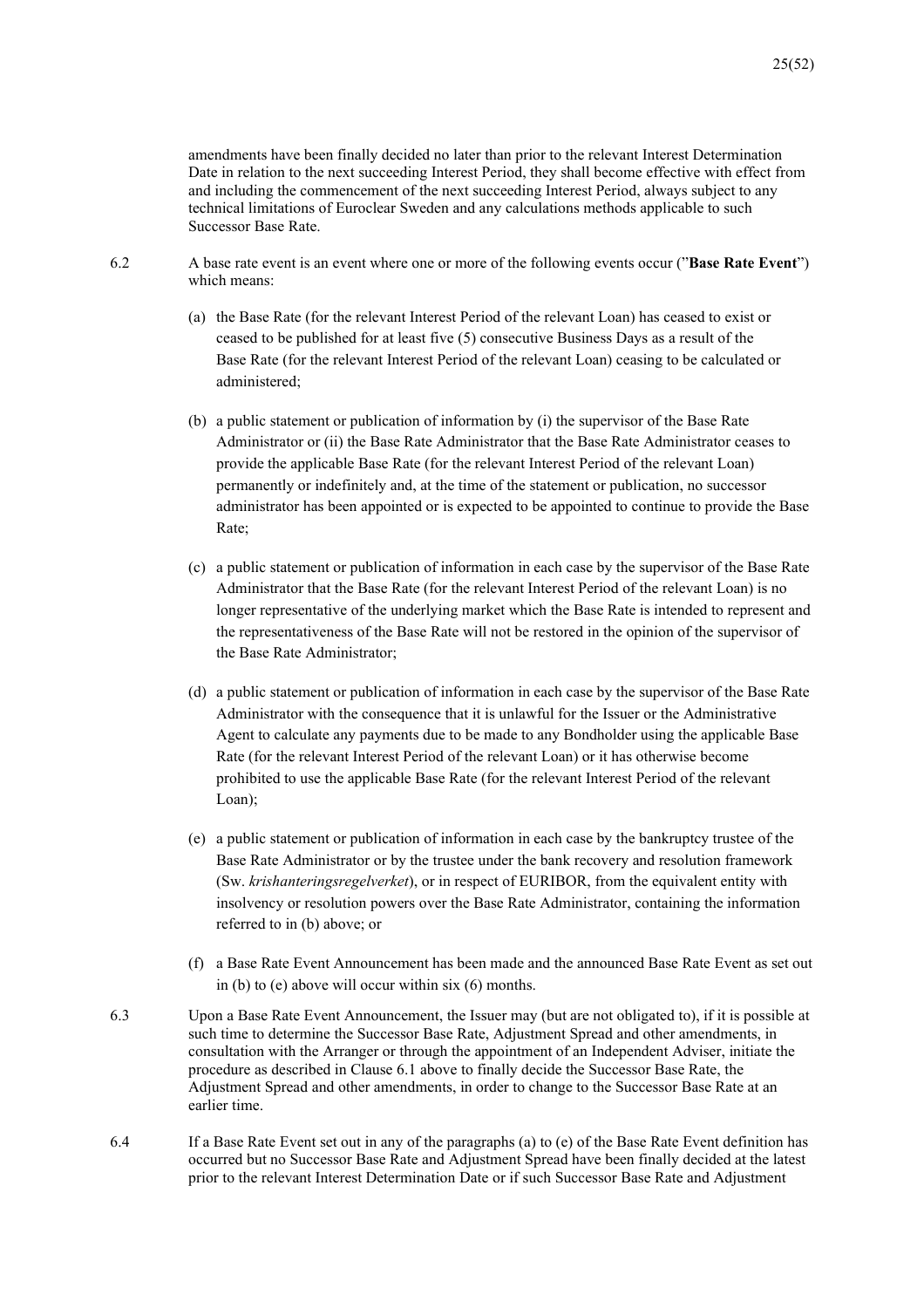Spread have been finally decided but due to technical limitations of Euroclear Sweden, cannot be applied in relation to the relevant Interest Determination Date, the interest applicable to the next succeeding Interest Period shall be:

- (a) if the previous Base Rate is available, determined pursuant to the terms that would apply to the determination of the Base Rate as if no Base Rate Event had occurred; or
- (b) if the previous Base Rate is no longer available or cannot be used in accordance with applicable law or regulation, equal to the interest determined for the immediately preceding Interest Period.

The provisions set out in this clause are applicable on subsequent Interest Periods, provided that all relevant measures have been carried out regarding the application of and the adjustments described in this section 6 (*Replacement of Base Rate*) prior to every such subsequent Interest Determination Date, but without success.

- 6.5 Prior to the Successor Base Rate, Adjustment Spread and any other amendments becoming effective, the Issuer shall promptly, following the final decision by the Issuer in consultation with the Arranger or the Independent Adviser of any Successor Base Rate, Adjustment Spread and any other amendments, give notice thereof to the Bondholders, the Administrative Agent and Euroclear Sweden in accordance with section 15 (*Notices*). The notice shall also include information about the effective date of the amendments. If the Covered Bonds are admitted to trading on a Regulated Market, the Issuer shall also give notice of the amendments to the relevant stock exchange.
- 6.6 The Arranger, the Independent Adviser and the Administrative Agent that carries out measures in accordance with this section 6 shall not be liable whatsoever for any damage or loss caused by any determination, action taken or omitted by it in conjunction with the determination and final decision of the Successor Base Rate, Adjustment Spread and any amendments thereto to the Conditions, unless directly caused by its gross negligence or wilful misconduct. The Arranger, the Independent Adviser and the Administrative Agent shall never be responsible for indirect or consequential loss.
- 6.7 In this section 6 the following definitions have the meaning described below:

"**Adjustment Spread**" means a spread or a formula or methodology for calculating a spread to be applied to a Successor Base Rate and that is:

- (i) formally recommended by any Relevant Nominating Body in relation to the replacement of the Base Rate; or
- (ii) if (i) is not applicable, the adjustment spread that the Issuer in consultation with the Arranger or the Independent Adviser determines is reasonable to use in order to eliminate, to the extent possible, any transfer of economic value from one party to another as a result of a replacement of the Base Rate and is customarily applied in comparable debt capital market transactions.

"**Base Rate Administrator**" means Swedish Financial Benchmark Facility AB (SFBF) in relation to STIBOR and European Money Markets Institute (EMMI) in relation to EURIBOR or any person replacing it as administrator of the Base Rate.

"**Base Rate Event Announcement**" means a public statement or published information as set out in paragraph 6.2 (b) to 6.2 (e) that any event or circumstance specified therein will occur.

"**Independent Adviser**" means an independent financial institution or adviser of repute in the debt capital markets where the Base Rate is commonly used.

"**Relevant Nominating Body**" means, subject to applicable law, firstly any relevant supervisory authority, secondly any applicable central bank, or any working group or committee of any of them, or thirdly the Financial Stability Council (*Finansiella stabilitetsrådet*) or any part thereof.

## "**Successor Base Rate**" means:

(i) a screen or benchmark rate, including the methodology for calculating term structure and calculation methods in respect of debt instruments with similar interest rate terms as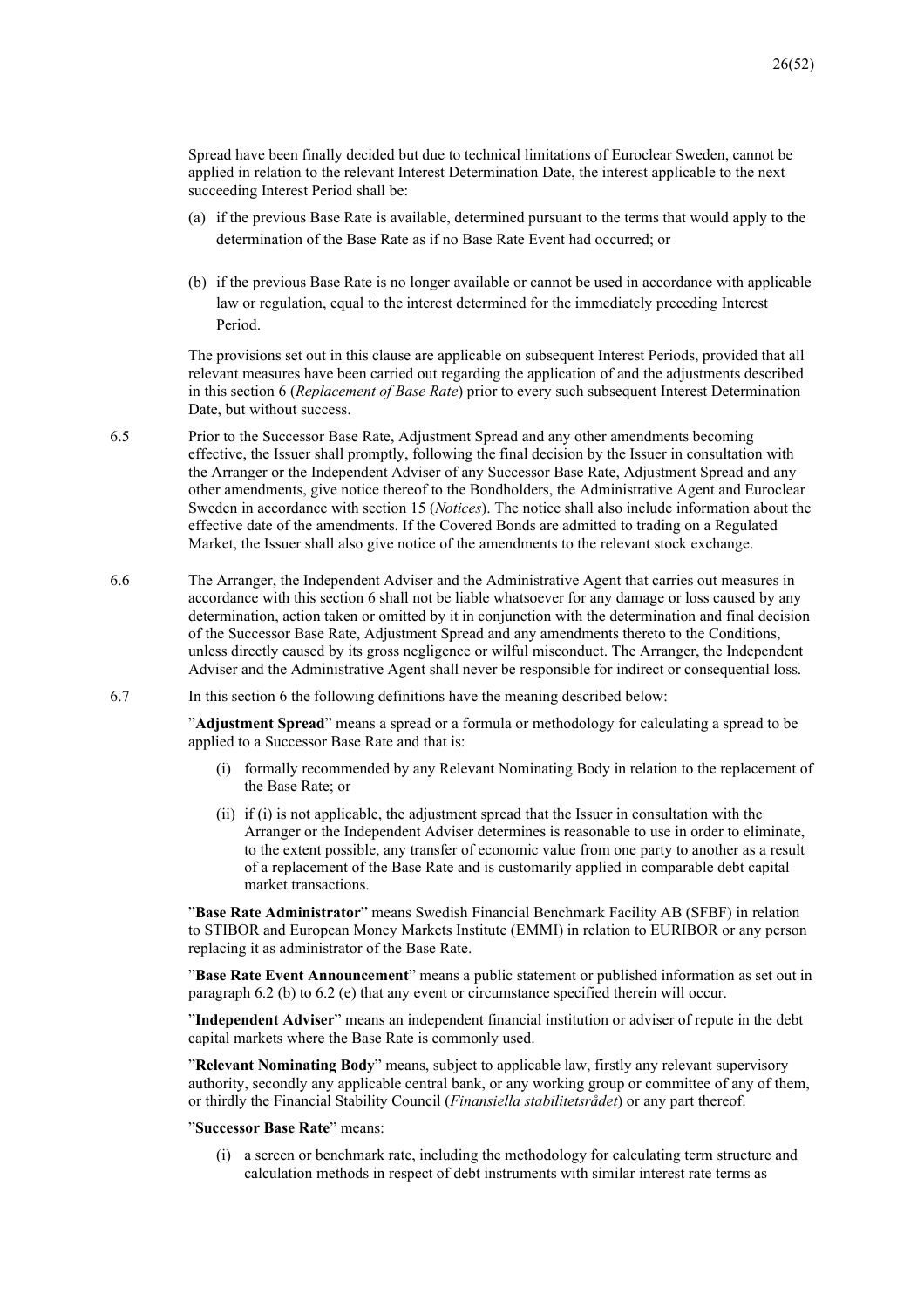27(52)

Covered Bonds, which is formally recommended as a successor to or replacement of the Base Rate by a Relevant Nominating Body; or

(ii) if there is no such rate as described in paragraph (i), such other rate as the Issuer in consultation with the Arranger or the Independent Adviser determines is most comparable to the Base Rate.

For the avoidance of doubt, in the event that a Successor Base Rate ceases to exist, this definition shall apply *mutatis mutandis* to such new Successor Base Rate.

## **7. PENALTY INTEREST**

- 7.1 In the event of delay in payment relating to principal and/or interest, penalty interest shall be paid on the amount due from the maturity date (except, for the avoidance of doubt, in relation to any Maturity Date extended to an Extended Maturity Date, in which case penalty interest shall be paid on the amount due from such Extended Maturity Date) up to and including the day on which payment is made, at an interest rate which corresponds to one week's STIBOR (for Loans denominated in SEK) or EURIBOR (for Loans denominated in EUR) applicable on the first Business Day in each calendar week during the course of delay plus two percentage points. However, penalty interest according to this Section 7.1 shall never be lower than the Interest Rate at the maturity date plus one percentage point. Penalty interest is not compounded with the principal amount.
- 7.2 If the delay is due to an obstacle of the kind set out in Section 16.1 on the part of the Issuing House(s), the IPA or Euroclear Sweden, no penalty interest shall apply, in which case the rate of interest which applied to the relevant Loan on the relevant due date shall apply instead.

## **8. LISTING ON REGULATED MARKET**

If listing is specified in the relevant Final Terms for a Loan, the Issuer shall apply to list the Loan at the specified listing venue. As long as such Loan amount is outstanding, but not beyond the Maturity Date (or Extended Maturity Date, if applicable) or the last day on which the listing reasonably can, pursuant to the then applicable regulations, subsist, the Issuer shall take such practicably possible measures that may be required to maintain the listing at the specified listing venue or any other Regulated Market.

## **9. REPURCHASE OF COVERED BONDS**

The Issuer may repurchase Covered Bonds at any time and at any price in the open market or otherwise provided that this is compatible with applicable law. Covered Bonds owned by the Issuer may be retained, resold or cancelled at the Issuer's discretion.

## **10. EXTENDED MATURITY**

- 10.1 An extended Maturity Date may be specified as applicable to a Loan in the Final Terms and may, in such case, extend the Maturity Date to the Extended Maturity Date, in each case subject to such extension being permitted by the SFSA (Sw. *Finansinspektionen*) as a result of
	- (i) the SFSA deeming it likely that the extension will prevent insolvency (Sw. *obestånd (insolvens)*) of the Issuer or otherwise as a result of the maturity event(s) stipulated in the Covered Bonds Act or any other legislation that implements Article 17.1 (a) of the Covered Bond Directive; and
	- (ii) the Final Terms specifies the date being the Extended Maturity Date.
- 10.2 If the SFSA has approved to extend the Maturity Date to an Extended Maturity Date, the Issuer shall as soon as possible notify the Administrative Agent (and instruct the Administrative Agent to notify Euroclear Sweden) and the Bondholders of such extension. However, failure to make such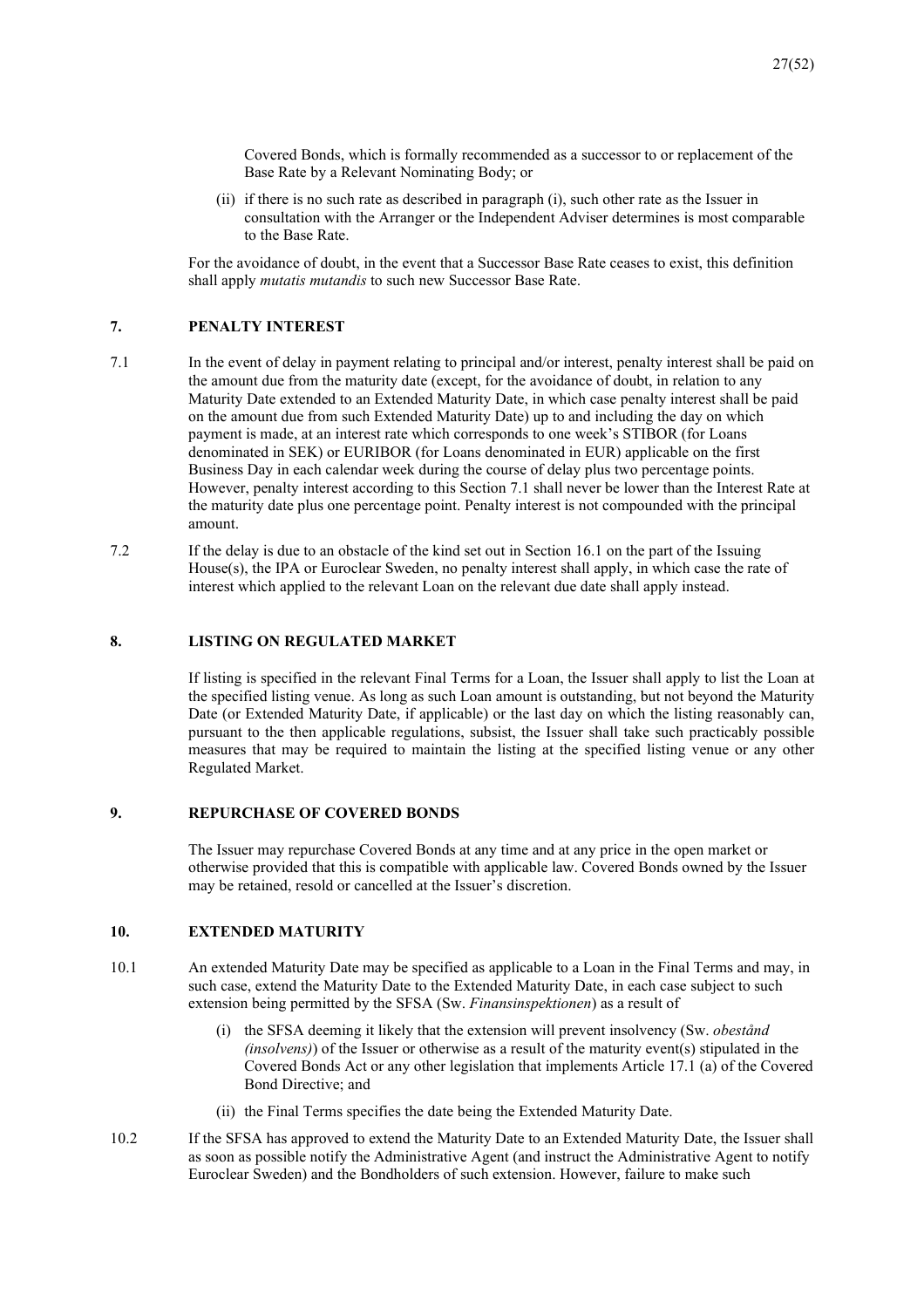notification shall not in any event affect the validity or effectiveness of the extension nor constitute an event of default or acceleration of payment for any purpose or give any Bondholder any right to receive any payment of interest, principal or otherwise on the relevant Loan other than as expressly set out in the General Terms and Conditions.

- 10.3 Any extension of the maturity of a Covered Bond under Clause 10.1 shall be irrevocable. Where Clause 10.1 applies, any extension of the maturity of a Covered Bond shall not for any purpose or give any Bondholder any right to receive any payment of interest, principal or otherwise on the relevant Covered Bond other than as expressly set out in the General Terms and Conditions.
- 10.4 In the event of the extension of the maturity of a Loan under this Section 10, interest shall be determined and payable in accordance with Section 5.2.
- 10.5 In the case of any partial repayment of a Loan, such repayment shall be made to the Bondholders pro rata in proportion to the aggregate outstanding amount of Covered Bonds held by each such Bondholder.

## **11. BONDHOLDERS' MEETING**

- 11.1 The Administrative Agent may and, at the request of another Issuing House with respect to a specific Loan, the Issuer or Bondholders that at the time of such request represent at least ten (10) per cent. of the Adjusted Loan Amount under a particular Loan (such a request can only be made by Bondholders entered in the securities register on the Business Day occurring immediately after the date that the request was received by the Administrative Agent and must, if made by a number of Bondholders, be made jointly), shall, convene a Bondholders' Meeting for the Bondholders under the relevant Loan.
- 11.2 The Administrative Agent shall convene a Bondholders' Meeting by sending notice of this to each Bondholder within five (5) Business Days of having received a request from another Issuing House, the Issuer or Bondholders as described in Section 11.1 (or a later date if this is required for technical or administrative reasons).
- 11.3 The Administrative Agent may refrain from convening a Bondholders' Meeting if (i) the proposed decision has to be approved by any party in addition to the Bondholders and this party has notified the Administrative Agent that such approval will not be given, or (ii) the proposed decision is not compatible with applicable law.
- 11.4 The notice of the meeting described in Section 11.2 shall include (i) time for the meeting, (ii) place for the meeting, (iii) a specification of the Business Day on which a person must be registered as a Bondholder in order to be entitled to exercise voting rights, (iv) a form of power of attorney, and (v) the agenda for the meeting. The background and contents of each proposal as well as any applicable conditions and conditions precedent shall be set out in the notice in sufficient detail. If a proposal concerns an amendment to the Conditions, such proposed amendment must always be set out in precise detail. Should prior notification by the Bondholders be required in order to attend the Bondholders' Meeting, such requirement shall be included in the notice.
- 11.5 The Bondholders' Meeting shall be held on a date that is between ten (10) and thirty (30) Business Days after the date of the notice of the meeting. Bondholders' Meetings for several Loans under the Covered Bond Programme may be held on the same occasion.
- 11.6 Without deviating from the provisions of these General Terms and Conditions, the Administrative Agent may prescribe such further provisions relating to the convention of and holding of the Bondholders' Meeting as it considers appropriate. Such provisions may include, among other things, the possibility of Bondholders voting without attending the meeting in person.
- 11.7 The meeting shall be initiated by the appointment of a chairman. The Administrative Agent shall appoint the chairman unless the Bondholders' Meeting decides differently. Board members, the chief executive officer and other senior officials of the Issuer as well as the Issuer's auditors and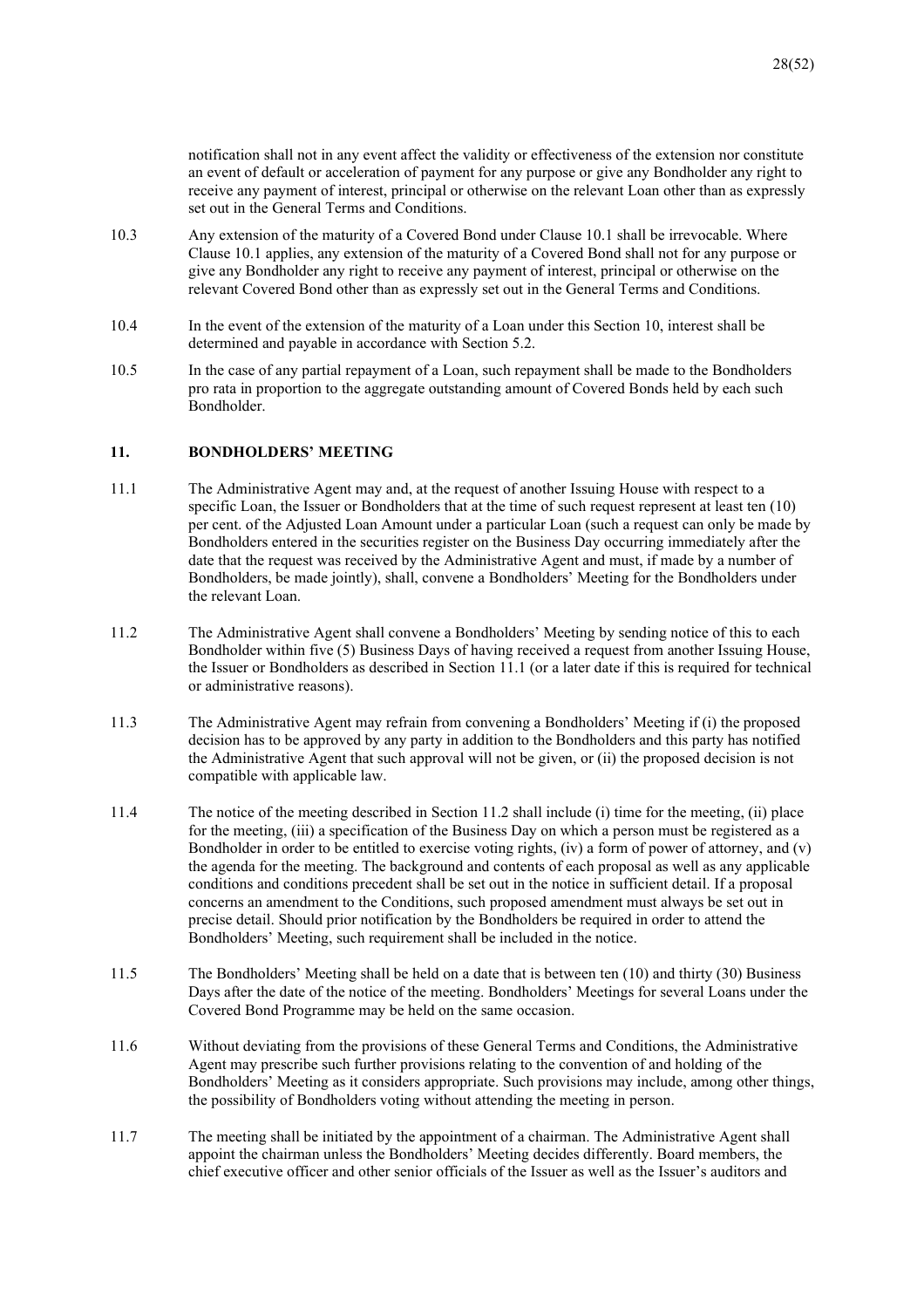advisors have the right to participate at the Bondholders' Meeting in addition to the Bondholders and their representatives and advisors. A transcript of the debt register (*skuldbok*) that is kept by Euroclear Sweden and relevant for determining Bondholders eligible to exercise voting rights shall be available at the Bondholders' Meeting. The chairman shall compile a list of present Bondholders with voting rights that includes information on the share of the Adjusted Loan Amount that each Bondholder represents ("**voting list**"). The voting list shall be approved by the Bondholders' Meeting. Only persons who on the Record Date for the Bondholders' Meeting were Holders, or who have been authorised in accordance with Section 12 (*Right to act on behalf of Bondholders*) by persons who were Bondholders on the Record Date, may exercise voting rights at the Bondholders' Meeting, provided that the relevant Covered Bonds are included in the Adjusted Loan Amount, and only such Bondholders and authorised persons, as applicable, shall be included in the voting list.

- 11.8 The chairman shall ensure that minutes are kept at the Bondholders' Meeting. The minutes shall include notes as to the participants, the issues dealt with, the voting results and the decisions that were made. The minutes shall be signed by the chairman and at least one person appointed at the Bondholders' Meeting to approve the minutes and shall thereafter be delivered to the Administrative Agent. The minutes shall be available at the Issuer's website no later than five (5) Business Days after the Bondholders' Meeting. New or revised General Terms and Conditions or Final Terms shall be appended to the minutes and sent to Euroclear Sweden by the Administrative Agent or by any party appointed by the Administrative Agent.
- 11.9 Decisions on the following matters require the approval of Bondholders representing at least ninety (90) per cent of that part of the Adjusted Loan Amount for which Bondholders are voting under the relevant Loan at the Bondholders' Meeting:
	- (a) a change of Maturity Date (but not the Extended Maturity Date), reduction of Nominal Amount, changes in terms relating to interest or amount to be repaid (other than in accordance with what is stated in the Conditions, including what follows from the application of section 6 (*Replacement of Base Rate*)) and change in the specified Currency of the Loan;
	- (b) a transfer by the Issuer of its rights and obligations under the Loan;
	- (c) a change to the terms of this Section 11 (*Bondholders' Meeting*); and
	- (d) a mandatory exchange of Covered Bonds for other securities.
- 11.10 Matters that are not covered by Section 11.9, other than provisions regarding the Extended Maturity Date (which for the avoidance of doubt may not be changed other than in accordance with Clause 10.1), require the approval of Bondholders representing more than fifty (50) per cent of that part of the Adjusted Loan Amount for which Bondholders are voting under the relevant Loan at the Bondholders' Meeting. This includes, but is not limited to, changes to and waivers of rights related to the Conditions that do not require a greater majority (other than changes as described in Section 13 (*Changes to terms, etc.*)).
- 11.11 A Bondholders' Meeting is quorate if Bondholders representing at least fifty (50) per cent of the Adjusted Loan Amount under the relevant Loan in respect of a matter in Section 11.9 and otherwise twenty (20) per cent of the Adjusted Loan Amount under the relevant Loan are present at the meeting either in person or by telephone (or are present via an authorised representative).
- 11.12 If a Bondholders' Meeting is not quorate the Administrative Agent shall convene a new Bondholders' Meeting (in accordance with Section 11.2) unless the relevant proposal has been withdrawn by the party or parties that initiated the Bondholders' Meeting. The requirement of a quorum in Section 11.11 shall not apply at such new Bondholders' Meeting.
- 11.13 A decision at a Bondholders' Meeting that extends obligations or limits rights of the Issuer or an Issuing House under the Conditions shall also require the approval of the party concerned.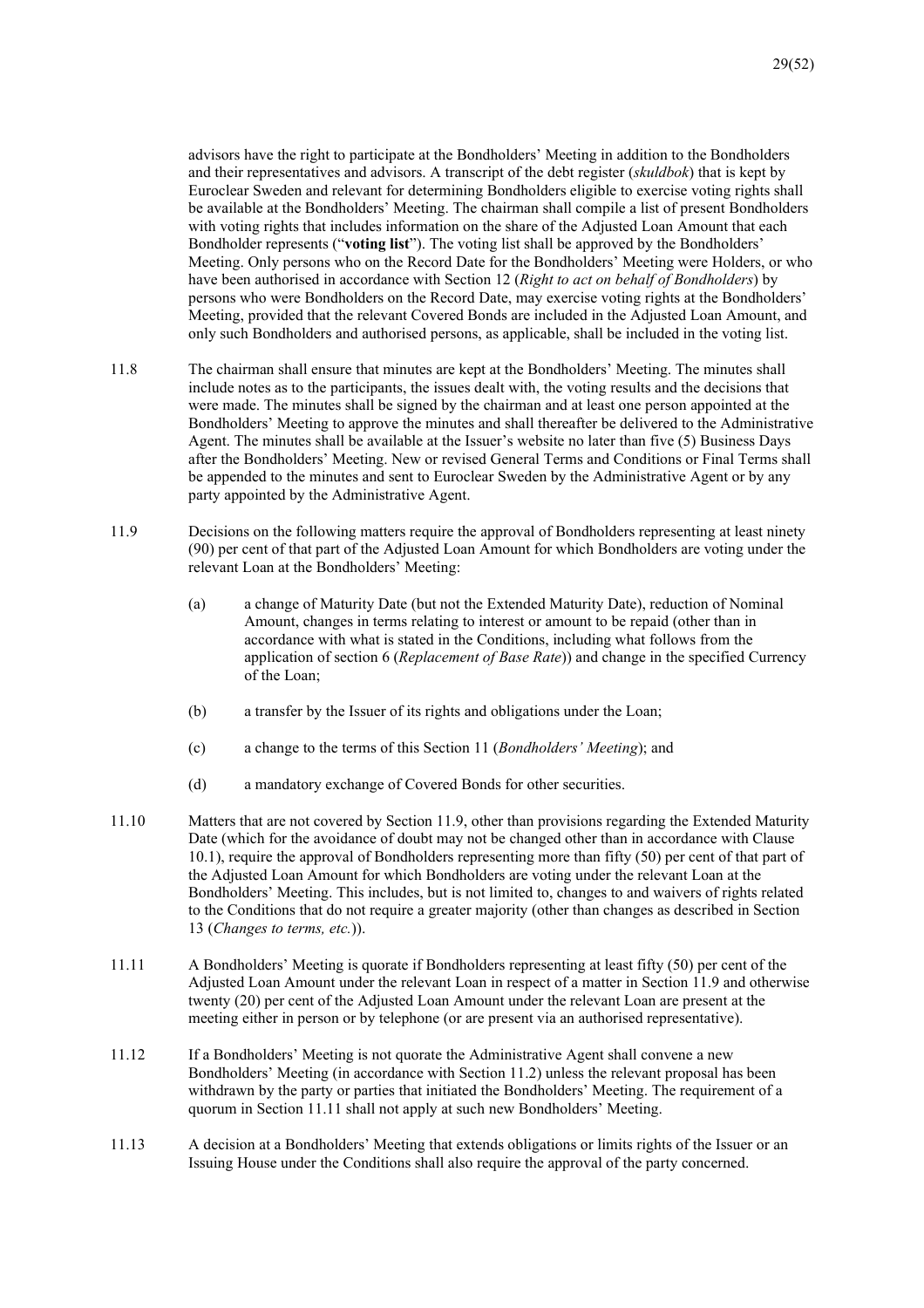- 11.14 A Bondholder that holds more than one Covered Bond is not required to vote for all the Covered Bonds it holds and is not required to vote in the same way for all the Covered Bonds it holds.
- 11.15 The Issuer may not, directly or indirectly, pay or contribute to payment being made to any Bondholder in order that this Bondholder will give its approval under the Conditions unless such payment is offered to all Bondholders that give their approval at a relevant Bondholders' Meeting.
- 11.16 A decision made at a Bondholders' Meeting is binding on all Bondholders under the relevant Loan irrespective of whether they are represented at the Bondholders' Meeting. Bondholders that do not vote for a decision shall not be liable for losses that the decision causes to other Bondholders.
- 11.17 The Administrative Agent's reasonable costs and expenses occasioned by a Bondholders' Meeting, including reasonable payment to the Administrative Agent, shall be borne by the Issuer.
- 11.18 At the Administrative Agent's request, the Issuer shall without delay provide the Administrative Agent with a certificate stating the Nominal Amount for Covered Bonds held by members of the Group on the relevant Record Date prior to a Bondholders' Meeting, irrespective of whether such entities are registered by name as Bondholders of Covered Bonds. The Administrative Agent shall not be responsible for the content of such a certificate or otherwise be responsible for establishing whether a Covered Bond is held by a member of the Group.
- 11.19 Information on decisions taken at a Bondholders' Meeting shall be notified without delay to the Bondholders under the relevant Loan by means of a press release, on the Issuer's website and in accordance with Section 15 (*Notices*). At the request of a Bondholder the Administrative Agent shall provide the Bondholder with minutes of the relevant Bondholders' Meeting. However, failure to notify the Bondholders as described above shall not affect the validity of the decision.

## **12. RIGHT TO ACT ON BEHALF OF BONDHOLDERS**

- 12.1 If a party other than a Bondholder wishes to exercise a Bondholder's rights under the Conditions or to vote at a Bondholders' Meeting, such person shall be able to produce a proxy form or other authorisation document issued by the Bondholder or a chain of such proxy forms and/or authorisation documents from the Bondholder.
- 12.2 A Bondholder may authorise one or more parties to represent the Bondholder in respect of certain or all Covered Bonds held by the Holder. Such authorised party may act independently and is entitled to delegate its right to represent the Bondholder.

## **13. CHANGES TO TERMS, ETC.**

- 13.1 The Issuer and the Dealers may agree on adjustments to correct any clear and manifest error in these General Terms and Conditions.
- 13.2 The Issuer and the Administrative Agent may agree on adjustments to correct any clear and manifest error in the Final Terms of a particular Loan. The Issuer and the Issuing House(s) may agree to amend the Conditions provided that such amendment is not detrimental to the Bondholders.
- 13.3 The Issuer and the Arranger or the Independent Adviser may, without the approval of the Bondholders, agree on and execute amendments to the Conditions in accordance with Section 6 (*Replacement of Base Rate*) and such amendments will be binding on those covered by the Conditions.
- 13.4 A new dealer may be engaged by agreement between the Issuer and the dealer in question and the Dealers. A Dealer may step down as a Dealer, but an Administrative Agent in respect of a particular Loan may not step down unless a new Administrative Agent is appointed in its place.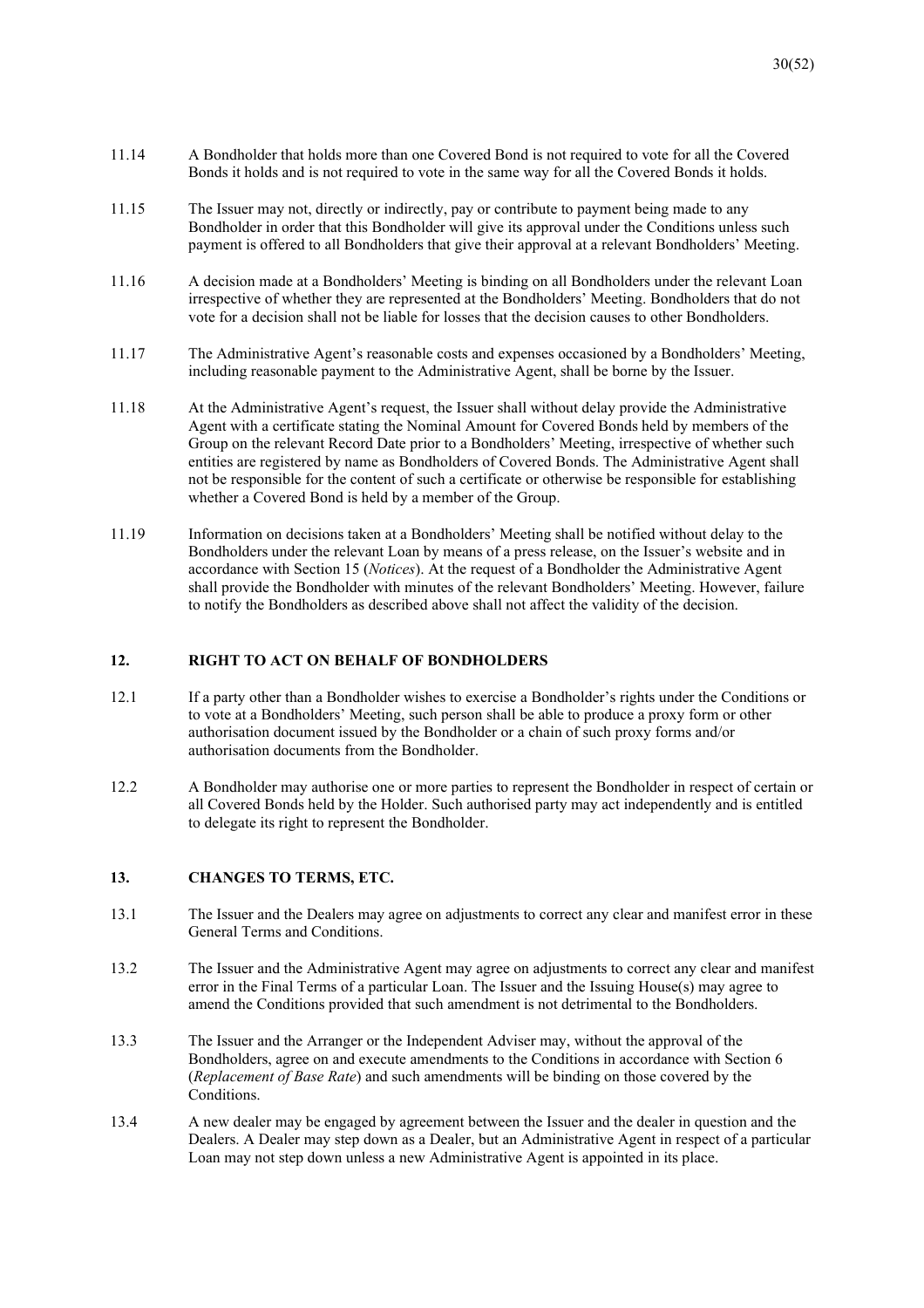- 13.5 The Issuer, the Dealers and the IPA may agree to replace the IPA with another Account Operator as issuing and paying agent.
- 13.6 Amendments to or concession of Conditions in cases other than as set out in Sections 13.1–13.3 shall take place through a decision at a Bondholders' Meeting as described in Section 11 (*Bondholders' Meeting*).
- 13.7 Approval at a Bondholders' Meeting of an amendment to the terms may include the objective content of the amendment and need not contain the specific wording of the amendment.
- 13.8 A decision on an amendment to the terms shall also include a decision on when the amendment is to take effect. However, an amendment shall not take effect until it has been registered with Euroclear Sweden (where relevant) and published on the Issuer's website.
- 13.9 The amendment or concession of terms as described in this Section 13 (*Changes to terms, etc.*) shall be promptly notified by the Issuer to the Bondholders in accordance with Section 15 (*Notices*).

## **14. PRESCRIPTION**

- 14.1 Claims for the repayment of principal shall be prescribed and become void ten years after the Maturity Date (or if applicable, the relevant Extended Maturity Date). Claims for the payment of interest shall be prescribed and become void three years after the relevant Interest Payment Date. Upon prescription, the Issuer shall be entitled to keep any funds that may have been reserved for such payments.
- 14.2 If the prescription period is duly interrupted in accordance with the Swedish Limitations Act (*preskriptionslagen (1981:130)*) a new prescription period of ten years will commence for claims in respect of principal and three years for claims in respect of interest amounts, in both cases calculated from the day indicated by provisions laid down in the Swedish Limitations Act concerning the effect of an interruption in the limitation period.

## **15. NOTICES**

- 15.1 Notices shall be provided to Bondholders for the relevant Loan at the address registered with Euroclear Sweden on the Business Day before dispatch. A notice to the Bondholders shall also be published by means of a press release and published on the Issuer's website.
- 15.2 Notices to the Issuer or the Dealers shall be provided at the address registered with the Swedish Companies Registration Office (*Bolagsverket*) on the Record Date before dispatch.
- 15.3 A notice to the Issuer or Bondholders in accordance with the Conditions that is sent by standard post shall be deemed to have been received by the recipient on the third Business Day after dispatch and notices sent by courier shall be deemed to have been received by the recipient when delivered to the specified address.
- 15.4 In the event that a notice is not sent correctly to a certain Bondholder the effectiveness of notices to other Bondholders shall be unaffected.

## **16. LIMITATION OF LIABILITY ETC.**

16.1 With regards to the obligations imposed on the Dealers, the IPA and Euroclear Sweden, respectively, the Dealers, the IPA and Euroclear Sweden, as applicable, shall not be held liable for any losses arising out of any Swedish or foreign legal enactment, or any measure undertaken by a Swedish or foreign public authority, or war, strike, blockade, boycott, lockout or any other similar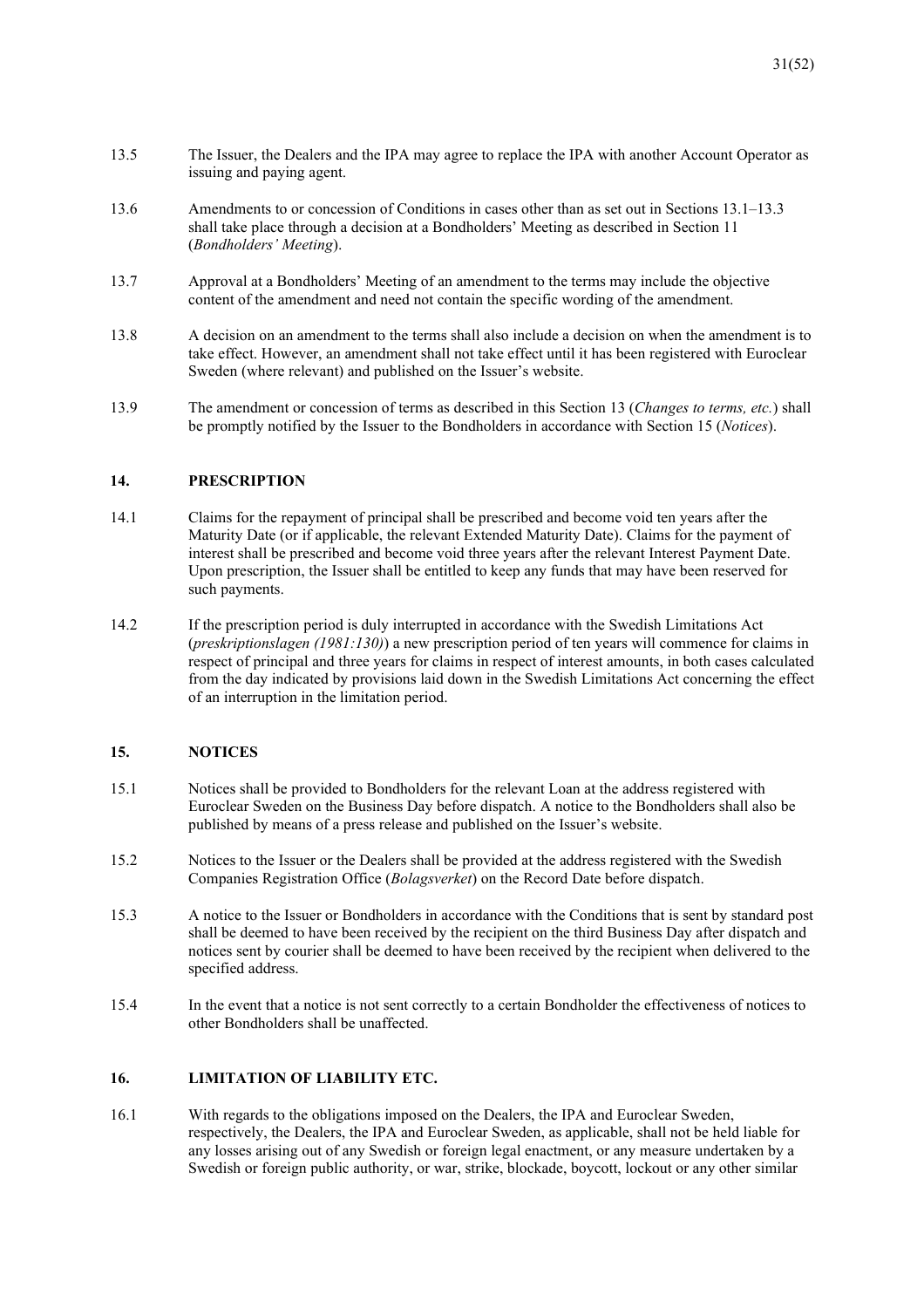circumstance. The reservation in respect of strikes, blockades, boycotts and lockouts applies even if the party concerned itself takes such measures or is subject to such measures.

- 16.2 Losses arising in other cases shall not be compensated by a Dealer, the IPA or Euroclear Sweden if the relevant entity has exercised due care. In no case shall compensation be paid for indirect losses.
- 16.3 Should a Dealer, the IPA or Euroclear Sweden not be able to fulfil its obligations under these Conditions due to any circumstance set out in Section 16.1, such action may be postponed until the obstacle has been removed.
- 16.4 The aforesaid shall apply unless otherwise provided in the Swedish Financial Instruments Accounts Act.

## **17. APPLICABLE LAW AND JURISDICTION**

- 17.1 The Conditions shall be governed by Swedish law.
- 17.2 Disputes shall be settled by Swedish courts. Stockholm District Court shall be the court of first instance.

We hereby confirm that the above General Terms and Conditions are binding upon us.

Stockholm 15 June 2022

DANSKE HYPOTEK AB (publ)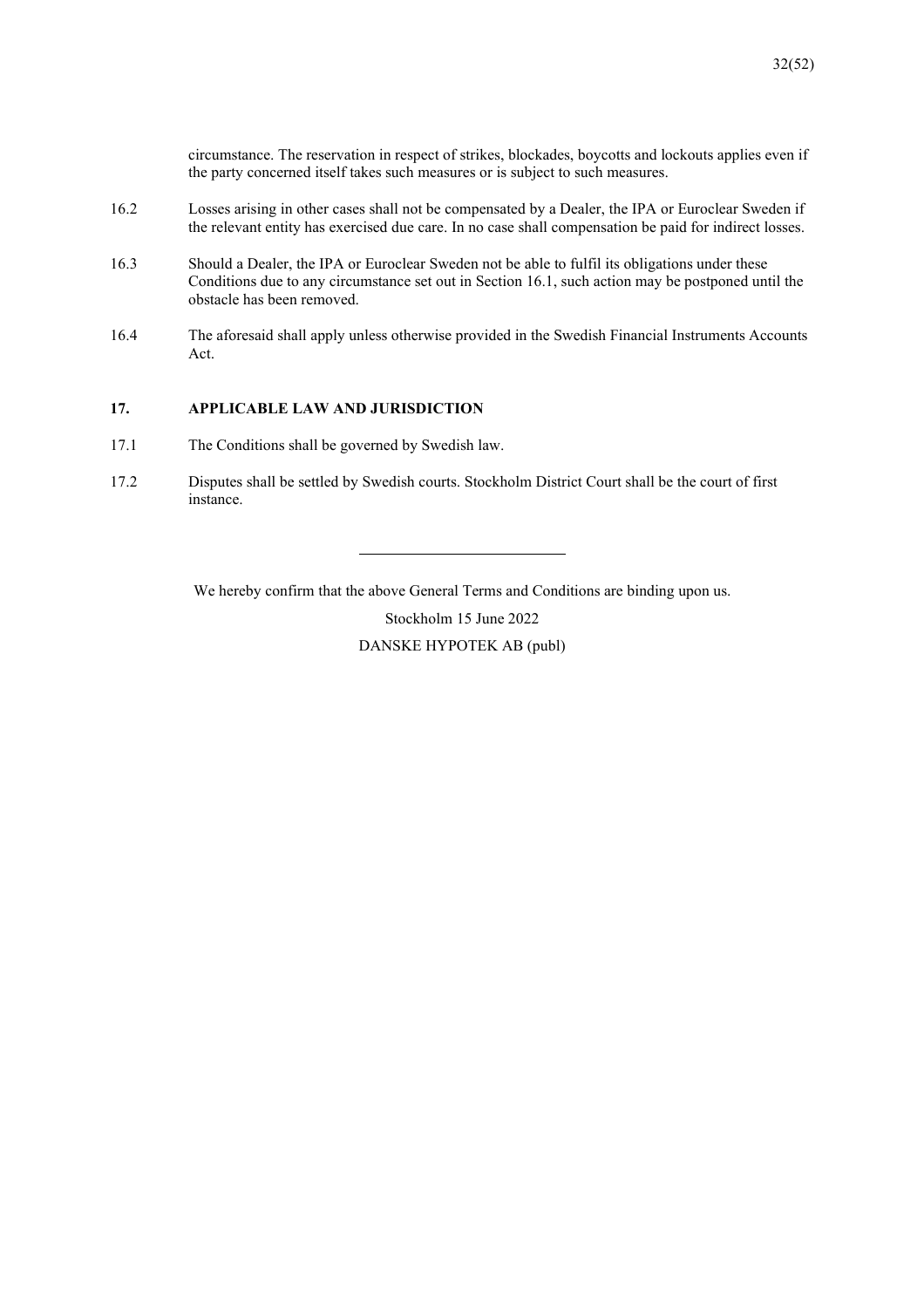## **FORM OF FINAL TERMS**

# **FINAL TERMS**

# **for Loan No. [•]**

# **under Danske Hypotek AB (publ)'s Programme for Continuous Issuance of Covered Bonds**

The following are the final terms and conditions ("**Final Terms**") of Loan No. [●], (the "**Loan**") that Danske Hypotek AB (publ) (the "**Issuer**") issues in the capital market in accordance with an agreement with the below mentioned Issuing House(s).

The Loan shall be subject to the general terms and conditions dated [9 August 2017/15 June 2022] (the "**General Terms and Conditions**") set out in the Issuer's base prospectus for continuous issuance of Covered Bonds, dated [18 June 2021/17 June 2022] (the "**Prospectus**") [as supplemented on [●]], and the Final Terms set out below. Words and expressions not defined in the Final Terms shall have the meaning set out in the General Terms and Conditions.

This document constitutes the Final Terms for the purposes of Regulation (EU) 2017/1129 (the "**Prospectus Regulation**") and must be read in conjunction with the Prospectus [as supplemented]. Full information on the Issuer and the offer of the Loan is only available on the basis of the combination of these Final Terms, the Prospectus [as supplemented] and any documents incorporated therein by reference. These documents are available via www.danskehypotek.se.

| 1.                                                               | Loan no:                                          | $[\cdot]$                                                                                                                                                                                                                                                                                                                                                                                                                                                                                             |  |
|------------------------------------------------------------------|---------------------------------------------------|-------------------------------------------------------------------------------------------------------------------------------------------------------------------------------------------------------------------------------------------------------------------------------------------------------------------------------------------------------------------------------------------------------------------------------------------------------------------------------------------------------|--|
| <b>Total Nominal Amount/Continuous</b><br>2.<br><i>issuance:</i> |                                                   | [•] [Covered Bonds issued under this Loan shall be sold<br>continuously at the prevailing market price. The Total<br>Nominal Amount shall be determined when the sale of<br>Covered Bonds is closed.]                                                                                                                                                                                                                                                                                                 |  |
| $\overline{3}$ .                                                 | <b>Nominal Amount per Covered</b><br><b>Bond:</b> | $[\cdot]$                                                                                                                                                                                                                                                                                                                                                                                                                                                                                             |  |
| 4.                                                               | Currency:                                         | [SEK] [EUR]                                                                                                                                                                                                                                                                                                                                                                                                                                                                                           |  |
| 5.                                                               | <b>Interest Commencement Date:</b>                | [Issue Date] [Specify other Interest Commencement Date]                                                                                                                                                                                                                                                                                                                                                                                                                                               |  |
| 6.                                                               | <b>Issue Date:</b>                                | $[\cdot] % \centering \includegraphics[width=0.9\textwidth]{images/TrDiM-Architecture.png} % \caption{The first two different values of $d \sim \tfrac{1}{\sqrt{2}}$ and $d \sim \tfrac{1}{\sqrt{2}}$ and $d \sim \tfrac{1}{\sqrt{2}}$ for $d \sim \tfrac{1}{\sqrt{2}}$ and $d \sim \tfrac{1}{\sqrt{2}}$ for $d \sim \tfrac{1}{\sqrt{2}}$ for $d \sim \tfrac{1}{\sqrt{2}}$ for $d \sim \tfrac{1}{\sqrt{2}}$ for $d \sim \tfrac{1}{\sqrt{2}}$ for $d \sim \tfrac{1}{\sqrt{2}}$ for $d \sim \tfrac{1}{$ |  |
| 7.                                                               | <b>Maturity Date:</b>                             | $[\cdot]$                                                                                                                                                                                                                                                                                                                                                                                                                                                                                             |  |
| 8.                                                               | <b>Extended Maturity:</b>                         | [Applicable] [Not Applicable]                                                                                                                                                                                                                                                                                                                                                                                                                                                                         |  |
|                                                                  | <b>Extended Maturity Date:</b>                    | [insert date]                                                                                                                                                                                                                                                                                                                                                                                                                                                                                         |  |
|                                                                  |                                                   | [If applicable, complete relevant sections regarding<br>interest, in relation to the period from (but excluding) the<br>Maturity date to (and including) the Extended Maturity<br>Date.]                                                                                                                                                                                                                                                                                                              |  |
| 9.                                                               | <b>Repayment Basis:</b>                           | Each Covered Bond is repaid at par (i.e. at an amount<br>equal to its Nominal Amount)                                                                                                                                                                                                                                                                                                                                                                                                                 |  |
| 10.                                                              | <b>Interest Base:</b>                             | [Fixed interest rate]                                                                                                                                                                                                                                                                                                                                                                                                                                                                                 |  |
|                                                                  |                                                   | [Floating interest rate]                                                                                                                                                                                                                                                                                                                                                                                                                                                                              |  |

### **Terms and conditions for the Loan**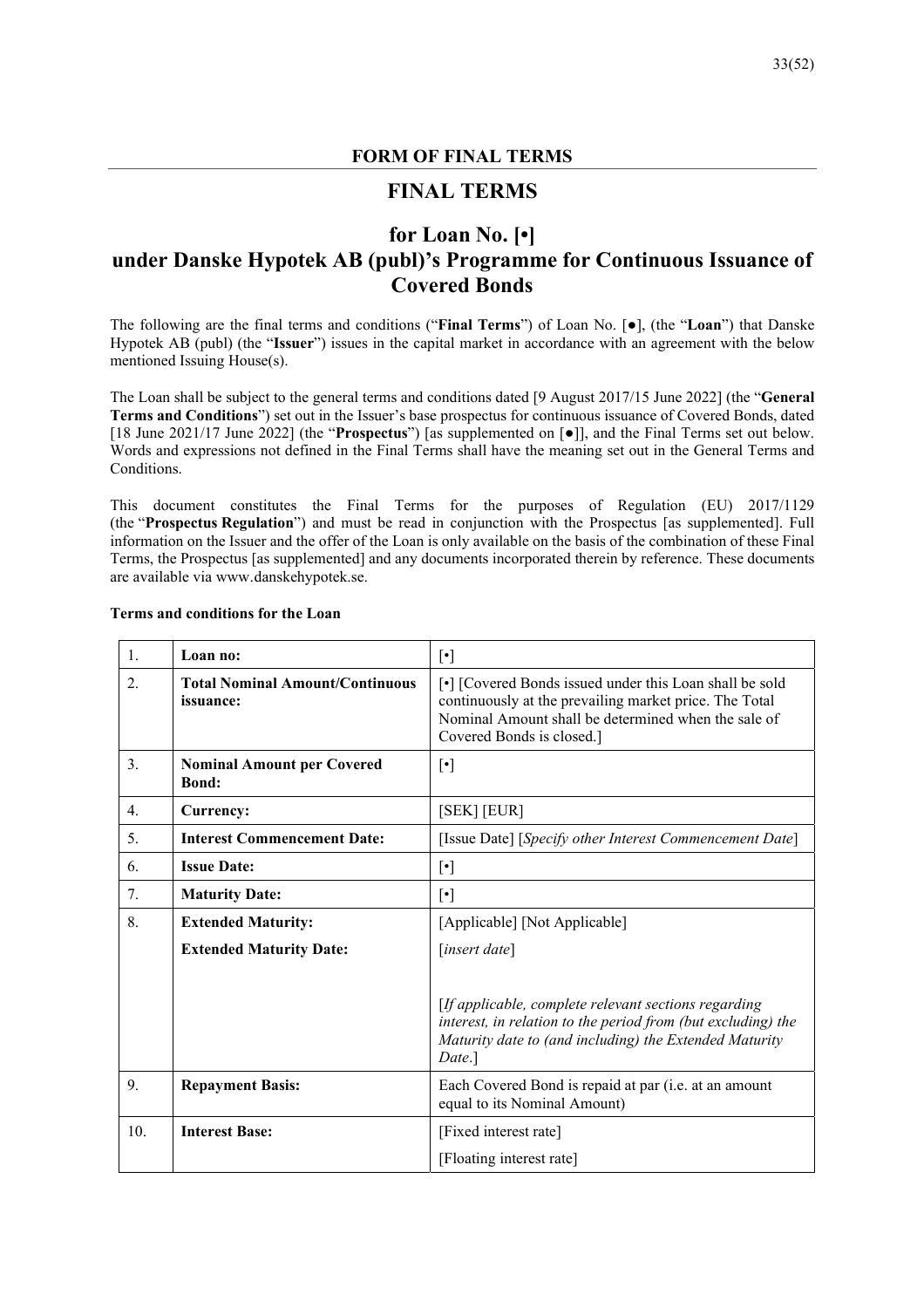| $\left[30/360\right]$ [actual number of days/360]<br><b>Day Count Convention:</b> |
|-----------------------------------------------------------------------------------|
|-----------------------------------------------------------------------------------|

| 12.  | Additional terms and conditions for<br>Loans with fixed interest rate | [Applicable] [Not applicable] [If not applicable, delete<br>the remaining sub-paragraphs of this paragraph.] |
|------|-----------------------------------------------------------------------|--------------------------------------------------------------------------------------------------------------|
| 12.1 | <b>Interest Rate:</b>                                                 | $\lceil \cdot \rceil$ % per annum                                                                            |
| 12.2 | <b>Interest Payment Date(s):</b>                                      | $\lceil \cdot \rceil$ (subject to Section [4.3] of the General Terms and<br>Conditions)                      |
| 12.3 | <b>Specific risk factors:</b>                                         | [In accordance with the risk factor "Risks related to<br>interest rate constructions" in the Prospectus.]    |

| 13.  | Additional terms and conditions for<br>Loans with floating interest rate                                                                | [Applicable] [Not applicable] [If not applicable, delete<br>the remaining sub-paragraphs of this paragraph.]                                                                                           |  |
|------|-----------------------------------------------------------------------------------------------------------------------------------------|--------------------------------------------------------------------------------------------------------------------------------------------------------------------------------------------------------|--|
| 13.1 | <b>Interest Base:</b>                                                                                                                   | $\lceil \cdot \rceil$ month(s) [STIBOR] [EURIBOR]                                                                                                                                                      |  |
| 13.2 | Margin:                                                                                                                                 | $[+/]-$ ][•] percentage points                                                                                                                                                                         |  |
| 13.3 | <b>Minimum Interest Rate:</b>                                                                                                           | $\lceil \cdot \rceil$ % per annum] [Not applicable]                                                                                                                                                    |  |
| 13.4 | <b>Maximum Interest Rate:</b>                                                                                                           | $\lceil \cdot \rceil$ % per annum] [Not applicable]                                                                                                                                                    |  |
| 13.5 | <b>Interest Determination Date:</b><br>[Two] Banking Days prior to the first day of each Interest<br>Period, beginning on [ $\bullet$ ] |                                                                                                                                                                                                        |  |
| 13.6 | <b>Interest Period:</b>                                                                                                                 | The first Interest Period runs from $\lceil \cdot \rceil$ to and including $\lceil \cdot \rceil$ ,<br>and thereafter from one Interest Payment Date to and<br>including the next Interest Payment Date |  |
| 13.7 | <b>Interest Payment Date(s):</b>                                                                                                        | • (subject to Section [4.3] of the General Terms and<br>Conditions)                                                                                                                                    |  |

| 14.  | Additional terms and conditions for<br><b>Loans with Extended Maturity Date</b>                                                          | [Applicable] [Not applicable] [If not applicable, delete<br>the remaining sub-paragraphs of this paragraph.]                                                                                           |
|------|------------------------------------------------------------------------------------------------------------------------------------------|--------------------------------------------------------------------------------------------------------------------------------------------------------------------------------------------------------|
| 14.1 | Interest Base from (but excluding)<br>the Maturity Date to (and<br>including) the Extended Maturity<br>Date:                             | [•] month(s) [STIBOR] [EURIBOR]                                                                                                                                                                        |
| 14.2 | Margin from (but excluding) the<br><b>Maturity Date to (and including)</b><br>the Extended Maturity Date:                                | $[+/]-$ ][•] percentage points                                                                                                                                                                         |
| 14.3 | <b>Interest Determination Date from</b><br>(but excluding) the Maturity Date<br>to (and including) the Extended<br><b>Maturity Date:</b> | [Two] Banking Days prior to the first day of each Interest<br>Period, beginning on the Maturity Date                                                                                                   |
| 14.4 | <b>Interest Period from (but excluding)</b><br>the Maturity Date to (and<br>including) the Extended Maturity<br>Date:                    | The first Interest Period runs from $\lceil \cdot \rceil$ to and including $\lceil \cdot \rceil$ ,<br>and thereafter from one Interest Payment Date to and<br>including the next Interest Payment Date |
| 14.5 | <b>Interest Payment Date(s) from (but</b><br>excluding) the Maturity Date to                                                             | [On the last day of each Interest Period] [•] (subject to<br>Section [4.3] of the General Terms and Conditions)                                                                                        |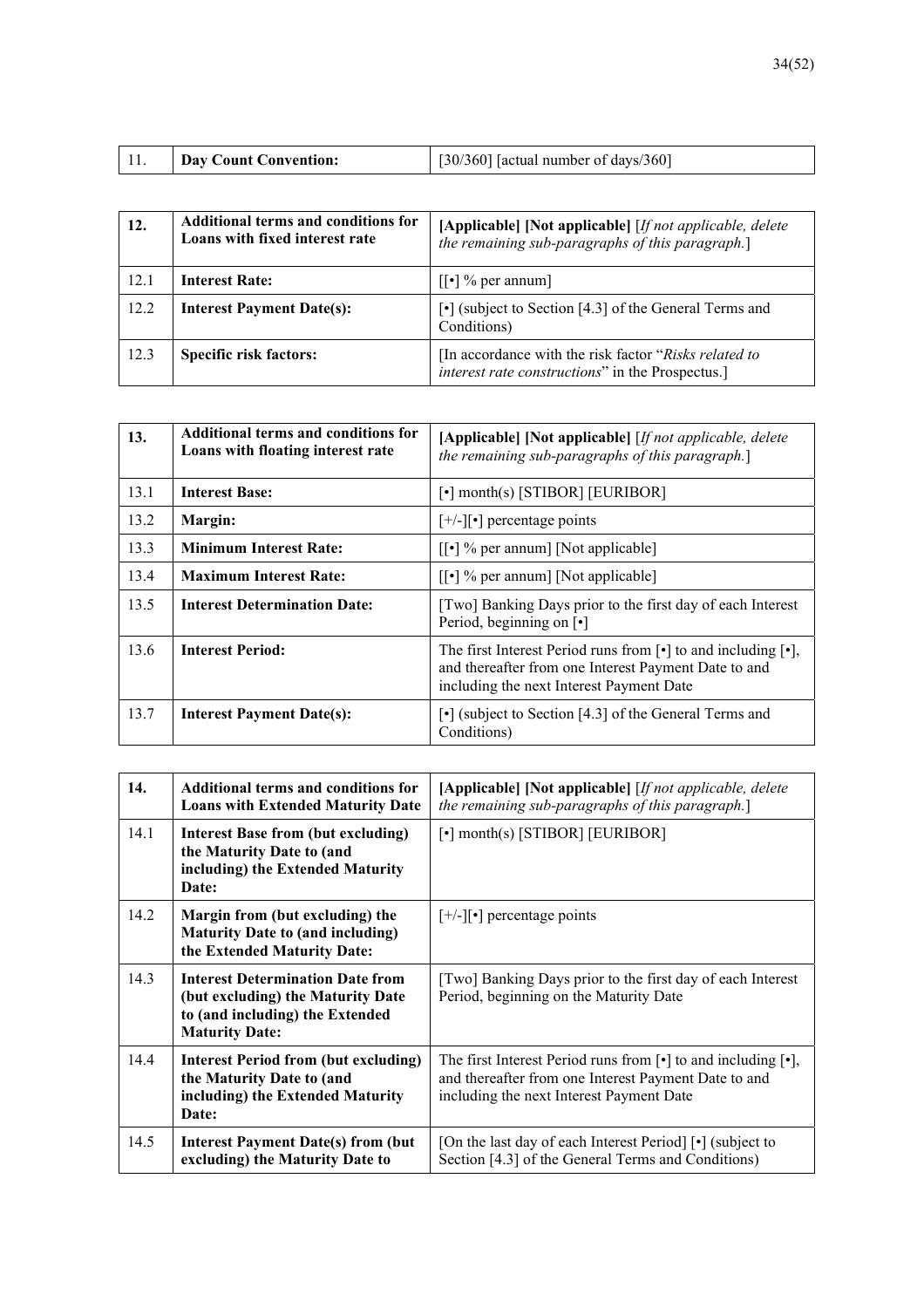| (and including) the Extended |  |
|------------------------------|--|
| <b>Maturity Date:</b>        |  |

## **Other information**

| 15. | <b>Credit rating:</b>                                                                  |                                                                                                                                                                                                                                                                                                                                                                                                                                                                                                       |  |
|-----|----------------------------------------------------------------------------------------|-------------------------------------------------------------------------------------------------------------------------------------------------------------------------------------------------------------------------------------------------------------------------------------------------------------------------------------------------------------------------------------------------------------------------------------------------------------------------------------------------------|--|
| 16. | <b>Issuing House(s):</b>                                                               | [Danske Bank A/S, Danmark, Sverige Filial] [Nordea<br>Bank Abp] [Skandinaviska Enskilda Banken AB (publ)]<br>[Svenska Handelsbanken AB (publ)] [Swedbank AB<br>$(pub])$ [•]                                                                                                                                                                                                                                                                                                                           |  |
| 17. | <b>Administrative Agent:</b>                                                           | [Danske Bank A/S, Danmark, Sverige Filial] [Nordea<br>Bank Abp] [Skandinaviska Enskilda Banken AB (publ)]<br>[Svenska Handelsbanken AB (publ)] [Swedbank AB<br>$(pub])$ [ $\cdot$ ]                                                                                                                                                                                                                                                                                                                   |  |
| 18. | <b>ISIN</b> code:                                                                      | $[\cdot] % \centering \includegraphics[width=0.9\textwidth]{images/TrDiM-Architecture.png} % \caption{The first two different values of $d \sim \tfrac{1}{\sqrt{2}}$ and $d \sim \tfrac{1}{\sqrt{2}}$ and $d \sim \tfrac{1}{\sqrt{2}}$ for $d \sim \tfrac{1}{\sqrt{2}}$ and $d \sim \tfrac{1}{\sqrt{2}}$ for $d \sim \tfrac{1}{\sqrt{2}}$ for $d \sim \tfrac{1}{\sqrt{2}}$ for $d \sim \tfrac{1}{\sqrt{2}}$ for $d \sim \tfrac{1}{\sqrt{2}}$ for $d \sim \tfrac{1}{\sqrt{2}}$ for $d \sim \tfrac{1}{$ |  |
| 19. | Listing:                                                                               | [Not applicable] [Nasdaq Stockholm] [Specify other<br>Regulated Market]                                                                                                                                                                                                                                                                                                                                                                                                                               |  |
| 20. | The earliest date on which the<br><b>Covered Bonds will be admitted to</b><br>trading: | [Specify details] [Not applicable]                                                                                                                                                                                                                                                                                                                                                                                                                                                                    |  |
| 21. | <b>Estimate of the total expenses</b><br>related to the admission to trading:          | [Specify details] [Not applicable]                                                                                                                                                                                                                                                                                                                                                                                                                                                                    |  |
| 22. | <b>Total number of Covered Bonds</b><br>admitted to trading:                           | [Specify increased number of Covered Bonds (where<br>relevant) and total number of Covered Bonds] [Will be<br>determined when the sale of Covered Bonds is closed.]                                                                                                                                                                                                                                                                                                                                   |  |
| 23. | <b>Resolutions as basis for the</b><br>issuance:                                       | [Specify details] [Not applicable]                                                                                                                                                                                                                                                                                                                                                                                                                                                                    |  |
| 24. | Interests:                                                                             | [Specify details] [Not applicable]                                                                                                                                                                                                                                                                                                                                                                                                                                                                    |  |
|     |                                                                                        | [If applicable, describe interests of individuals and legal<br>entities involved in the issuance as well as a record of all<br>interests and possible conflicts of interests of importance<br>to the issuance together with records of those involved and<br>the nature of the interest.]                                                                                                                                                                                                             |  |
| 25. | Information from third parties:                                                        | [Information in these Final Terms originating from third<br>parties has been reproduced accurately and, as far as the<br>Issuer knows and can ascertain based on comparisons with<br>other information published by relevant third parties, no<br>information has been omitted in a way that may lead to the<br>reproduced information being incorrect or misleading. The<br>sources for such information are [.].] [Not applicable]                                                                  |  |
| 26. | The use of the proceeds                                                                | [General financing of the Issuer's and the Group's business<br>activities]/[Specify]                                                                                                                                                                                                                                                                                                                                                                                                                  |  |
| 27. | The estimated net amount of the<br>proceeds                                            | [SEK]/[EUR] [ $\bullet$ ] less customary transaction costs and fees                                                                                                                                                                                                                                                                                                                                                                                                                                   |  |

We hereby confirm that the above Final Terms are applicable to Loan No. [•] together with the General Terms and Conditions and undertake to repay the Loan and to pay interest in accordance herewith. We confirm that any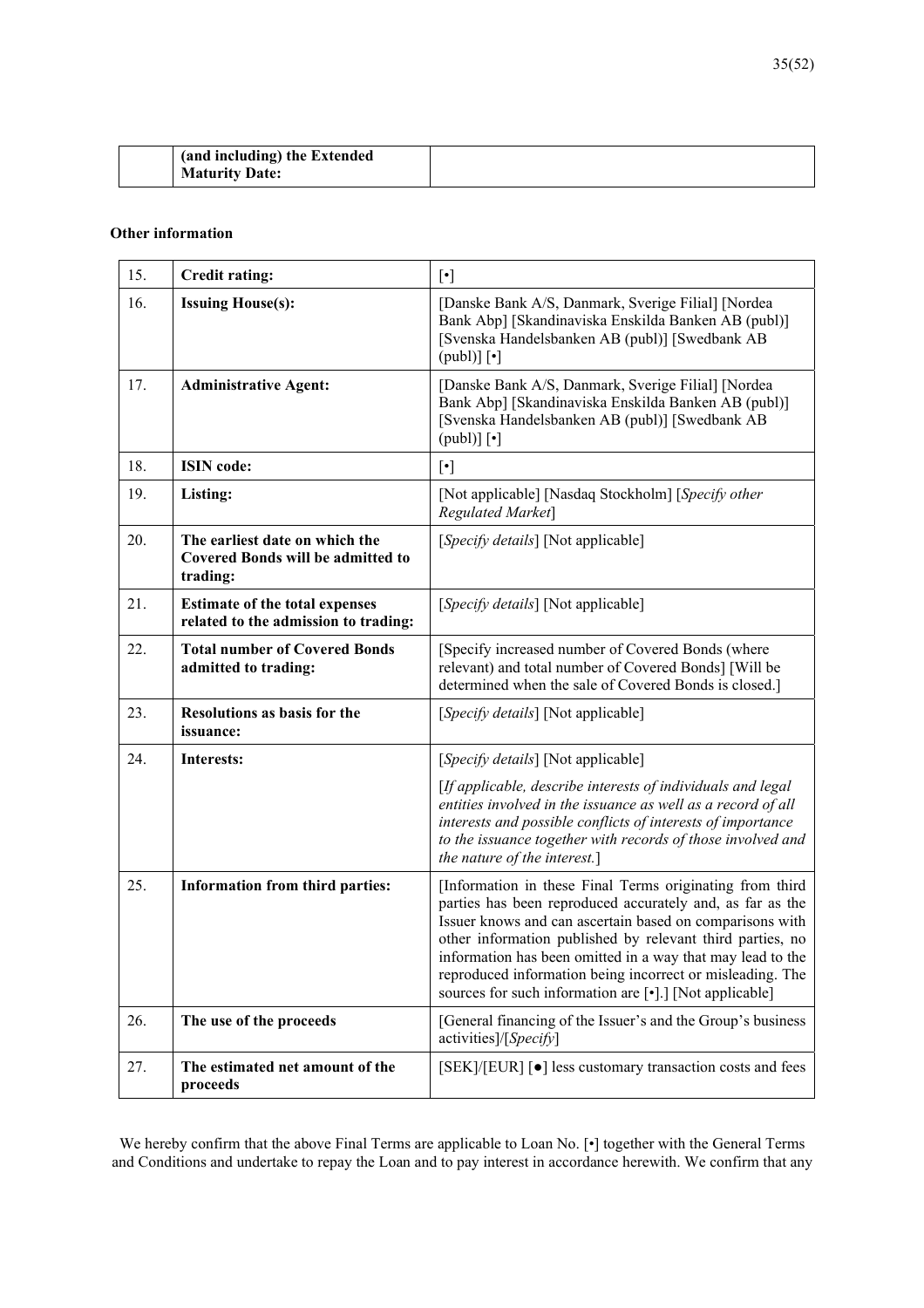## material event after the date of the Prospectus that could affect the market's assessment of the Loan have been made public.

# Stockholm, [•]

# DANSKE HYPOTEK AB (publ)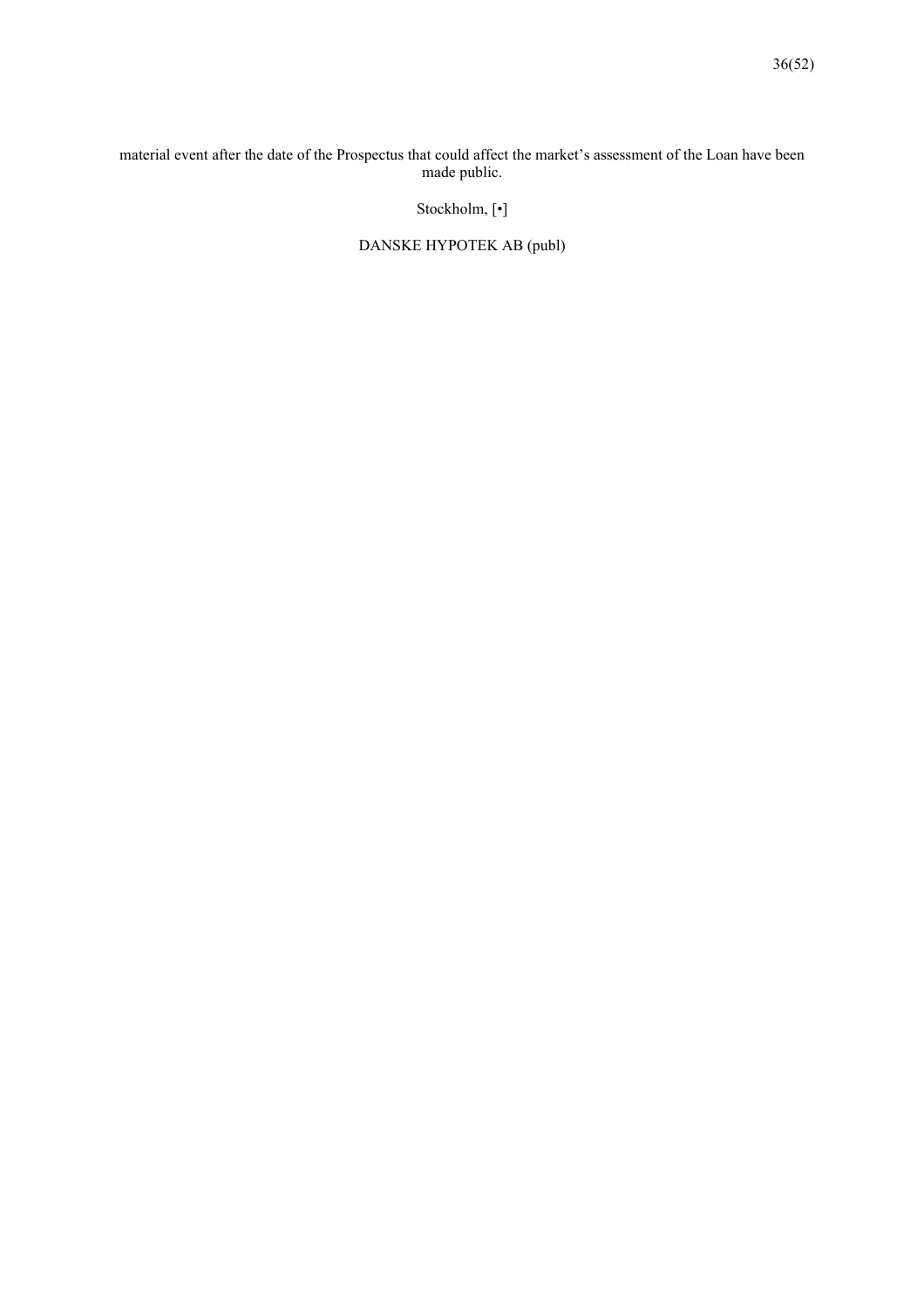## **DESCRIPTION OF THE ISSUER**

## **Introduction**

The legal and commercial name of the Issuer (Reg. No. 559001-4154, LEI Code 549300R4NNCTGT7CW53) is Danske Hypotek AB (publ). The Issuer was formed on 20 January 2015 and registered with the Swedish Companies Registration Office (*Bolagsverket*) on 23 January 2015. The Issuer's principal place of business is in Stockholm, Sweden, its registered address is Box 7523, 103 92 Stockholm, Sweden, and its visiting address is Norrmalmstorg 1, 103 92 Stockholm, Sweden. The Issuer's telephone number is +46 (0)752-480000. The Issuer's website is www.danskehypotek.se. The information on the Issuer's website or any other website is not part of this Prospectus and has not been scrutinised or approved by the SFSA unless that information is incorporated by reference into this Prospectus. The present share capital of the Issuer is SEK 50,000,000 represented by 500,000 shares. Each share has a quota value of SEK 100.

The Issuer is a wholly-owned subsidiary of Danske Bank A/S and has been established primarily for the purpose of managing the Group's issuance of covered bonds in the Swedish covered bonds market. On 26 June 2017, the Issuer was granted a licence by the SFSA to conduct financing business as a credit market company as well as a licence to issue covered bonds under the Covered Bonds Act. The Issuer has been rated A by NCR. NCR is established in the European Union and registered under the CRA Regulation.

Of the seven members of the Issuer's board of directors, six members are senior executives of the Group and one member is an independent member. The Swedish Banking and Finance Business Act regulates certain related-party transactions between the Issuer and Danske Bank A/S.

### **Relevant legislation and supervision**

The Issuer is a public limited liability company (*publikt aktiebolag*) regulated by the Swedish Companies Act (*Aktiebolagslagen (2005:551)*).

The Issuer undertakes financing operations as a credit market company and is therefore governed by the Swedish Banking and Financing Business Act (*lag (2004:297) om bank- och finansieringsrörelse*).

The issuance of Covered Bonds is regulated by the Swedish Covered Bonds Act.

In addition, the Swedish Supervision of Credit and Investment Institutions Act (*Lag (2014:968) om särskild tillsyn över kreditinstitut och värdepappersbolag*) and the Swedish Act on Capital Buffers (*Lag (2014:966) om kapitalbuffertar*) set forth certain requirements concerning capital adequacy, which are based on the Bank for International Settlements regulations and European Union capital requirements, including the CRD IV as amended by CRD V.

The Issuer's operations are under the supervision of the SFSA.

### **Principal activity**

The Issuer's principal activity is to acquire Swedish mortgages from the Swedish Branch, which are secured by security over Swedish residential real property (*bostadsfastigheter*), site leasehold rights (*tomträtter*) and tenantownership rights (*bostadsrätter*) and to fund such activity with the continuous issuance of covered bonds in the Swedish benchmark-market and covered bonds in the international capital market (under two separate programmes). The acquired mortgages will be included in the Issuer Cover Pool and must fully or in part comply with the requirements under the Covered Bonds Act. The Issuer may also hold Supplemental Assets and Public Credits (both as defined in the section "*Description of the Swedish Covered Bond Legislation*" below) in the Issuer Cover Pool which can be used as supplemental security in accordance with the Covered Bonds Act. The Cover Pool consists mainly of mortgage loans relating to residential properties but also to a non-material degree of commercial properties.

In addition to acquiring mortgage loans originated by the Swedish Branch, the Issuer may, in the future, originate its own Swedish mortgage loans as an original lender.

The Issuer does not receive deposits from the public.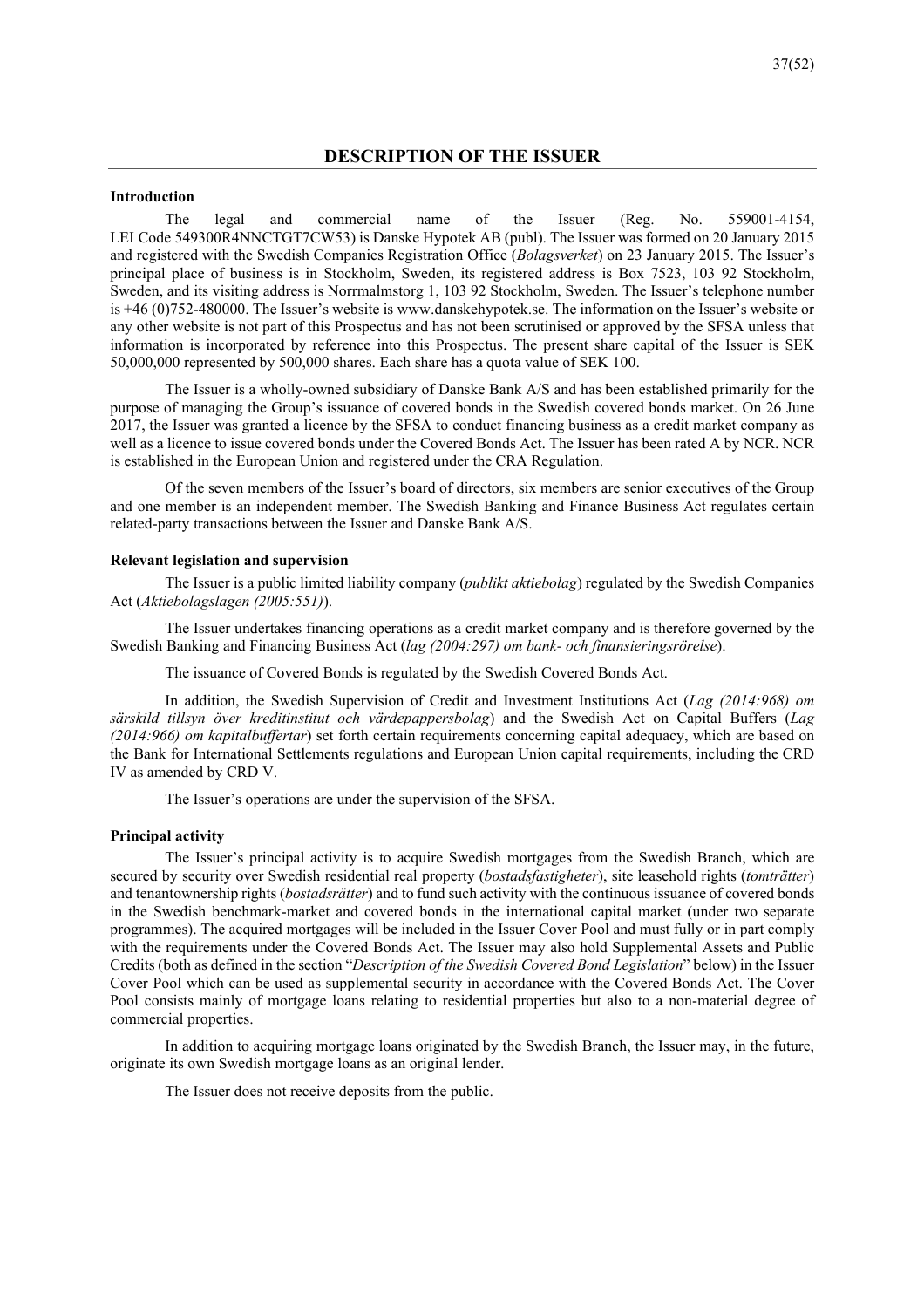### **Business strategy and funding structure**

### *Acquisition of mortgage assets*

The Issuer will, as Danske Bank A/S's outstanding covered bonds backed by Swedish residential mortgage loans mature, gradually seek to acquire such mortgage loans for the purpose of including them in the Issuer Cover Pool. The acquisition of residential mortgage loans will occur on a continuous basis, as the Swedish Branch originates new mortgage customers in Sweden.

The Issuer acquires residential mortgage loans to private individuals and mortgage loans to owners (corporates, tenant-owner associations and private individuals) of multi-family properties.

## *Junior credit facility agreement between the Parent and the Issuer*

To enable the Issuer to finance the purchases of mortgage loans, from the Swedish Branch, for the funding of maturing Covered Bonds, for providing liquidity for interest payments and for general corporate purposes, the Parent has made available to the Issuer a junior credit facility, which, according to the Subordination Agreement mentioned below, is subordinated to all claims of unsubordinated creditors of the Issuer. The junior credit facility has a credit period exceeding 12 months. If not otherwise agreed, the Parent has the right to terminate the facility with immediate effect if certain events of default occur.

### *Subordination Agreement*

For the purposes of managing subordination in respect of certain joint collateral, securing debt of both the Issuer and the Parent, the Issuer and the Parent have entered into a subordination agreement dated 25 July 2017, as amended from time to time. The subordination agreement provides that in relation to claims as to proceeds from enforcement of joint collateral, the Parent's claim are subordinated to the Issuer's claims, for as long as the Issuer has any outstanding claims which are secured by joint collateral. In addition, the subordination agreement provides that in the event of the liquidation (*likvidation*) or bankruptcy (*konkurs*) of the Issuer, all the Parent's claims against the Issuer, other than claims of the Parent in its capacity as holder of covered bonds or as counterparty under covered swaps (as defined in the Covered Bonds Act), are subordinated to all claims of unsubordinated creditors of the Issuer, but rank ahead of any other claims of subordinated creditors of the Issuer.

### *Outsourcing Agreement*

For achieving efficiency within the Group and for the Issuer, the Issuer and Parent have agreed that the Parent as service provider shall provide most of the services needed for the Issuer to be able to carry out its business operations. The services include, amongst others, IT-services, administration of mortgage loans, accounting, regulatory reporting, liquidity management, funding (issuance of covered bonds), risk management, compliance, legal and internal audit. An outsourcing agreement was entered into on 25 July 2017 between the Issuer and the Parent. A new outsourcing agreement was entered into on 15 November 2021 due to new regulatory requirements and new internal structure.

The outsourcing agreement provides that the Parent shall ensure that the Issuer Cover Pool is administrated in accordance with the provisions of the Covered Bonds Act and SFSA Regulations (as defined in the section "Description of the Swedish Covered Bond Legislation" below).

### *Derivative arrangements*

The Issuer and the Parent have and will enter into interest rate and currency swap transactions governed by an ISDA Master Agreement (including a schedule and confirmation(s)), and the Issuer may enter into additional interest rate and currency swap transactions with the Parent or other third party counterparties (in such capacity, each, a "**Cover Pool Swap Provider**"), in respect of the assets registered in the Issuer Cover Pool (each a "**Cover Pool Swap**"). The Cover Pool Swaps enable the Issuer to convert SEK fixed interest payments received by the Issuer on assets registered to the Issuer Cover Pool into floating payments linked to 3-month STIBOR, and to convert SEK fixed interest payments (or cash flows denominated in foreign currencies) paid by the Issuer on bond issues or other liabilities registered to the Issuer Cover Pool into floating payments linked to 3-month STIBOR.

In addition to the Cover Pool Swaps, the Issuer has entered into, and the Issuer may enter into additional, interest rate and currency swap transactions which are of a similar nature but not relating to the Issuer Cover Pool.

### **Principal shareholder**

The Issuer is a wholly-owned subsidiary of the Parent, and the Issuer is not aware of any events or other circumstances that could result in a change of control over the Issuer. At year-end 2021, A.P. Møller-Holding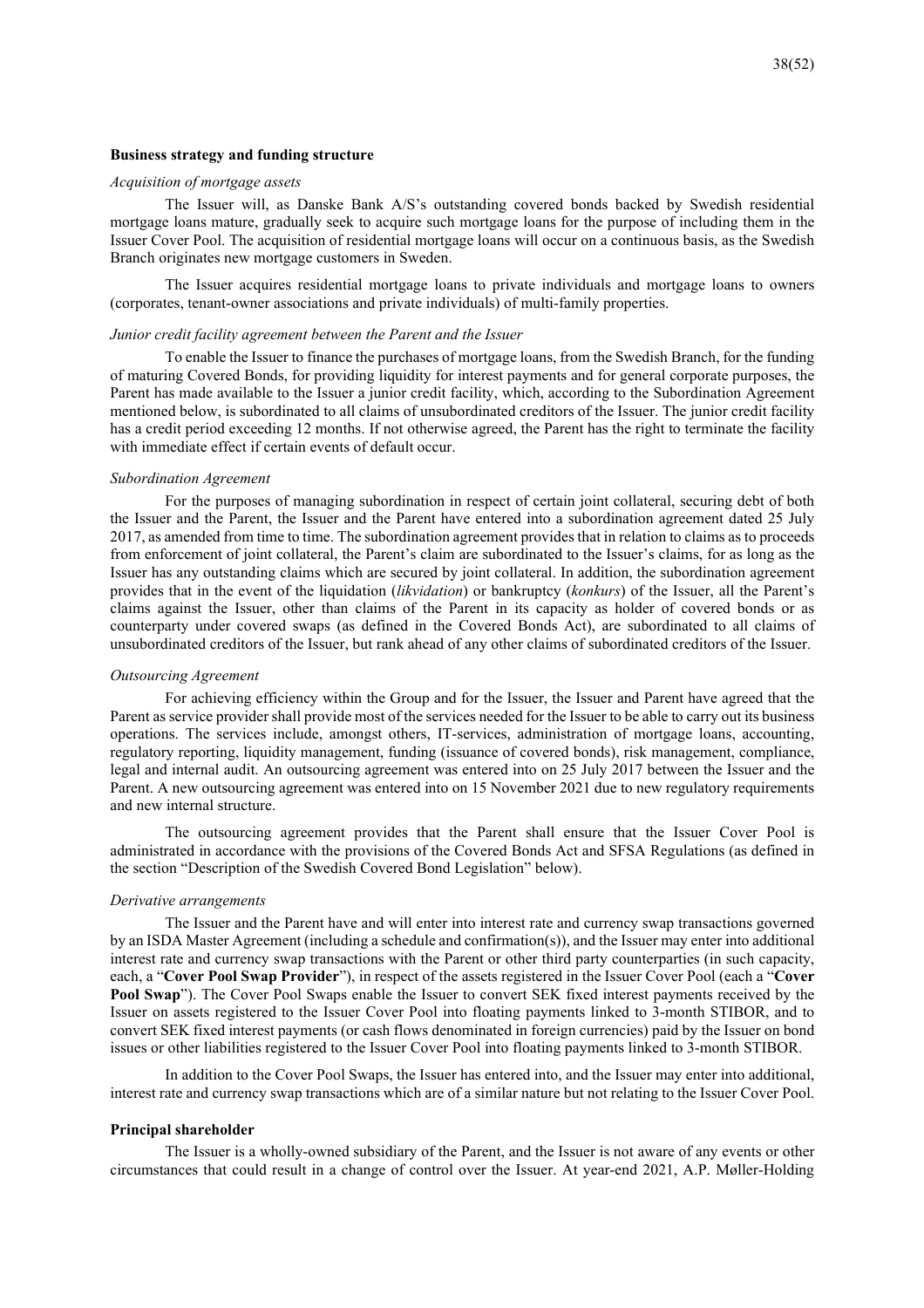Group held a total (directly and indirectly) of more than 20 per cent. of the shares and the voting rights of the Parent.

### **Dependency on the Parent**

As follows from the sub-section "*Business strategy and funding structure*", the Parent will be the seller of mortgage loans and will provide credit to the Issuer. The Parent will also manage the main part of the Issuer's operations through outsourcing. The Issuer will thus be dependent on the Parent to be able to conduct its business.

### **Board of Directors**

The board of directors of the Issuer consists of seven members. Robert Wagner, Kim Borau, Anneli Adler, Kristina Alvendal and Johanna Norberg were re-elected at the annual general meeting of the shareholders on 29 March 2022. Kimberly Jean Taggart Bauner and Kamilla Hammerich Skytte were elected at an extraordinary general meeting of the shareholders on 3 June 2022.

| Name                         | <b>Position</b> | <b>Board member since</b> |
|------------------------------|-----------------|---------------------------|
| Johanna Norberg              | Chairman        | 2021                      |
| Robert Wagner                | Member          | 2018                      |
| Kim Borau                    | Member          | 2018                      |
| Anneli Adler                 | Member          | 2019                      |
| Kristina Alvendal            | Member          | 2020                      |
| Kimberly Jean Taggart Bauner | Member          | 2022                      |
| Kamilla Hammerich Skytte     | Member          | 2022                      |

### *Johanna Norberg*

**Other on-going principal assignments:** Chief Executive Officer at the Swedish Branch, Head of Business Customers Danske Bank and member of the Executive Leadership Team of Danske Bank A/S.

### *Robert Wagner*

**Other on-going principal assignments:** Head of Liquidity & Capital Risk Management at the Parent.

### *Kim Borau*

**Other on-going principal assignments:** Head of Performance Management, Personal & Business Customers at the Parent.

### *Anneli Adler*

**Other on-going principal assignments:** Head of Personal Customers SE at the Swedish Branch.

### *Kristina Alvendal*

**Other on-going principal assignments:** Board member in Belatchew Arkitekter AB, AF Gruppen ASA, Svefa AB, AB Salktennis and Intea Fastigheter AB (publ).

### *Kimberly Jean Taggart Bauner*

**Other on-going principal assignments:** Head of Group Treasury at the Parent and board member in Danske Mortgage Bank Plc.

### *Kamilla Hammerich Skytte*

**Other on-going principal assignments:** CEO at Realkredit Danmark A/S, Chairman in home A/S, Chairman in KDP (pensionfund for former RD employees), and Board member in Danish Mortgage Banks Association (Realkreditrådet, Finance Denmark).

### **Senior Management**

The senior management of the Issuer consists of Per Tunestam, Chief Executive Officer since 2016, Tomas Renger, Chief Funding Manager since 2017, Peter Jönsson, Chief Financial Officer since 2017, Joakim Olsson, Head of Credit since 2017, Malin Hägglund, Chief Operating Officer since 2020 and Jonas Wikfeldt, Chief Funding Manager since 2017.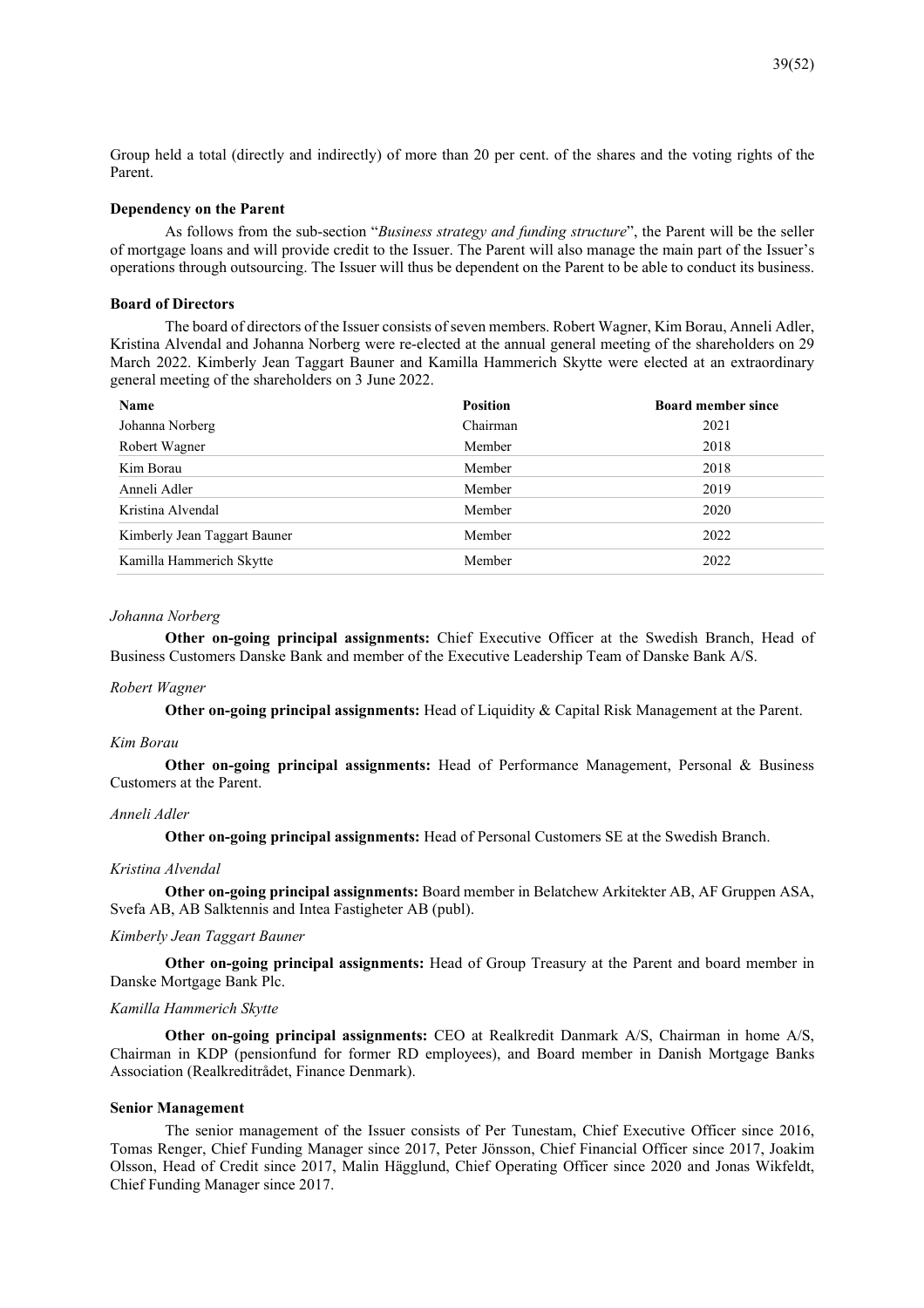### **Business address**

The address for all members of the board of directors and members of the senior management is c/o Danske Hypotek AB (publ), Box 7523, 103 92 Stockholm, Sweden.

## **Auditors**

Deloitte AB (113 79 Stockholm) has been the Issuer's auditor since 22 February 2016 and Patrick Honeth is auditor in charge since 22 February 2016. Patrick Honeth is an authorised public accountant and a member of FAR, the professional institute for accountants in Sweden.

### **Conflicts of interest**

As far as the board of directors is aware, no member of the board of directors or any member of the senior management have any private interests or other duties that could conflict with their duties to the Issuer. However, the individuals in the board of directors (except for Kristina Alvendal) hold senior positions in other Group companies, and the risk of conflicts of interest among the Group companies can thus not be excluded. However, such risk should be modest, since the Issuer's main purpose is to acquire Swedish mortgage loans from the Parent and fund them through the issuance of covered bonds, thus providing the Group with funding of its Swedish mortgage assets.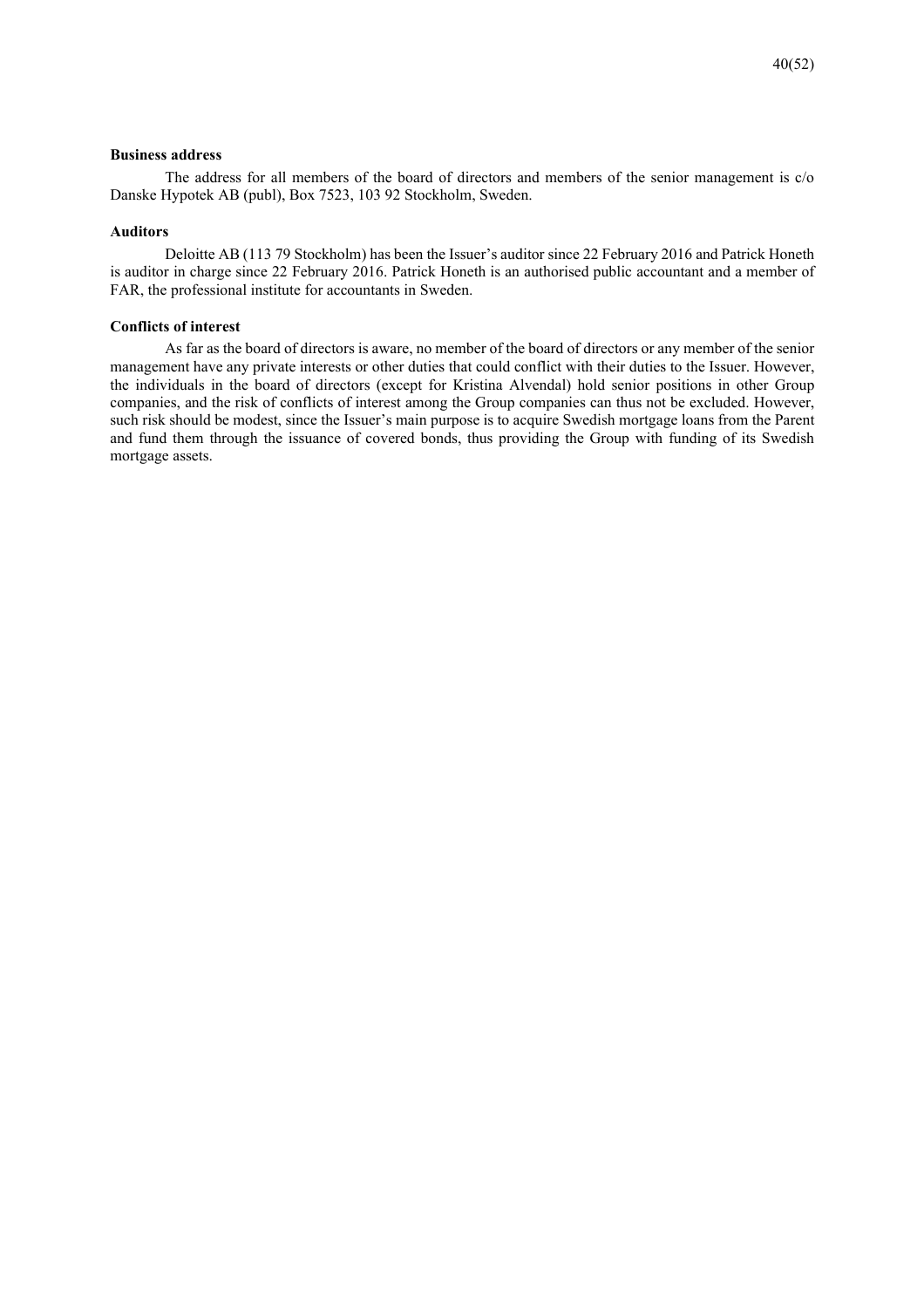## **DESCRIPTION OF THE GROUP**

The Issuer forms part of the Group. The parent company of the Group is Danske Bank A/S (the "**Parent**"). The Parent was founded in Denmark and registered on 5 October 1871 and has, through the years, merged with a number of financial institutions. The Parent is a commercial bank with limited liability and carries on business under the Danish Financial Business Act (Consolidated Act No. 406 of 29 March 2022, as amended (*Lov om finansiel virksomhed*)). The Parent is registered with the Danish Business Authority and is under the supervision of the DFSA. The registered office of the Parent is at 2-12 Holmens Kanal, DK-1092 Copenhagen K, Denmark, with telephone number +45 33 44 00 00 and Danish corporate registration number 61126228.

The Parent is conducting its lending operations in Sweden through the Swedish Branch. The structure of the Group is set out in the structure chart below.



The Group is the leading financial service provider in Denmark (source: DFSA) measured by total working capital as at 31 December 2021, and one of the largest in the Nordic region measured by total assets as at 31 December 2021. The Group offers its customers a wide range of services that, depending on the market, include services in banking, mortgage finance, insurance, pension, real-estate brokerage, asset management and trading in fixed income products, foreign exchange and equities. Danske Bank is the largest bank in Denmark (source: the DFSA), is one of the larger banks in Finland and Northern Ireland, and has challenger positions in Sweden and Norway. As at 31 December 2021, the Group's total assets amounted to DKK 3,936 billion and the Group employed 21,754 full-time equivalent employees. As at the same date, the Group had approximately 3.3 million customers and approximately 2.4 million customers used the Group's online services. The Group had 170 branches as at 31 December 2021.

## **Litigations**

Owing to its business volume, the Parent is continually a party to various lawsuits and disputes and has an on-going dialogue with public authorities such as the DFSA.

Reference is made to "*The Issuer is dependent upon other Group companies and their business*" and "*The Group operates in a legal and regulatory environment that exposes it to potentially significant litigation and regulatory risks*".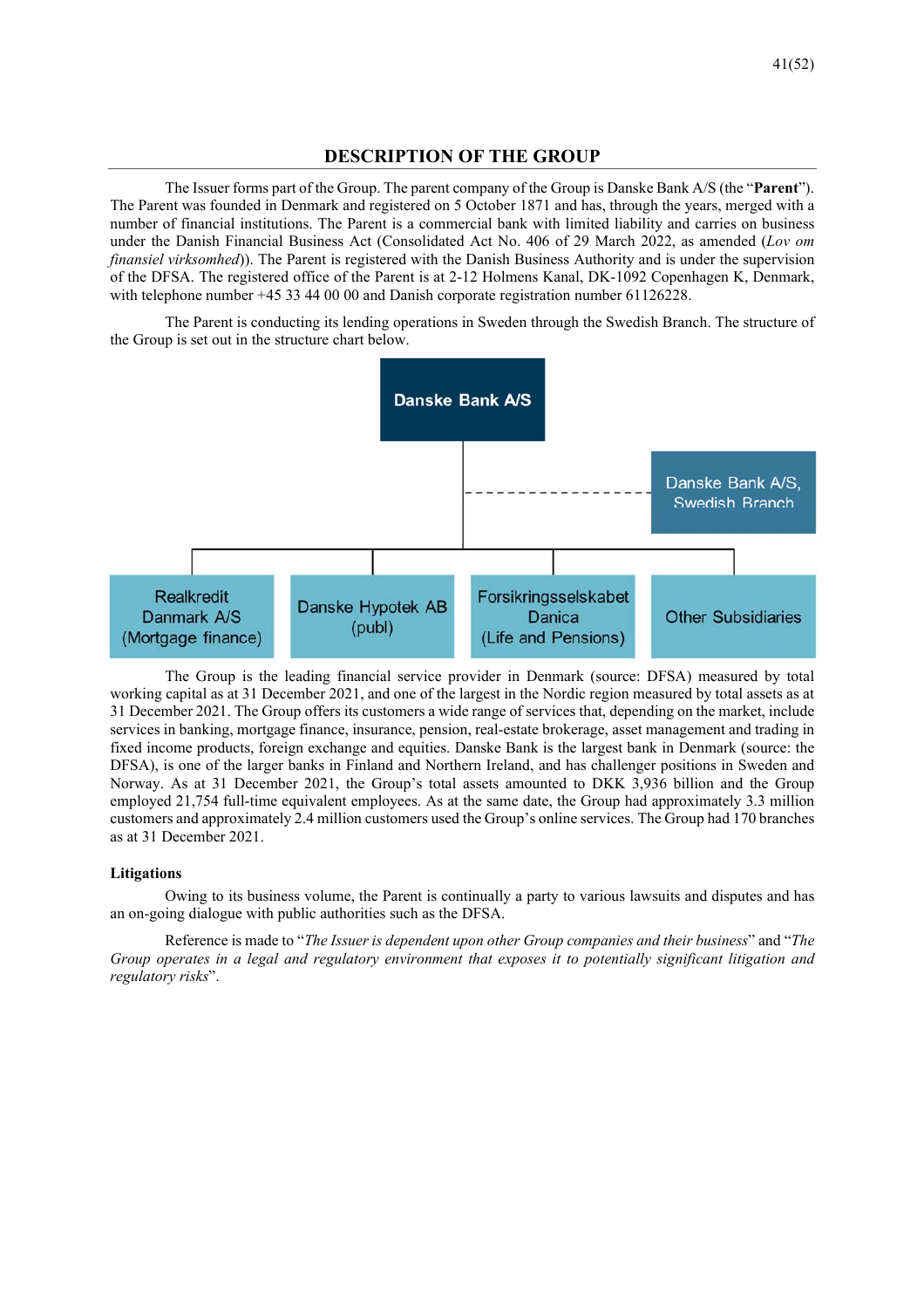## **SUMMARY OF THE SWEDISH COVERED BOND LEGISLATION**

The following is a brief summary of certain features of the Covered Bonds Act, as applicable from 8 July 2022. The summary does not purport to be, and is not, a complete description of all aspects of the Swedish legislative and regulatory framework for covered bonds. In addition to the summary below, please also refer to the section "*Risk Factors*" on pages 8-18 above.

### **Introduction**

The Covered Bonds Act entered into force on 1 July 2004 and will be amended on 8 July 2022 (see further under *Swedish implementation of the new EU covered bond legislation*). The Covered Bonds Act enables Swedish banks and credit market companies ("**Institutions**"), which have been granted a specific licence by the SFSA, to issue full-recourse debt instruments secured by a pool of mortgage credits and/or public sector credits. Swedish covered bonds may take the form of bonds and other comparable debt instruments, such as commercial papers.

The SFSA has issued regulations and recommendations under the authority conferred on it by the Covered Bonds Act, including the SFSA's regulations and general guidelines regarding covered bonds (Sw. *Finansinspektionens föreskrifter och allmänna råd om säkerställda obligationer (FFFS 2013:1)*) as amended from time to time (the "**SFSA Regulations**"). In light of the amendments to the Swedish legislation regarding covered bonds (see further under *Swedish implementation of the new EU covered bond legislation*), the SFSA is making amendments to the SFSA Regulations. However, as at the date of this Prospectus, the final amendments to the SFSA Regulations have not yet been decided or published by the SFSA.

In the event of an Institution's bankruptcy, holders of covered bonds (and certain eligible counterparties to derivative contracts entered into for the purpose of matching the financial terms of the assets in the pool with those of the covered bonds) benefit from a priority right in the pool of assets consisting of eligible assets (see further under *Eligible assets in the Cover Pool*) (the "**Cover Pool**"). The Covered Bonds Act also enables such holders (and derivative counterparties) to continue to receive timely payments following the Institution's bankruptcy, subject to certain conditions being met.

### **Swedish implementation of the new EU covered bond legislation**

The European Union's covered bond directive (EU) 2019/2162 and regulation (EU) 2019/2160 came into effect on 7 January 2020 (jointly, the "**New EU Covered Bond Legislation**"). Among other things, the New EU Covered Bond Legislation lays down the conditions that covered bonds have to meet in order to be recognised under European Union law, aiming to strengthen investor protection in the European Union by imposing specific supervisory duties.

On 28 October 2021, the Swedish Government referred a proposal (Sw. *Ändrade regler om säkerställda obligationer*) (the "**Covered Bond Proposal**") to the Council on Legislation (Sw. *Lagrådet)* containing, *inter alia*, proposals of the legislative amendments needed to implement the New EU Covered Bond Legislation in Sweden. The legislative amendments were approved by the Swedish parliament on 1 June 2022, and enter into force on 8 July 2022 (the "**Amendments**" and the covered bonds act as amended by the Amendments, the "**Amended Covered Bonds Act**" ).

The following is a brief summary of the Amended Covered Bonds Act, and the Swedish Banking and Financing Business Act, as applicable by the Amendments. In the final section of the summary, there is also an outline of the legislation applicable until 8 July 2022.

### **Registration**

Information in respect of all covered bonds, assets in the Cover Pool, relevant derivative contracts and received margin collateral for positions in derivative contracts must be entered into a special register (the "**Register**"), which is maintained by the Institution. The actual registration of the covered bonds and relevant derivative contracts in the Register is necessary to confer the priority rights in the Cover Pool. Conversely, only assets entered into the Register form part of the Cover Pool.

The Register must at all times show the nominal value of the covered bonds, the Cover Pool and the relevant derivative contracts. As a result, the Register requires regular updating, including without limitation due to changes in interest rates, interest periods, outstanding debt and the composition of the Cover Pool. The value of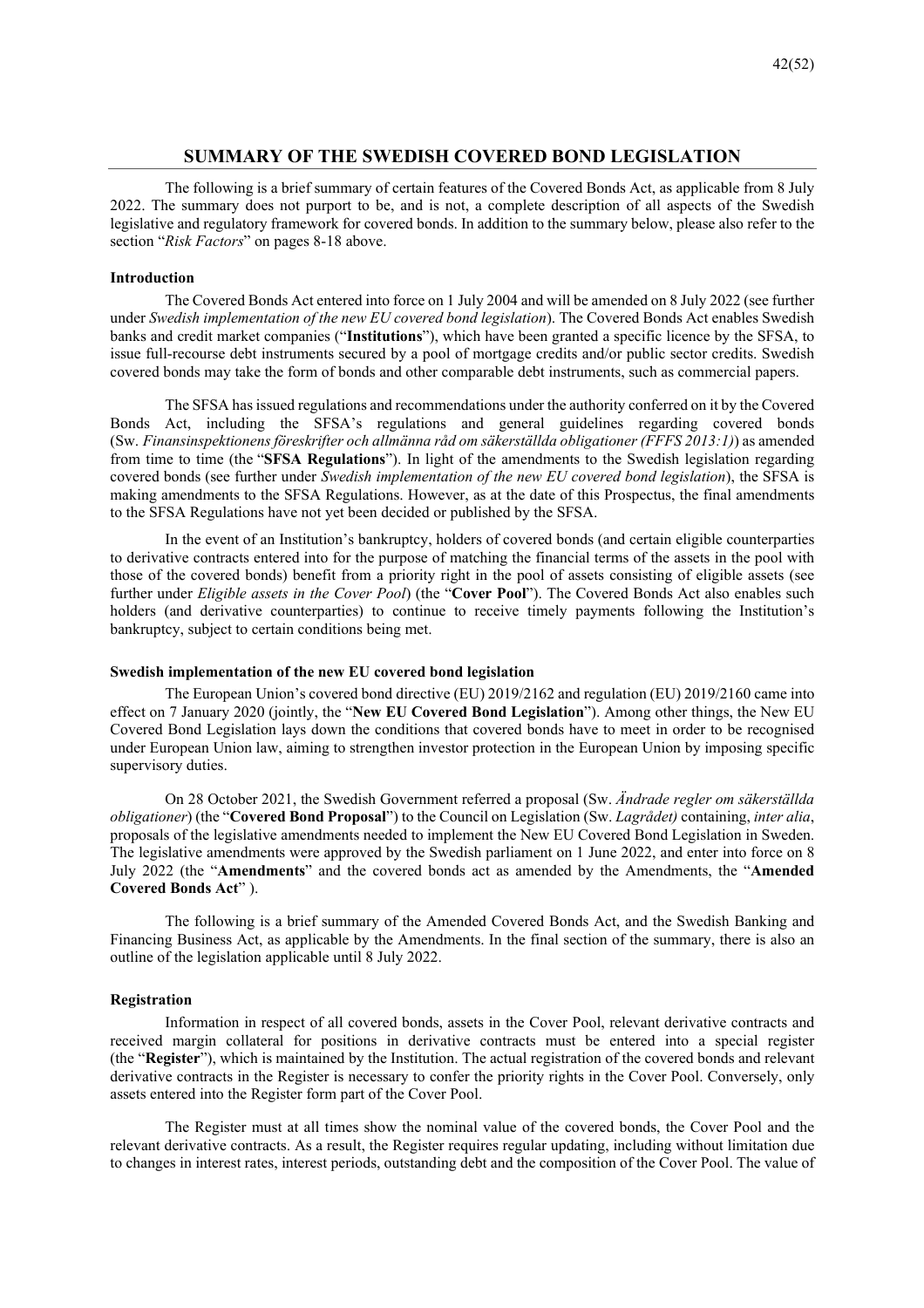the underlying collateral securing mortgage credits in the Cover Pool, as well as proceeds derived from assets in the Cover Pool and derivative contracts, must also be entered into the Register.

The Cover Pool is dynamic in the sense that an Institution may supplement or substitute assets in the Cover Pool at any time. An Institution may establish more than one Cover Pool.

### **Eligible assets in the Cover Pool**

The Cover Pool may consist of certain mortgage credits, exposures to credit institutions and public exposures (Sw. *offentliga fordringar*) according to article 129.1 in the CRR, provided that such mortgage credits also satisfy the requirements under Chapter 3, Sections 3-7 of the Covered Bonds Act ("**Eligible Assets**").

The Amended Covered Bonds Act refers to and reflects the provisions on public exposures and mortgages set out in the CRR and thus require Institutions to meet the CRR's requirements regarding exposure limits for credit institutions. As a result, the provisions on issuance of covered bonds in the Amended Covered Bonds Act correlate better with the CRR's provisions on risk weights and capital requirements than prior to the Amendments.

## **Loan-to-value ratios and certain other restrictions**

For mortgage credits, there is a maximum loan amount which may be included in the Cover Pool, depending on the value of the underlying collateral:

- for residential collateral, a loan may be included in the Cover Pool only to the extent the loan amount does not exceed 80 per cent. of the market value of the collateral;
- for commercial collateral, a loan may be included in the Cover Pool only to the extent the loan amount does not exceed 60 per cent. of the market value of the collateral.

There is an exception for when commercial collateral may be included in the Cover Pool even in a situation where the loan-to-value ratio is exceeding 60 per cent. of the market value of the collateral, but not exceeding 70 per cent. The exception is applicable, in the aforementioned situation, if the value of the Cover Pool exceeds the minimum level required (see matching requirements below), by at least 10 per cent. This applies also in relation to agricultural collateral, which pursuant to the Amendments is removed as a separate category with a separately defined loan-to-value ratio and is instead considered as commercial collateral.

In the Amended Covered Bonds Act, provisions on supplemental assets have been removed and replaced with provisions on exposures to credit institutions and public exposures.

Should a loan exceed the relevant ratio, only the part of the loan that falls within the permitted limit may be included in the Cover Pool (a "**Partly Eligible Loan**"). The Covered Bonds Act does not explicitly regulate how proceeds in respect of a Partly Eligible Loan shall be distributed between the eligible and the non-eligible parts of the loan.

The most likely interpretation is that interest payments shall be allocated pro rata between the eligible and non-eligible parts of the loan and that amortisations shall be applied first towards the non-eligible part of the loan (absent enforcement of the security over the underlying collateral). However, proceeds from enforcement of the security should most likely be applied first towards the eligible part of the loan.

A similar situation arises if, for example, the same mortgage serves as first-ranking security for two (or more) loans granted by an Institution and only one of these loans is included in the Cover Pool. The Covered Bonds Act does not give clear guidance as to how proceeds shall be allocated between the two loans in case of the Institution's bankruptcy. The lack of guidance may give room for unsecured creditors of the Institution to argue that only a pro rata portion of such proceeds shall be allocated to the loan included in the Cover Pool.

The Covered Bonds Act restricts the overall proportion of loans provided against security over real property (or site leasehold rights or tenant-owner rights) intended for office or commercial purposes to 10 per cent. of an Institution's Cover Pool. This does not apply in relation to commercial property which is primarily used for agricultural- or forestry purposes.

Institutions are required to regularly monitor the market value of the mortgage assets that serve as collateral for loans included in the Cover Pool. If the market value of a mortgage asset declines significantly, then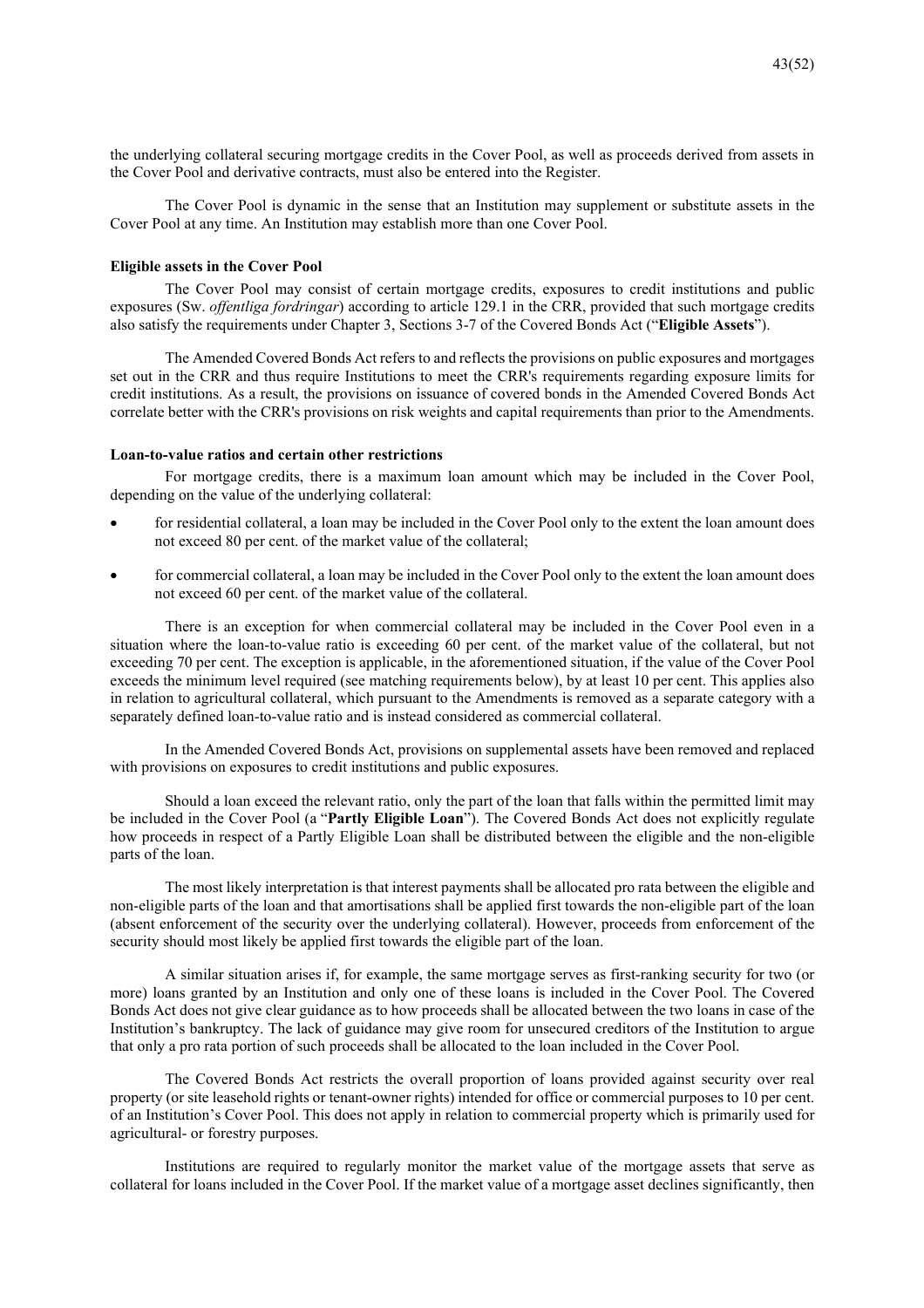only the part of the loan that falls within the permitted loan-to-value ratio is eligible for inclusion in the Cover Pool and is subject to the priority right described below. The Covered Bonds Act does not define when a decline would be considered significant but it is generally believed that a decline of 15 per cent. or more would satisfy this requirement. However, a decline in the market value following an Institution's bankruptcy would not result in a reduction of the assets to which holders of covered bonds (and relevant derivative counterparties) have a priority right, but may result in the Cover Pool ceasing to meet the matching requirements.

### **Matching requirements**

The Amended Covered Bonds Act prescribes that an Institution must comply with certain matching requirements, which, among other things, require that the nominal value of the assets registered to the Cover Pool exceeds the nominal value of liabilities which relate to covered bonds issued from time to time by at least 2 per cent. The calculation shall be made on the basis of current book values. In order to comply with these requirements, the Institution may enter into and shall take into account the effect of relevant derivative contracts.

The present value of the derivative contracts shall be included when determining whether the present value of the Cover Pool exceeds the present value of the liabilities relating to Covered Bonds. The Institution is dependent on the availability of derivative counterparties with sufficient credit rating and also on such counterparties fulfilling their contractual obligations.

The Cover Pool must also be sufficiently sizable to cover the costs of administration and liquidation of covered bonds, in case of bankruptcy. These costs may be defined by application of a standard amount (Sw. *schablonbelopp*).

Furthermore, an Institution must compose the Cover Pool in such a way as to ensure a sound balance between the covered bonds and the assets in the Cover Pool in terms of currency, interest rate and maturity profile. Such sound balance is deemed to exist when the present value of the Cover Pool at all times exceeds the present value of the liabilities relating to the covered bonds by at least two per cent. The present value of derivative contracts shall be taken into account for the purposes of such calculation. The calculations of present value shall withstand certain stress tests (changes in interest rates and/or currency exchange rates).

The payment flows relating to the assets in the Cover Pool, derivative contracts and covered bonds shall be such that an Institution is at all times able to perform its payment obligations towards holders of covered bonds and relevant derivative counterparties.

Non-performing assets in the Cover Pool which are more than 60 days overdue must be disregarded for the purposes of the matching tests.

## **Liquidity buffer**

The Amended Covered Bonds Act includes provisions concerning a specific liquidity buffer. It should cover the maximum cumulative net liquid outflow from an Institution over the next 180 days. The liquidity buffer shall consist of:

- 1. level 1 or level 2A assets as defined in Article 3 of the Commission Delegated Regulation (EU) 2015/61 of 10 October 2014 to supplement Regulation (EU) No 575/2013 of the European Parliament and the Council with regard to liquidity coverage requirement for Credit Institutions (the "**Liquidity Coverage Regulation**"), or
- 2. exposures to credit institutions which consist of short-term deposits with an initial maturity not exceeding 100 days and which meet the requirements for credit quality step 1 or 2 of Article 129.1c of the CRR.

### **Maturity extensions**

Provisions permitting maturity extensions were introduced in Swedish law by the Amendments. These are conditions included in the terms of a covered bond contract stating that repayment can be postponed in certain circumstances. An Institution is only allowed to extend the maturity of covered bonds with the approval of the SFSA. Before the approval is given, the Swedish Central Bank (Sw. *Riksbanken*) and the Swedish National Debt Office (Sw. *Riksgälden*) shall be consulted by the SFSA.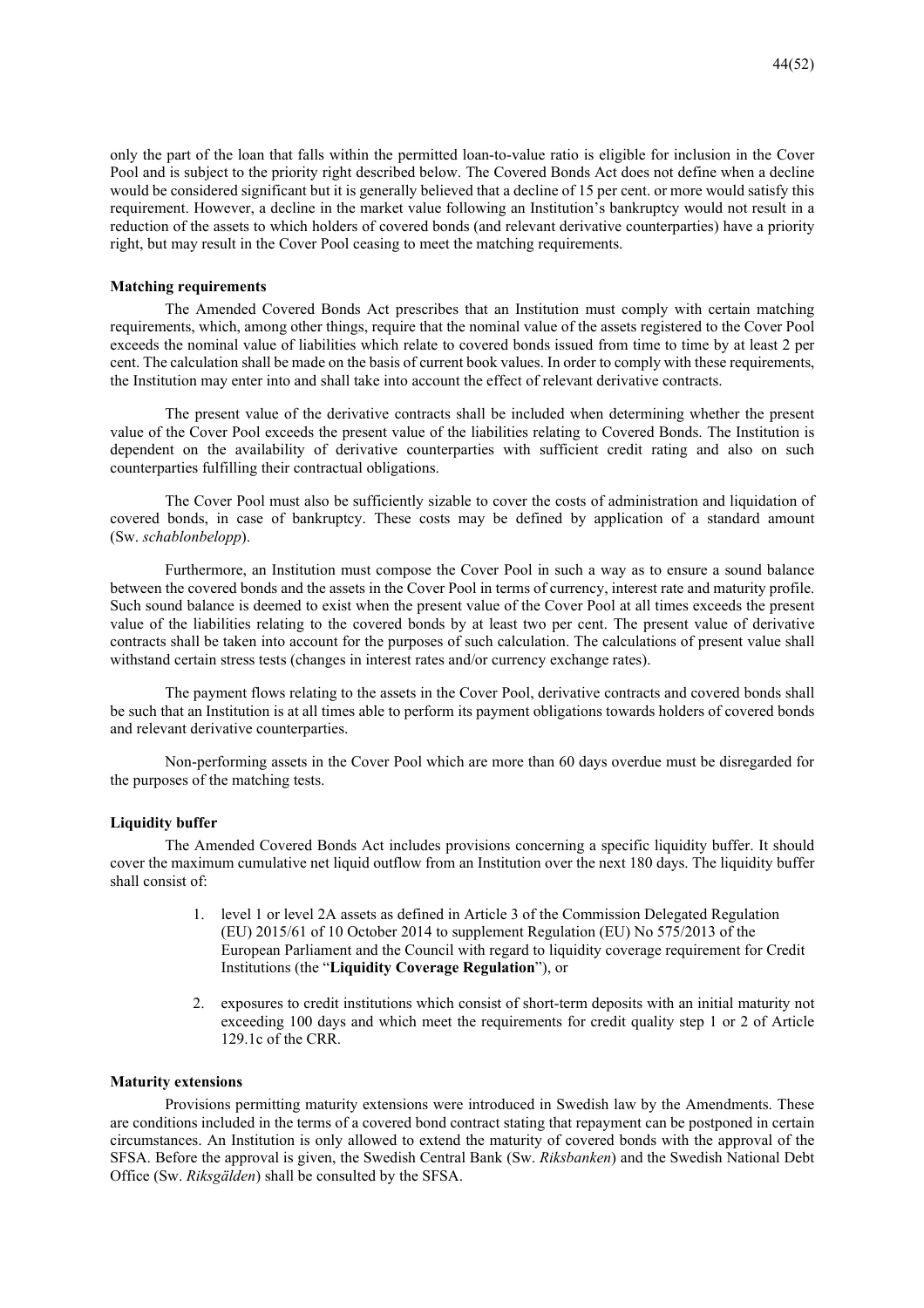Approval may be given by the SFSA if:

- (a) it is likely that an extended maturity can prevent the risk of the Institution's insolvency (Sw. *obestånd (insolvens)*); and
- (b) the terms and conditions of the covered bonds stipulate: (i) that the maturity may only be extended after the SFSA's approval, (ii) the prerequisites for SFSA approval according to (a), and (iii) the extended maturity date, as applicable after the SFSA's approval.

For covered bonds satisfying the requirements of extended maturity according to (a) above, the startingpoint for calculating the liquidity buffer (see section "*Liquidity buffer*" above for further information regarding liquidity buffer) is the principal amount of the covered bond(s), pursuant to the extended maturity date stipulated in the terms of the covered bonds.

### **Supervision by the SFSA and the independent inspector**

The SFSA monitors that an Institution complies with the Covered Bonds Act and other provisions of the legislative and regulatory framework which regulates the business of the Institution. In addition, the SFSA appoints an independent inspector (Sw. *oberoende granskare*) for each Institution that issues covered bonds.

The independent inspector is responsible for monitoring the Register to assess whether or not it is being maintained correctly and in compliance with the Covered Bonds Act and the SFSA Regulations. In particular, the independent inspector is required to verify that:

- covered bonds and relevant derivative contracts are registered in the Register;
- only Eligible Assets are included in the Cover Pool and registered in the Register;
- the valuations of the underlying collateral for loans in the Cover Pool are in accordance with the Covered Bonds Act and the SFSA Regulations;
- mortgage loans, the underlying collateral of which has decreased significantly in value are, for the purpose of the matching requirements, deducted from the Cover Pool to the extent necessary to comply with the relevant loan-to-value ratio; and
- the matching requirements are complied with.

The independent inspector is entitled to request information from the Institution and to conduct site visits, and is required to report regularly and at least once a year to the SFSA. The Covered Bonds Act does not provide for any change to the independent inspector's remit upon the bankruptcy of an Institution.

### **Information, monitoring and supervision**

Swedish law already meets the requirements of the New EU Covered Bond Legislation on supervision of the issuance of covered bonds. The provisions for an independent inspector in the Amended Covered Bonds Act have therefore not been altered by the Amendments.

The SFSA's power to revoke an Institution's authorisation for the issuance of covered bonds has been extended in the Amended Covered Bonds Act to include the situation of the Institution acquiring such authorisation by making false statements or by taking other irregular means. If deemed sufficient, a warning may also be issued as an alternative to revocation.

As a complement to the provisions on administrative sanctions for Institutions and other credit institutions, additional provisions on sanctions against natural persons are included in the Banking and Financing Business Act, in relation to breaches of certain provisions in the Amended Covered Bonds Act.

Furthermore, the Amended Covered Bonds Act set out a new requirement on Institutions issuing covered bonds in relation to their providing of information to investors. An Institution should provide the information needed for an investor to be able to assess the covered bonds and the risk associated with investing in them. If the terms and conditions of the covered bonds include maturity extensions, Institutions must provide specific information about: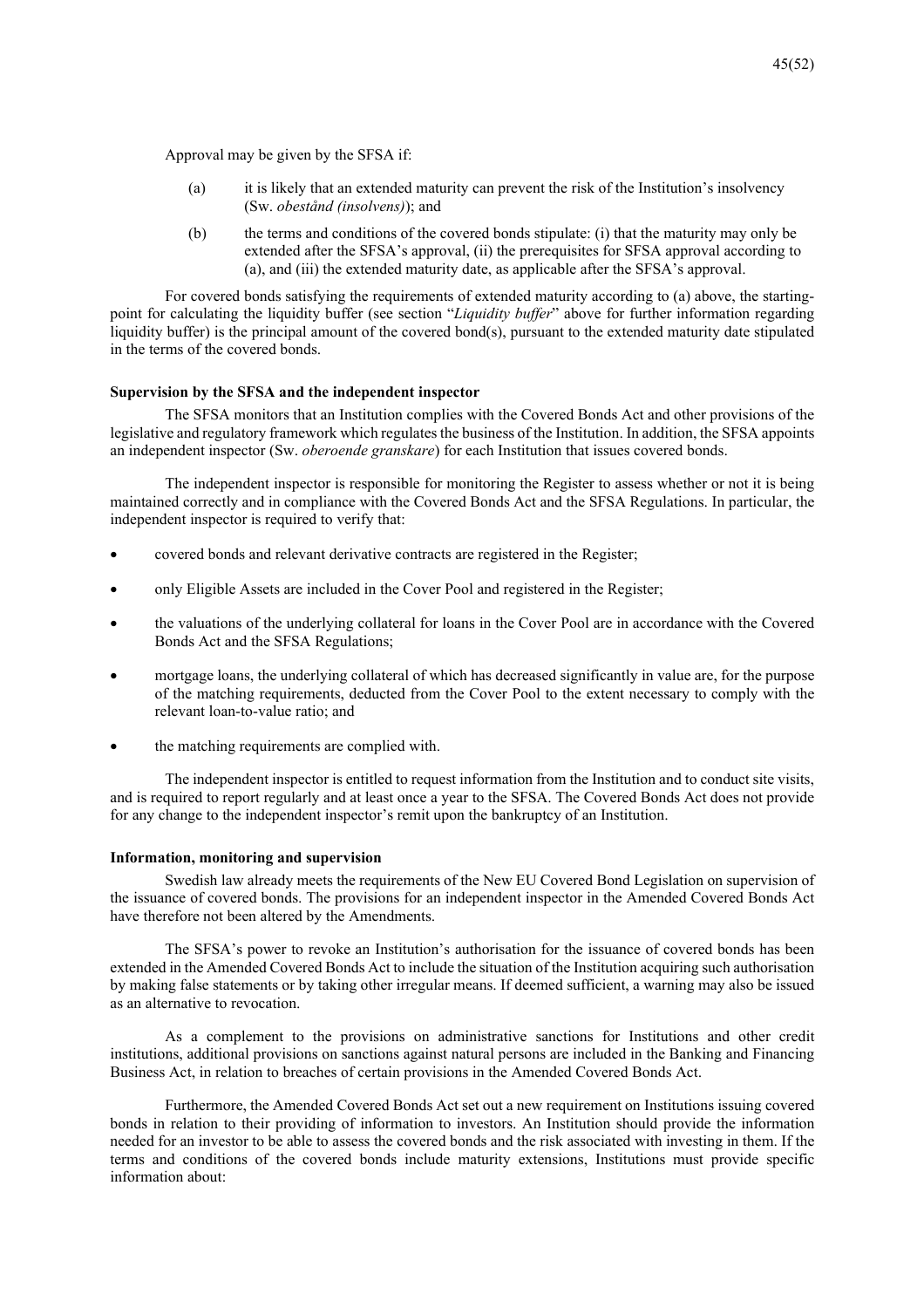- what circumstances can trigger an extended maturity;
- whether an extended maturity is affected by the Institution being placed in bankruptcy or resolution; and
- the requirement that the SFSA must approve the extended maturity.

The government, or a designated authority are allowed to prescribe: (i) what information that Institutions need to make available for investors, in order for investors to be able to assess the covered bonds and the risk associated with investing in them, and (ii) when and in what way such information is to be made available.

### **Benefit of a priority right in the Cover Pool**

Pursuant to the Covered Bonds Act and the Swedish Preferential Rights of Creditors Act (Sw. *förmånsrättslagen (1970: 979)*), holders of covered bonds benefit from a priority right in the Cover Pool should the Institution be declared bankrupt (Sw. *försatt i konkurs*). The same priority is awarded to the Institution's eligible counterparties to derivative contracts entered into for the purpose of matching the financial terms of the assets in the Cover Pool with those of the covered bonds. Such derivative counterparties and the holders of covered bonds rank *pari passu* with joint seniority in relation to the Cover Pool.

By virtue of the aforementioned priority, holders of covered bonds and relevant derivative counterparties rank ahead of unsecured creditors and all other creditors of the Institution in respect of assets in the Cover Pool (except the administrator-in-bankruptcy as regards fees for its administration of assets in the Cover Pool and costs for the administration). The priority claim also covers cash received by an Institution and deriving from the Cover Pool or relevant derivative contracts, provided that certain administrative procedures have been complied with.

## **Administration of the Cover Pool in the event of bankruptcy**

Should an Institution be declared bankrupt, at least one administrator-in-bankruptcy would be appointed by the bankruptcy court and one administrator-in-bankruptcy would be appointed by the SFSA. The administrators-in-bankruptcy would take over the administration of the bankruptcy estate, including the Cover Pool.

Provided that (and as long as) the Cover Pool meets the requirements of the Covered Bonds Act (including the matching requirements), the assets in the Cover Pool, the covered bonds and any relevant derivative contracts that have been entered into the Register are required to be maintained as a unit and kept segregated from other assets and liabilities of the bankruptcy estate of the Institution. The administrators-in-bankruptcy are in such case required to procure the continued timely service of payments due under the covered bonds and any relevant derivative contracts. Consequently, the bankruptcy would not as such result in early repayment or suspension of payments to holders of covered bonds or to counterparties to derivative contracts, so long as the Cover Pool continues to meet the requirements of the Covered Bonds Act.

Upon an Institution's bankruptcy, neither the Institution nor its bankruptcy estate would have the ability to issue further covered bonds. However, the Covered Bonds Act gives the administrators-in-bankruptcy a broad mandate to enter into loan, derivative, repo and other transactions on behalf of the bankruptcy estate with a view to attaining matching of cash flows, currencies, interest rates and interest periods between assets in the Cover Pool, covered bonds and derivative contracts. Counterparties in such transactions will rank senior to holders of covered bonds and derivative counterparties. The administrators-in-bankruptcy may also raise liquidity, for example, by selling assets in the Cover Pool in the market.

If, however, the Cover Pool ceases to meet the requirements of the Covered Bonds Act, and the deviations are not just temporary and minor, the Cover Pool may no longer be maintained as a unit and the continuous payment under the terms and conditions of the covered bonds and derivative contracts will cease. The holders of covered bonds and counterparties to derivative contracts would in such case instead benefit from a priority right in the proceeds of a sale of the assets in the Cover Pool in accordance with general bankruptcy rules. This could result in the holders of covered bonds receiving payment according to a schedule that is different from that contemplated by the terms and conditions of the covered bonds (with accelerations as well as delays) or that the holders of covered bonds are not paid in full. However, the holders of covered bonds and derivative counterparties would retain the benefit of the right of priority to the assets comprised in the Cover Pool. Any residual claims of the holders of covered bonds and derivative counterparties remain valid claims against the Institution, but will rank *pari passu* with other unsecured and unsubordinated claims.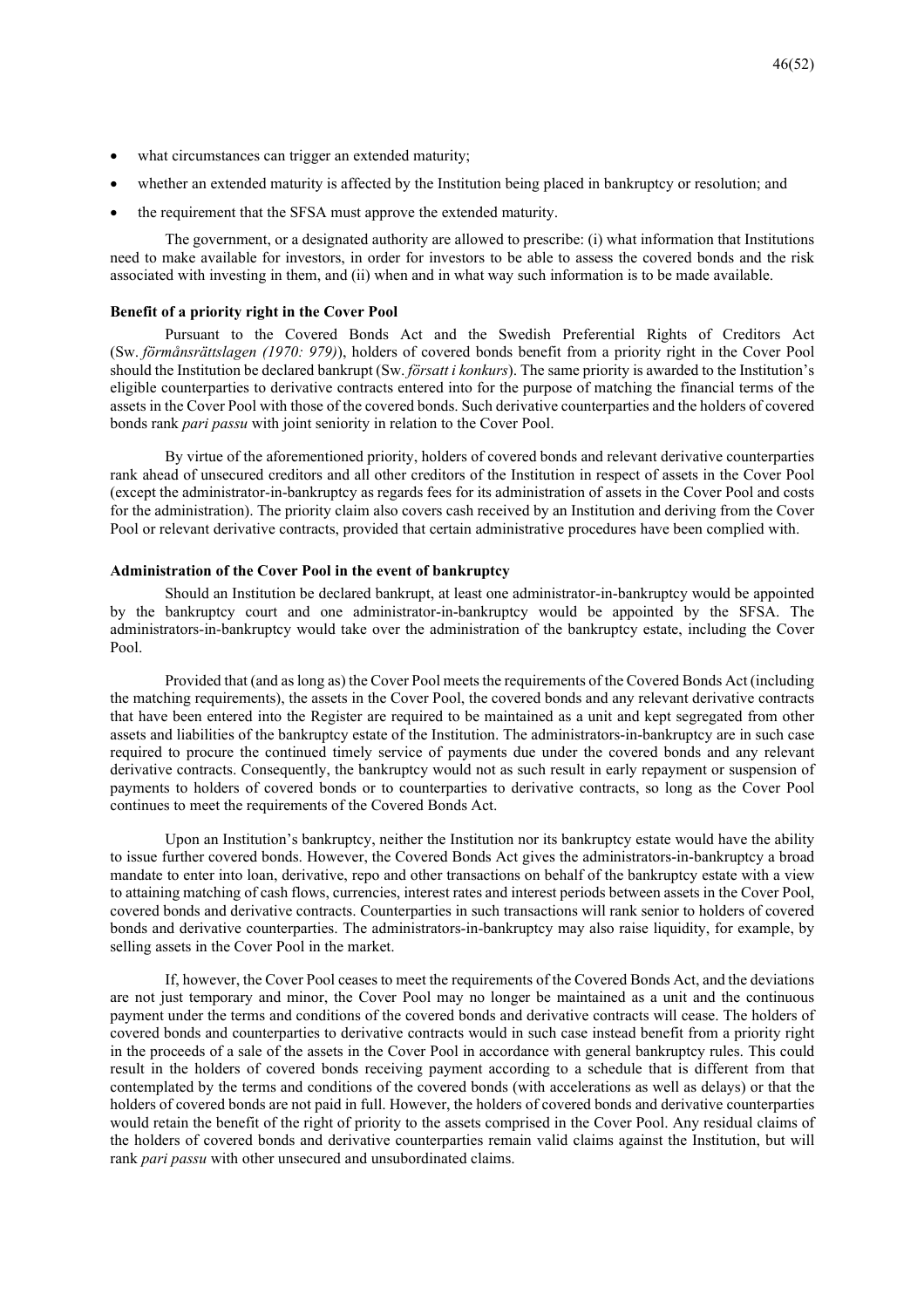### **Entry into force and transitional provisions**

The Amended Covered Bonds Act enter into force and apply to covered bonds issued on and after 8 July 2022. For a covered bond that has been issued before this date, the previous provisions of the Covered Bonds Act will, as a main principle, continue to apply during the remaining part of its maturity. The main exception concerns the new information and reporting requirements for Institutions described above. For tap issues made after 8 July 2022, certain transitional provisions apply. Furthermore, the new rules on administrative sanctions will apply to all infringements committed after 8 July 2022. It is also worth noting that in order to ensure a smooth transition to the new framework, some provisions of the Covered Bonds Act will continue to apply to certain tap issues made after 8 July 2022, during a transitional period of 24 months.

### **Legislation applicable until 8 July 2022**

The following is an outline of the legislation that remains applicable until 8 July 2022. It has been amended and will, as of 8 July 2022, be applicable as summarised in the sections above. Note also that the sections *Liqudity buffer*, *Maturity extensions* and *Information, monitoring and supervision*, almost entirely consist of information relating to completely new legislative provisions, and are not applicable until 8 July 2022 (see further above in the aforementioned sections).

### *Registration*

Information in respect of all covered bonds, assets in the Cover Pool and relevant derivative contracts must be entered into a special register (the "**Register**"), which is maintained by the Institution. The actual registration of the covered bonds and relevant derivative contracts in the Register is necessary to confer the priority right in the Cover Pool. Further, only assets entered into the Register form part of the Cover Pool.

The Register must at all times show the nominal value of the covered bonds, the Cover Pool and the relevant derivative contracts. As a result, the Register requires regular updating, including, without limitation due to changes in interest rates, interest periods, outstanding debt and the composition of the Cover Pool. The value of the underlying collateral securing the eligible mortgages in the Cover Pool must also be entered into the Register.

### *Eligible assets for the Cover Pool*

The Cover Pool may consist of certain mortgage credits, public credits and supplemental assets.

Mortgage credits are defined as loans secured by:

- (a) mortgages over real property (Sw. *fastigheter*) intended for residential, agricultural, office or commercial purposes or site leasehold rights (Sw. *tomträtter*) intended for residential, office or commercial purposes;
- (b) pledges over tenant-owned apartments (Sw. *bostadsrätter*); or
- (c) comparable security interests over equivalent assets situated in other countries within the EEA.

Public credits are defined as certain loans to (or guaranteed by) *inter alia* the Swedish State, Swedish municipalities and comparable public bodies, the European Communities, certain foreign states and central banks and certain foreign municipalities and comparable public bodies with powers of taxation.

Supplemental assets consist primarily of government bonds and cash, although the SFSA may also authorise certain debt instruments issued by credit institutions and other bodies to be used as supplemental assets.

### *Valuation and Loan-to-value ratios*

For mortgage credits, there is a maximum loan amount which may be included in the Cover Pool, depending on the value of the underlying collateral:

- for residential collateral, a loan may be included in the Cover Pool only to the extent the loan amount does not exceed 75 per cent. of the market value of the collateral;
- for agricultural collateral, a loan may be included in the Cover Pool only to the extent the loan amount does not exceed 70 per cent. of the market value of the collateral; and
- for office or commercial collateral, a loan may be included in the Cover Pool only to the extent the loan amount does not exceed 60 per cent. of the market value of the collateral.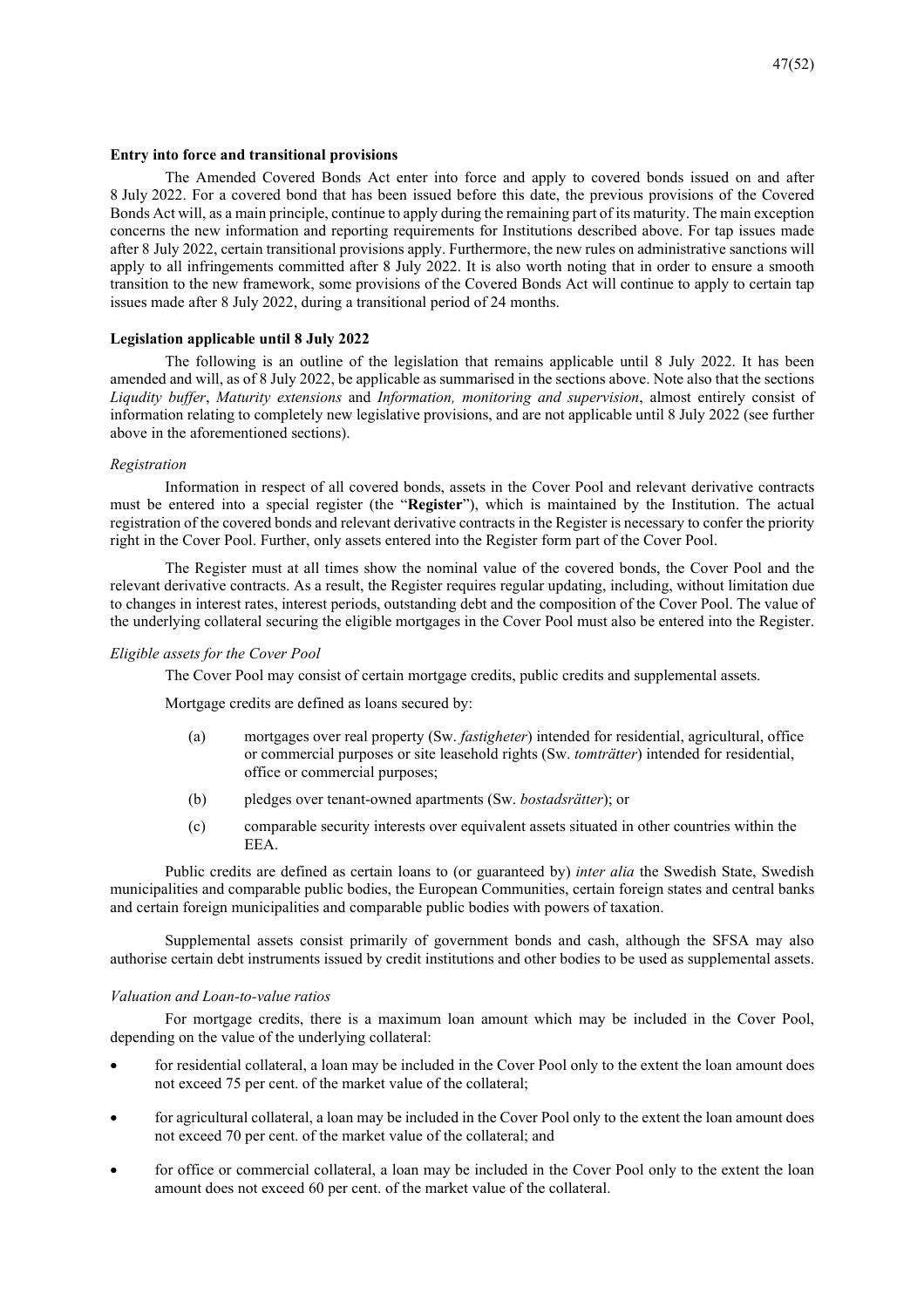Should a loan exceed the relevant ratio, only the part of the loan that falls within the permitted limit may be included in the Cover Pool (a "**Partly Eligible Loan**"). The Covered Bonds Act does not explicitly regulate how proceeds in respect of a Partly Eligible Loan shall be distributed between the eligible and the non-eligible parts of the loan.

The most likely interpretation is that interest payments shall be allocated pro rata between the eligible and non-eligible parts of the loan and that amortisations shall be applied first towards the non-eligible part of the loan (absent enforcement of the security over the underlying collateral). However, proceeds from enforcement of the security should most likely be applied first towards the eligible part of the loan.

A similar situation arises if, for example, the same mortgage serves as first-ranking security for two (or more) loans granted by an Institution and only one of these loans is included in the Cover Pool. The Covered Bonds Act does not give clear guidance as to how proceeds shall be allocated between the two loans in case of the Institution's bankruptcy. The lack of guidance may give room for unsecured creditors of the Institution to argue that only a pro rata portion of such proceeds shall be allocated to the loan included in the Cover Pool.

The Covered Bonds Act restricts the overall proportion of loans provided against security over real property (or site leasehold rights or tenant-owner rights) intended for office or commercial purposes to 10 per cent. of an Institution's Cover Pool.

Furthermore, the proportion of supplemental assets may not exceed 20 per cent. of the Cover Pool, although the SFSA has the authority to raise this limit to 30 per cent. for a limited period of time provided there is a reason for the increase.

Institutions are required to regularly monitor the market value of the mortgage assets that serve as collateral for loans included in the Cover Pool. If the market value of a mortgage asset declines significantly, then only the part of the loan that falls within the permitted loan-to-value ratio is eligible for inclusion in the Cover Pool and subject to the priority right described below. The Covered Bonds Act does not define when a decline would be considered significant but it is generally believed that a decline of 15 per cent. or more would satisfy this requirement. However, a decline in the market value following an Institution's bankruptcy would not result in a reduction of the assets in which holders of covered bonds (and relevant derivative counterparties) have a priority right, but may result in the Cover Pool ceasing to meet the matching requirements.

### *Matching Requirements*

The Covered Bonds Act prescribes that the value of the Cover Pool shall at all times exceed the aggregate value of claims that may be asserted against an Institution by reference to covered bonds by an aggregate value of at least two per cent. The calculation shall be made on the basis of current book values and shall take into account the effect of relevant derivative contracts.

Furthermore, an Institution must compose the Cover Pool in such a way as to ensure a sound balance between the covered bonds and the assets in the Cover Pool in terms of currency, interest rate and maturity profile. Such sound balance is deemed to exist when the present value of the Cover Pool at all times exceeds the present value of the liabilities relating to the covered bonds. The present value of derivative contracts shall be taken into account for the purposes of such calculation. The calculations of present value shall withstand certain stress tests (changes in interest rates and/or currency exchange rates).

The payment flows relating to the assets in the Cover Pool, derivative contracts and covered bonds shall be such that an Institution is at all times able to meet its payment obligations towards holders of covered bonds and relevant derivative counterparties.

Non-performing assets in the Cover Pool which are more than 60 days overdue must be disregarded for the purposes of the matching tests.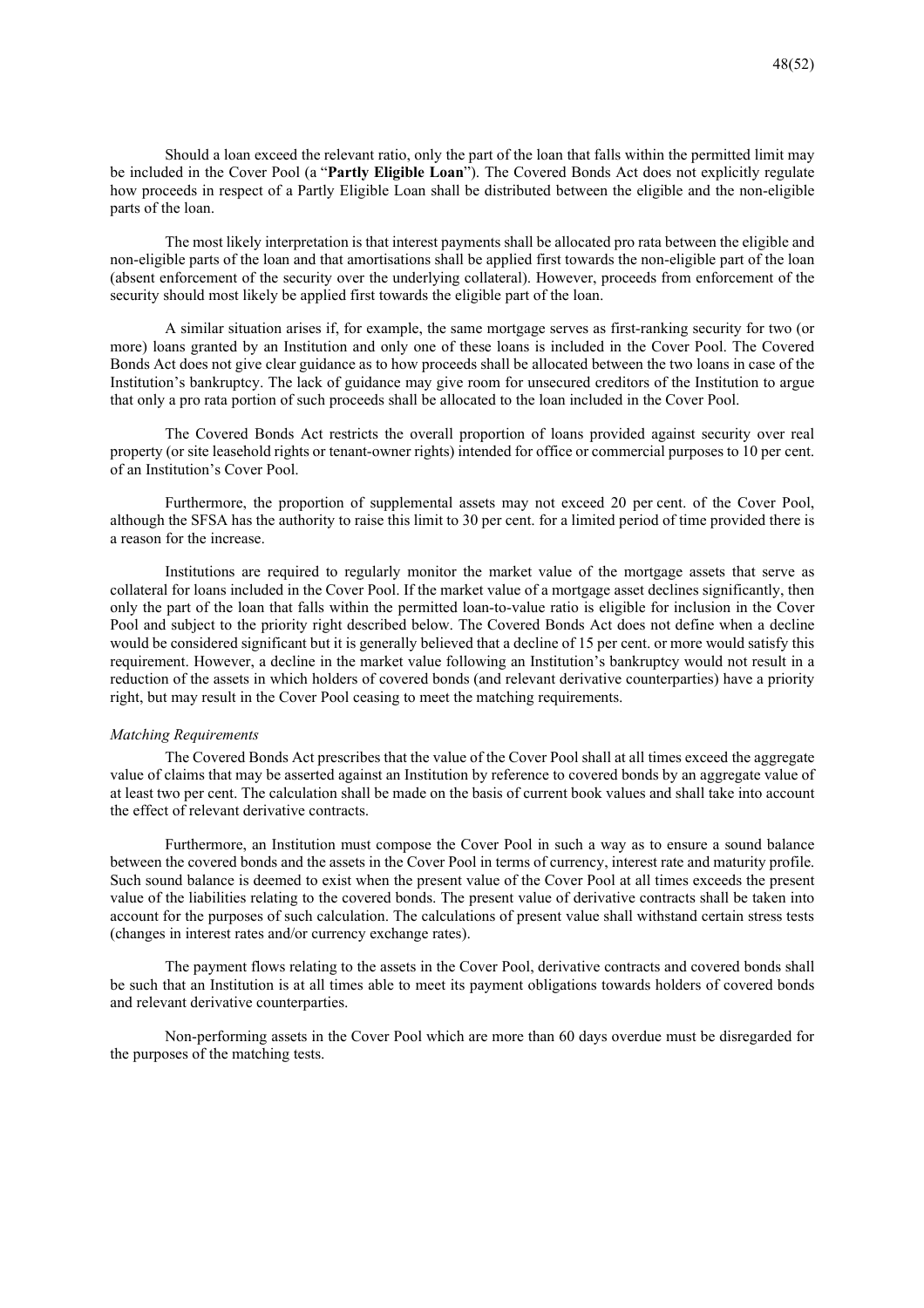## **LEGAL CONSIDERATIONS AND SUPPLEMENTARY INFORMATION**

## **Information about the Prospectus**

The Prospectus has been approved by the SFSA as competent authority under Regulation (EU) 2017/1129 (the Prospectus Regulation). The SFSA only approves this Prospectus as meeting the standards of completeness, comprehensibility and consistency imposed by Regulation (EU) 2017/1129. The SFSA's approval should not be considered as an endorsement of the Issuer that is the subject of this Prospectus, nor should it be considered as an endorsement of the quality of the securities that are subject of this Prospectus. Investors should make their own assessment as to the suitability of investing in the securities.

This Prospectus is valid for twelve months after the date of the approval of the Prospectus. The obligation to supplement this Prospectus in the event of significant new factors, material mistakes or material inaccuracies does not apply when the Prospectus is no longer valid.

### **Authorisations and responsibility**

The Issuer has obtained all necessary resolutions, authorisations and approvals required in conjunction with the Covered Bond Loans and the performance of its obligations relating thereto. The decision to establish the Programme was passed by the Issuer's board of directors on 14 July 2017 and this Prospectus was approved by the board of directors of the Issuer on 15 June 2022 and approved by the SFSA on 17 June 2022.

The Issuer accepts responsibility for the information contained in this Prospectus and declares that, to the best of its knowledge, the information contained in the Prospectus is in accordance with the facts and the Prospectus makes no omission likely to affect its import. The board of directors of the Issuer is, to the extent provided by law, responsible for the information contained in this Prospectus and declares that, to the best of its knowledge, the information contained in this Prospectus is in accordance with the facts and makes no omission likely to affect its import. The Dealers and the Arranger have not verified the content in this document and are thus not responsible for the information presented in the Prospectus.

Information in the section "*Description of the Group*" originating from the DFSA has been reproduced accurately and, as far as the Issuer knows and can ascertain based on comparisons with other information published by the DFSA, no information has been omitted in a way that may lead to the reproduced information being incorrect or misleading.

### **Material contracts**

Other than as described under the section "*Description of the Issuer*" and its sub-section "*Business strategy and funding structure*" above, the Issuer has not concluded any material contracts not entered into in the ordinary course of its business which could result in a member of the Group being under an obligation or entitlement that is material to the Issuer's ability to meet its obligations to Bondholders.

### **Legal Proceedings**

There are no governmental, legal or arbitration proceedings against or affecting the Issuer (and no such proceedings are pending or threatened of which the Issuer is aware) during a period covering the previous twelve months which may have, or have had in the recent past, individually or in the aggregate, significant effects on the profitability or the financial position of the Issuer.

The Group operates in a legal and regulatory environment that exposes it to potentially significant litigation and regulatory risks. The Group's banking and other operations, including its insurance operations, like those of other financial services companies, have been the subject of regulatory scrutiny from time to time. For example, the Group is subject to applicable anti-money laundering and terrorist financing laws. The supervisory authorities conduct ongoing inspections of the Group's compliance with anti-money laundering legislation that could lead to supervisory actions. See also the risk factor "*Regulatory risks*" above.

## **Certain material interests**

The Dealers and the Arranger (and any closely related companies to any of them) have provided, and may in the future provide, certain investment banking and/or commercial banking and other services to the Issuer and the Group for which they have received, or will receive, remuneration. In particular, it should be noted that the Parent is the lender under the junior credit facility with the Issuer as borrower and will be repaid with the proceeds from the issuance of covered bonds. Accordingly, conflicts of interest may exist or may arise as a result of any of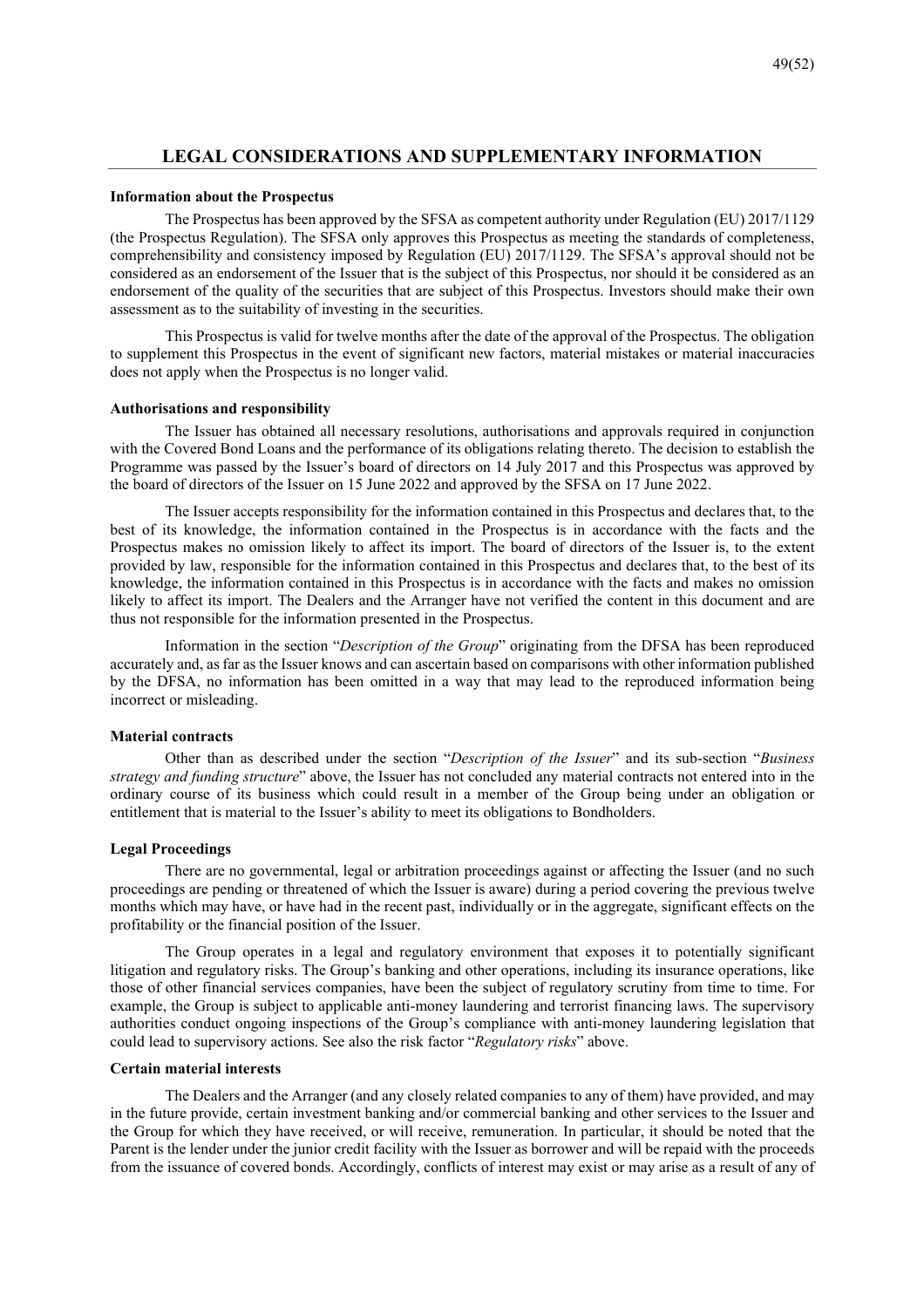the Dealers and the Arranger having previously engaged, or in the future engaging, in transactions with other parties, having multiple roles or carrying out other transactions for third parties with conflicting interests.

### **Trend information**

There has been no material adverse change in the prospects of the Issuer since 29 March 2022, being the date of the publication of the last audited financial information of the Issuer.

There has been no significant change in the financial performance of the Issuer since 31 December 2021, being the end of the last financial period for which audited financial information has been published, to the date of this Prospectus.

## **Significant Changes since 31 December 2021**

There has been no significant change in the financial position of the Issuer since 31 December 2021, being the end of the last financial period for which audited financial information has been published.

### **Documents incorporated by reference**

The following information has been incorporated into this Prospectus by reference and should be read as part of the Prospectus:

| Annual Report for 2020              | (https://danskehypotek.se/-/media/pdf/danske-hypotek/annual-<br>report-2020-danske-hypotek-<br>ab.pdf?rev=1b91d0fd893b45c784a66b373f5b7c89&hash=7E0<br>43F16D8DE3FE7FCB63C2C9F4675A9) as regards the audited<br>financial information and the audit report on pages 11 (Income<br>statement), 12 (Balance sheet), 13 (Statement of changes in<br>equity), 14 (Cash flow statement), 15-36 (Notes) and 38-40<br>(Auditor's report).                            |
|-------------------------------------|---------------------------------------------------------------------------------------------------------------------------------------------------------------------------------------------------------------------------------------------------------------------------------------------------------------------------------------------------------------------------------------------------------------------------------------------------------------|
| Annual report for 2021              | (https://danskehypotek.se/-/media/pdf/danske-<br>hypotek/financial-information/danske-hypotek-ab-annual-<br>report-<br>2021.pdf?rev=9296d756dfbe4b8b838864189210856c&hash=5<br>265F08A9DBDE7BDC04D29F398E46102) as regards the<br>audited financial information and the audit reports on pages 11<br>(Income Statement), 12 (Balance sheet), 13 (Statement of<br>changes in equity), 14 (Cash flow statement), 15-36 (Notes) and<br>38-40 (Auditor's report). |
| Base Prospectus dated 9 August 2017 | (https://danskehypotek.se/-/media/pdf/danske-hypotek/danske-<br>hypotek-base-<br>prospectus.pdf?rev=17598e1a612f4d5a9f76df03cf16aed6&has<br>$h = 8B612D80A8846A3DCEA53$ as regards the information on<br>pages 17-27 (General terms and conditions for covered bond<br>loans) and 28-30 (Form of final terms).                                                                                                                                                |
| Base Prospectus dated 18 June 2021  | (https://danskehypotek.se/-/media/pdf/danske-<br>hypotek/financial-information/danske-hypotek---<br>grundprospekt-<br>2021.pdf?rev=64678a85b4cf41048fb9e2ffa45806a0&hash=54<br>4DF184E0D05293FA479BED37EDB4D3)<br>regards<br>as<br>the<br>information on pages 19-29 (General terms and conditions for<br>covered bond loans) and 30-33 (Form of final terms).                                                                                                |

The Issuer's Annual Reports for 2020 and 2021 (the "**Annual Reports**") have been prepared in accordance with International Financial Reporting Standards (IFRS) as adopted by the European Union and in accordance with the Swedish Annual Report Act (*Årsredovisningslag (1995:1554)*). With the exception of the Annual Reports, no information in this Prospectus has been audited or reviewed by the Issuer's auditor.

Parts of the above-mentioned documents that are not incorporated by reference are either addressed in other sections of the Prospectus, or considered to not be relevant for potential investors in the Programme.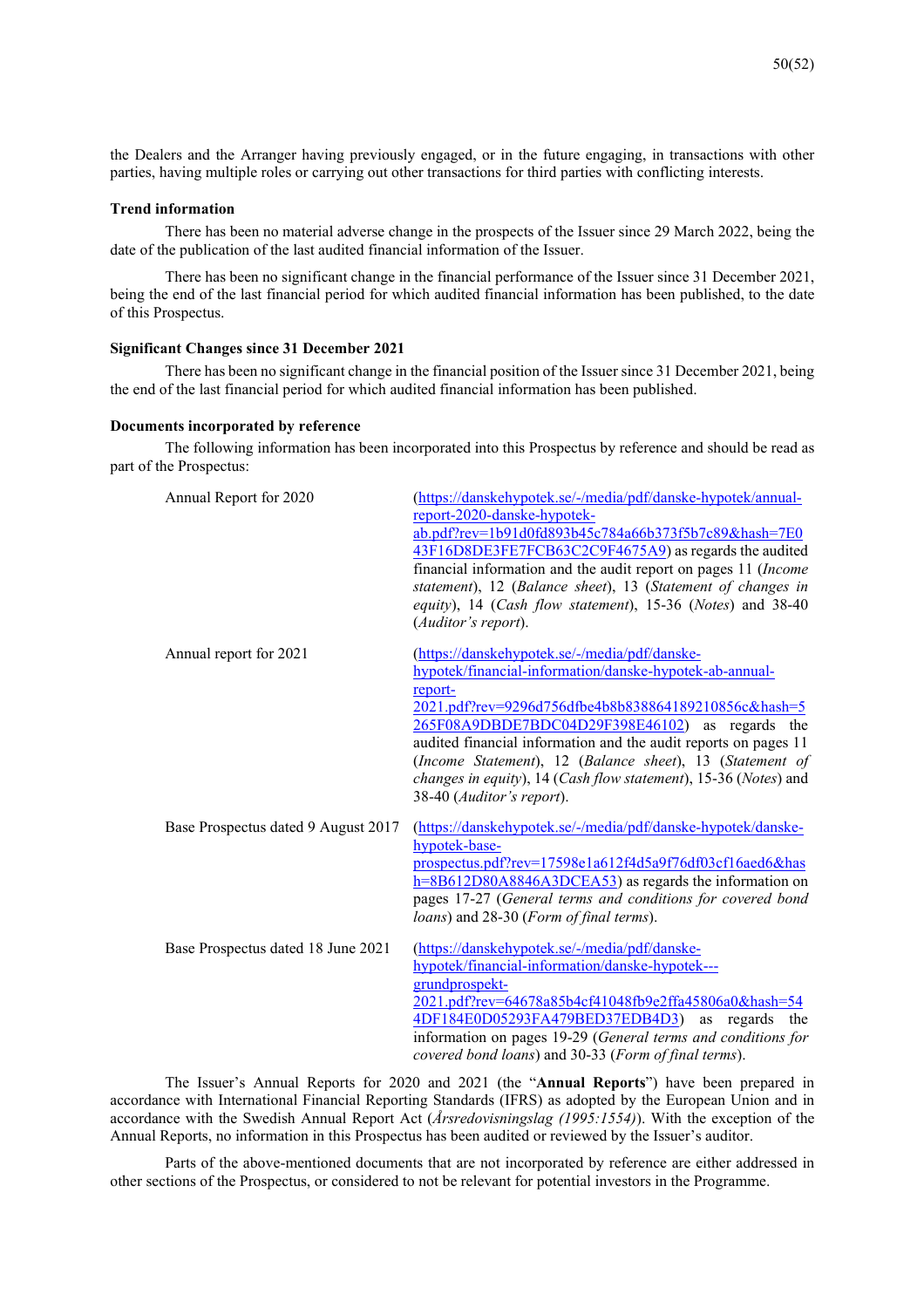## **Documents on display**

Copies of the Issuer's certificate of incorporation and Articles of Association are electronically available at the website of the Issuer (www.danskehypotek.se) for the term of the Prospectus.